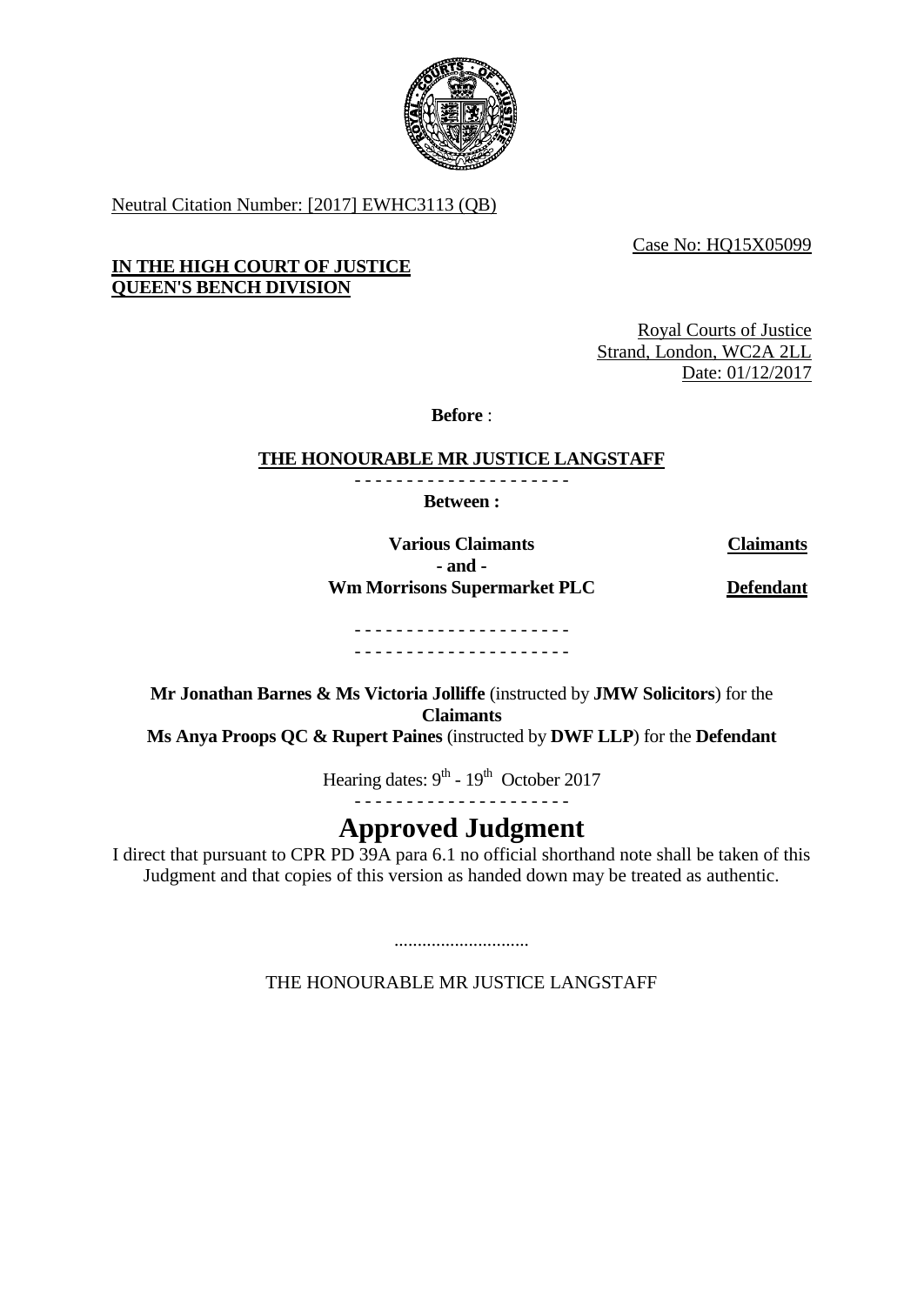### **MR JUSTICE LANGSTAFF :**

- 1. This group action raises the question whether an employer is liable, directly or vicariously, for the criminal actions of a rogue employee in disclosing personal information of co-employees on the web, whether under the **Data Protection Act** 1998, an action for breach of confidence, or in an action for misuse of private information.
- 2. On  $12<sup>th</sup>$  January 2014 a file containing personal details of 99,998 employees of the Defendant ("Morrisons") was posted on a file sharing website. Shortly after that, links to the website were also placed elsewhere on the web. The data consisted of the names, addresses, gender, dates of birth, phone numbers (home or mobile), national insurance numbers, bank sort codes, bank account numbers and the salary which the employee in question was being paid. On  $13<sup>th</sup>$  March 2014, a CD containing a copy of the data was received by three newspapers in the UK, one of which was the Bradford Telegraph and Argus, a newspaper local to Bradford where Morrisons has its head office, The person sending the CD did so anonymously, purporting to be a concerned person who had worryingly discovered that payroll data relating to almost 100,000 Morrisons employees was available on the web. It gave a link to the filesharing site.
- 3. The information was not published by any of the newspapers concerned. Instead, the Bradford Telegraph and Argus told Morrisons of it. There was immediate concern. Morrisons' annual financial reports were about to be announced. The revelation of this data, with its implication that Morrisons could not be trusted to keep data secure, had serious implications for the share value of Morrisons. Much more important, though, was the immediate concern of the most senior managers within Morrisons that the information might be used by outsiders to access the bank accounts of individual employees (though they were assured by banks over the next 2 or 3 days this could not happen, without yet more information being disclosed) or used to aid identity theft. It could enable intending fraudsters to phish for the additional information to enable dishonest access to the employees' bank accounts, take out loans, or make purchases under an assumed identity. This was a serious risk.
- 4. Morrisons' head management was alerted to the disclosure on  $13<sup>th</sup>$  March 2014. Within a few hours, they had taken steps to ensure that the website had been taken down. Such links as there were to the file sharing website from other sites were then no longer effective in helping a searcher to discover any personal data. Morrisons also alerted the police. It was rapidly established that the data, in the quantity and style in which it was presented, had almost certainly been derived from data held centrally by Morrisons in relation to its employees, both present and, in some cases, past. Only a limited number of employees had been permitted access to the whole of this data, which was held in a supposedly secure internal environment created by proprietary software known as "PeopleSoft". It was possible to tell when the data had been extracted by comparing the disclosed material with the database: the times that entries were made into the database or deletions made from it were automatically logged. Thus, where data now on the database was not amongst that disclosed, this suggested the disclosed data had been extracted beforehand.
- 5. It was possible by this process to show that the data held in PeopleSoft had been copied during the afternoon of  $14<sup>th</sup>$  November 2013. It was then also possible to show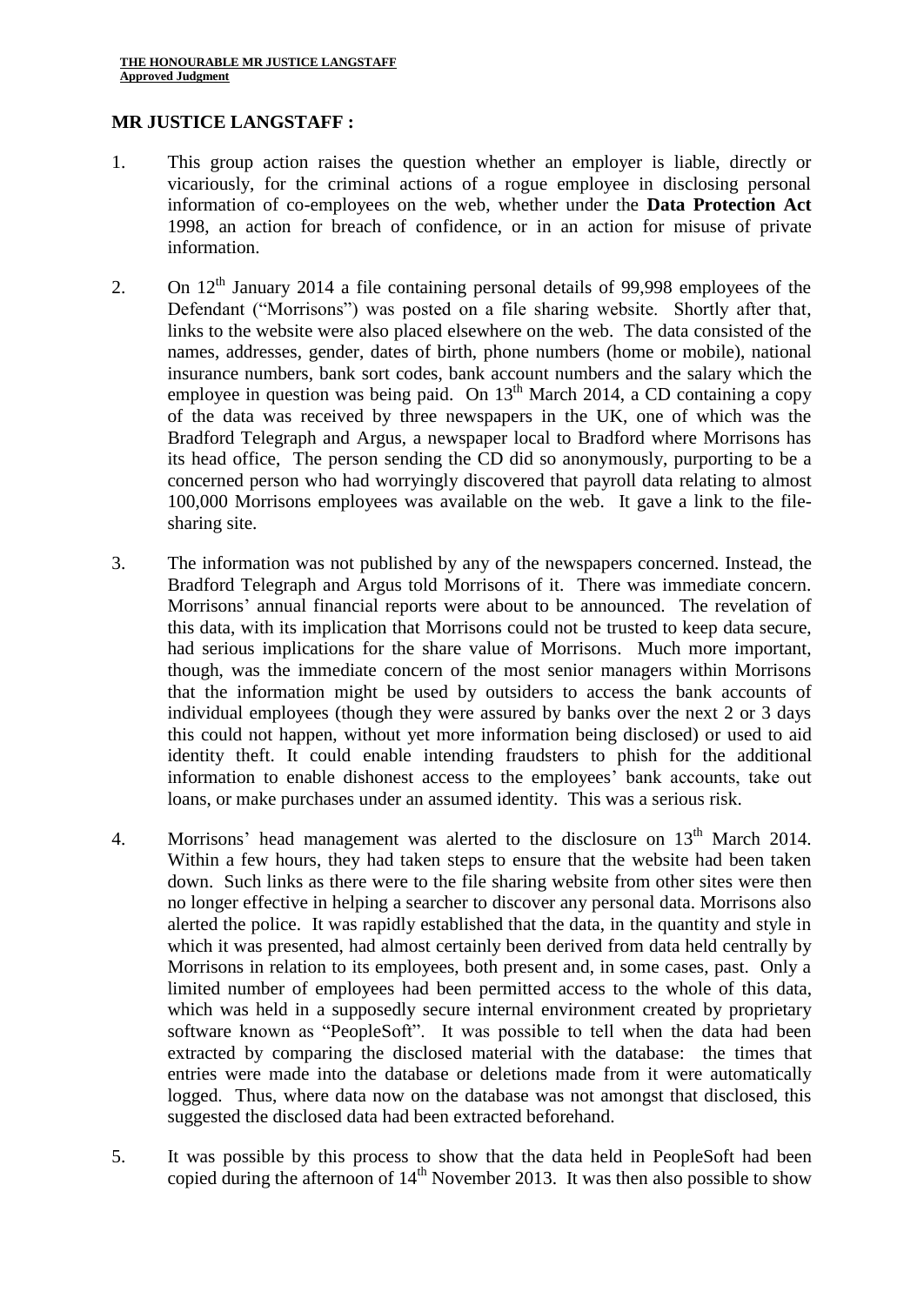that at that time one of the "super users" (the name for people who had access to the whole of the PeopleSoft database, as opposed to having access only to that part which related to them personally or, in some cases, to those employees under their line management) had extracted data corresponding to that disclosed by means of an SQL (structured language query) within the time period during which the data containing the information disclosed must have been copied. This person was Michael Leighton. He was arrested on  $17<sup>th</sup>$  March 2014.

- 6. Another employee an investigator was also identified as a suspect. This was because his initials and date of birth appeared in the user name adopted for the account which had been used in January 2014 to post the data file onto the internet.
- 7. It very quickly emerged that Michael Leighton was not responsible for disclosing the file to the web, and that where the initials and date of birth of the investigator had been used this was in a deliberate attempt to frame him. He too was completely innocent.
- 8. On 19<sup>th</sup> March, Andrew Skelton, a Senior IT Auditor in Morrisons' employment, was arrested. He was charged with an offence under the **Computer Misuse Act 1990** both of fraud and under Section 55 of the **Data Protection Act 1998**, tried at Bradford Crown Court in July 2015, and convicted. He was sentenced by the Honorary Recorder of Bradford to a term of 8 years imprisonment, which he still serves.

# **The Claim**

- 9. 5,518 employees of Morrisons whose data was disclosed by the actions of Skelton on  $12<sup>th</sup>$  January and  $13<sup>th</sup>$  March 2014 claim compensation both for breach of statutory duty (under Section 4(4) of the **Data Protection Act 1998**) and at common law (the tort of misuse of private information, and equitable claim for breach of confidence). The claims are put on the basis that Morrisons has both primary liability for their own acts or omissions, and secondary (vicarious) liability for the actions of one of their employees harming his fellow workers. In respect of the **Data Protection Act**, primary liability is said to be absolute or strict, rather than a qualified liability only arising if Morrisons failed to observe appropriate standards: but if it should be held that the Act does not impose an absolute liability, it is asserted that in any event Morrisons failed to observe those standards and is liable on that alternative basis.
- 10. The trial has been concerned only with liability. If the court should find in favour of the Claimants in respect any of their heads of claim, quantum is to be assessed later. Similarly, although in their pleadings the Claimants sought an injunction to prevent Morrisons further disclosing the private and confidential information of the Claimants, and an order under Section 14(4) of the **Data Protection Act 1998** blocking each Claimant's personal data, neither was pursued before me. Accordingly, since most of the facts were not in dispute (having been clarified by the criminal trial and conviction of Skelton) the hearing before me proceeded without any of the Claimants being called to give evidence: they knew little if anything as to how or why the disclosure happened about which they were in a position to give first-hand evidence. That information lay in the hands of Morrisons, and the force of any criticism of what happened, supportive of a case that Morrisons failed to observe applicable standards, depended on evidence called by Morrisons. Accordingly,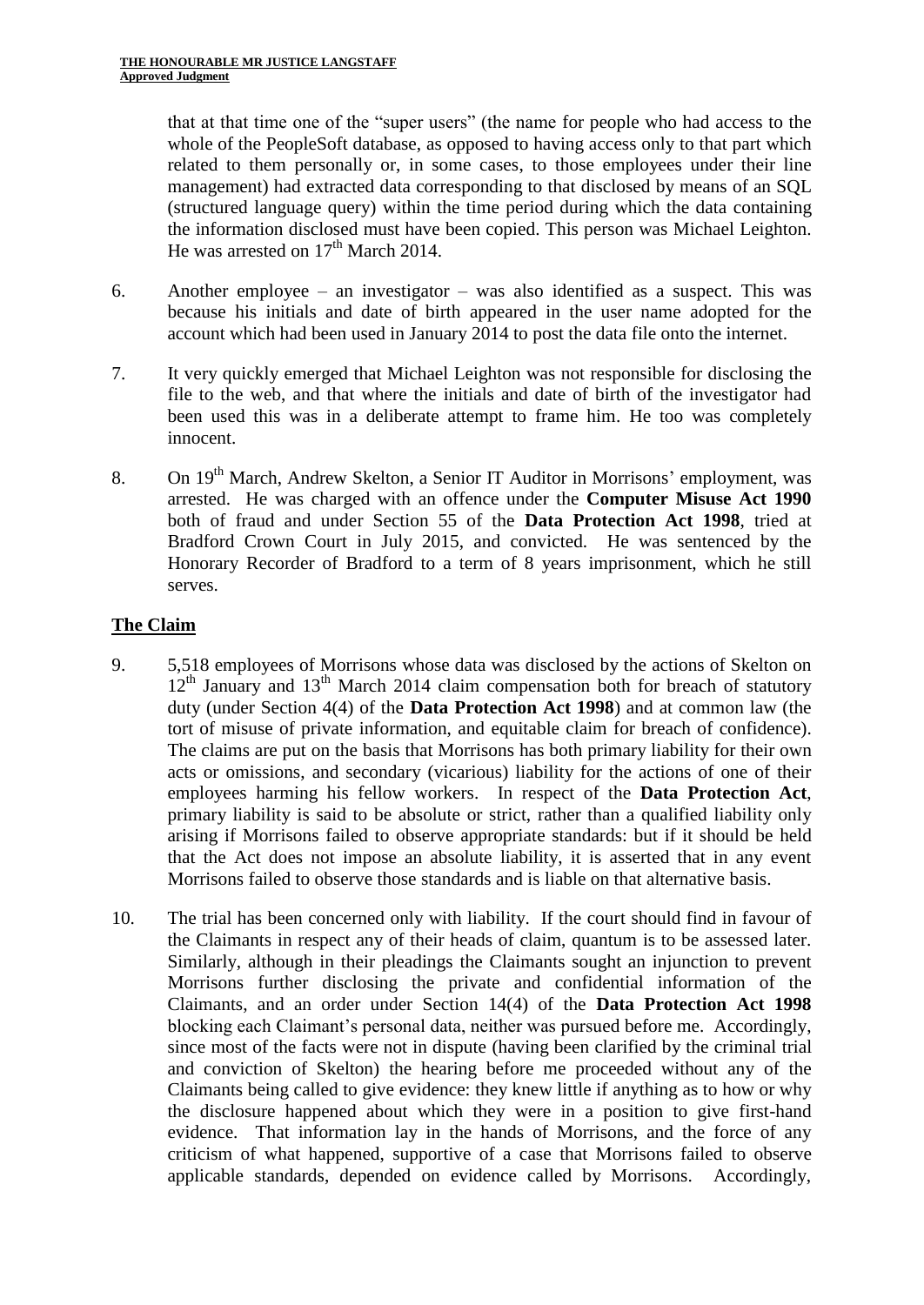Morrisons called evidence from five members of senior management of Morrisons (the evidence of a sixth, Ms Crossland, was taken as read).

11. The parties have agreed that there are 14 issues of fact and law to determine, and set them out in writing. Many of these are themselves subdivided into sub-issues.

## **The Central Facts**

- 12. I shall first set out an overview of the facts which set the scene for the determination of those issues. Mr. Barnes, with whom Ms Victoria Jolliffe appears for the Claimants, argues that in a number of respects Morrisons fell short of a proper standard (whether under the **Data Protection Act** or common law): I shall deal with my more detailed findings of fact when I consider each of those arguments later in this judgment.
- 13. There is a statutory obligation resting on Morrisons to have their accounts audited externally. At the times relevant to this action, the external auditor was KPMG. In order to perform the audit, KPMG would, each year, request data so that it could test the accuracy and reliability of the information produced to it. In 2012 (and probably earlier) it asked to have a copy of Morrisons' payroll data so that the integrity of the data could be assessed: payroll expenses are a significant part of Morrisons' accounts. In 2012, amongst various other requests for information KPMG asked for a copy of the "payroll data" being the data from which the data in the file disclosed were copied. This was not the only data requested by KPMG. It was, however, the only data to come from the PeopleSoft system.
- 14. Morrisons had an internal audit team. At the time of the disclosure, Mr Chowdhery was its head. It had within it an IT audit section. That team was headed up by Graham Daniels, who gave evidence before me. Two or three IT auditors, specifically recruited for the purpose by Mr Daniels, reported to him. One of those was Andrew Skelton ("Skelton").
- 15. Skelton was a senior IT internal auditor. As such, his role involved speaking to fellow employees about their work and processes, and obtaining sight of relevant documents concerning them. Some of those whose work he had to audit would be more senior than he was. He was given the responsibility and authority to speak to many colleagues and request sight of their documents. He had to exercise diplomacy and sensitivity, and would frequently be expected to gain access to and use information that was sensitive, not only in a business sense, in that it was strictly confidential for internal use only, but also potentially sensitive so far as the colleagues providing the information were concerned. Colleagues had to feel that he was both reliable and trustworthy.
- 16. As a senior IT auditor, he was highly IT literate, with a good technical understanding of IT security issues, operating systems, user access and cryptography.
- 17. Unknown at the time to his employers, Skelton operated a sideline in dealing with a slimming drug. He bought quantities, probably in kilograms, from a wholesaler, and re-packaged these in smaller quantities which he offered for sale on e-Bay. He did this in his own time, as a personal business. It has not been suggested that this was in conflict with the business of Morrisons. He did not use Morrisons' facilities, except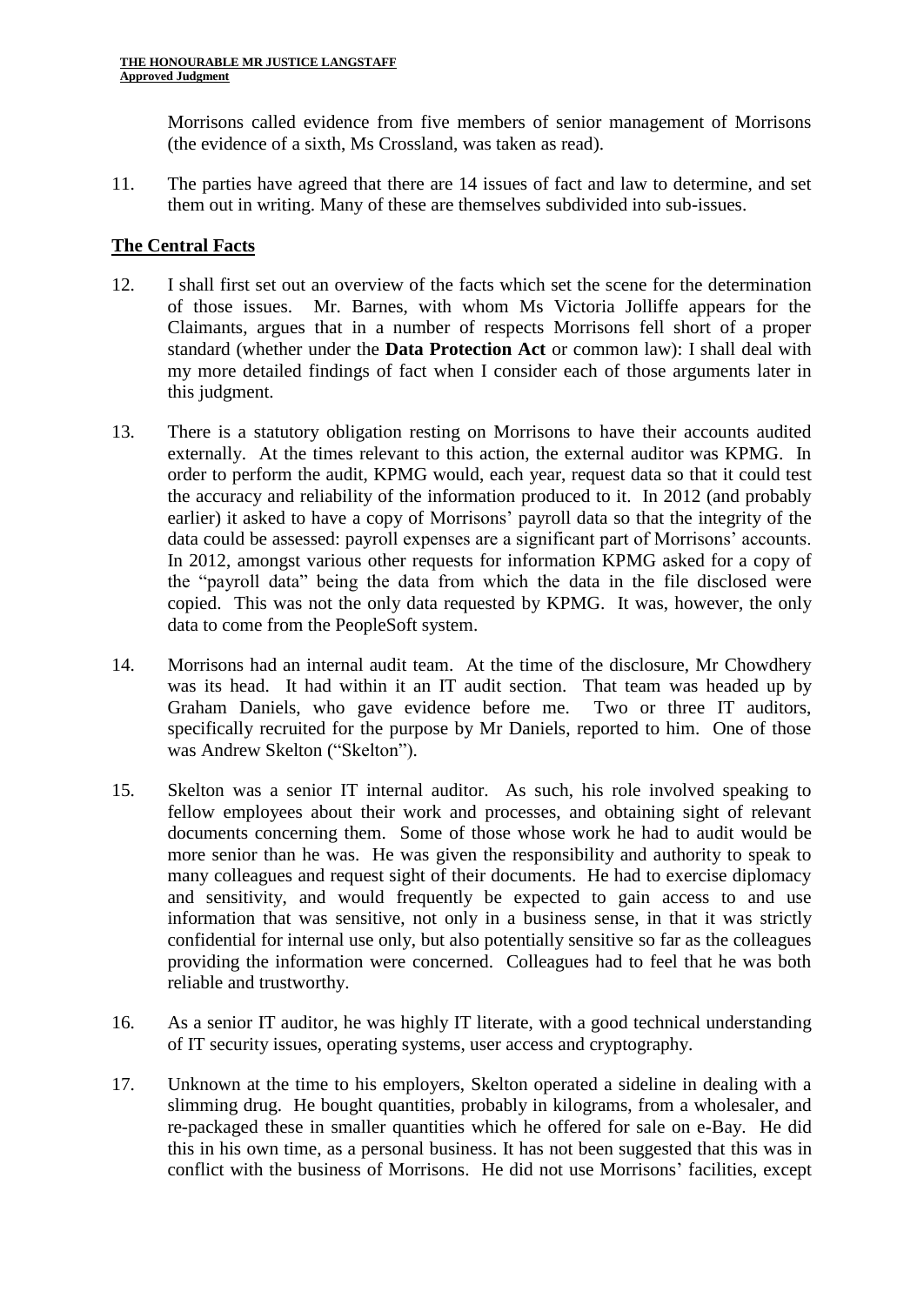on those occasions when, if he had not posted a package to a customer from a post box or office local to his home, he would put the package through Morrisons' post room. When he did so, it had already been appropriately stamped by him. No dishonesty was involved: there was no direct cost to Morrisons.

- 18. The drug was Phenylalanine, a close analogue to Amphetamine. Whereas Amphetamine is a class B drug, the supply of which is unlawful, the supply of Phenylalanine is not.
- 19. On  $20<sup>th</sup>$  May 2013, an envelope he had posted in this way came open in the post room at Morrisons. It contained white powder. This caused immediate alarm to those in the post room, who did not know what the powder was, and who had a protocol for dealing with such incidents. The incident might easily have led to the closure of the post room in accordance with the protocol. The police were called. They suspected the drug might be Amphetamine. A field test at the local police station was indicative of this. Since there was no attempt to hide the identity of the sender, which was mentioned in documents within the package, it was clear that Skelton had sent it. He was arrested and escorted from the premises of Morrisons. He was suspended from work, pending a definitive laboratory analysis of the powder. It took just over a month before the results of that were notified. They showed that the drug was not illegal. Accordingly Skelton, who had been on suspension throughout this period, was permitted to return to work. He did so on  $3<sup>rd</sup>$  July 2013.
- 20. However, Morrisons decided to discipline him for the incident, which had caused considerable concern, and might well have led to the closing down of the post room for a day with serious implications for the business. On  $\overline{9}^{th}$  July 2013 he faced a disciplinary hearing, following which, on  $18<sup>th</sup>$  July, he was given a formal verbal warning. Though this was described in witness evidence as the lowest level of sanction within the disciplinary procedures, this is not quite so. Morrisons' disciplinary code provided that where after a hearing it was concluded there had been misconduct, possible outcomes began with informal action which is plainly meant to be less serious. It is, however, correct to say that formal actions available to the employer began with a verbal warning, followed by a first written warning, a final written warning, then dismissal on notice for the more serious cases, and summary dismissal for the most serious. It is worth noting for what follows that it is only in the case of dismissal that the code provides for an alternative, lesser, sanction, that of demotion to a lesser position or transfer to an alternative role or department. Though described as a "verbal" warning, the essence of the warning was recorded in writing in a letter written formally to Skelton, as was the practice. It was to stay on his file for six months.
- 21. Skelton was unhappy that he had been given a formal, albeit "verbal", warning, and said as much to his line manager Graham Daniels. Mr Daniels thought that Skelton had been irritated by the fact he was given such a low level of sanction, since this reinforced his (Skelton's) view that Morrisons' initial reaction to the incident had been excessive, even though he (Skelton) understood that a disciplinary process had been warranted. He thought the sanction disproportionate, and exercised his right to appeal. The appeal came before Ms Joanna  $({}^{0}$ Jo") Goff on  $15^{\text{th}}$ . August 2013 and was rejected. The disciplinary decision recited that Skelton's actions had not been in accordance with Morrisons' values. Those values are set out in a handbook given to all employees. There are 6 of them: "Can Do"; "One Team"; "Bringing the Best out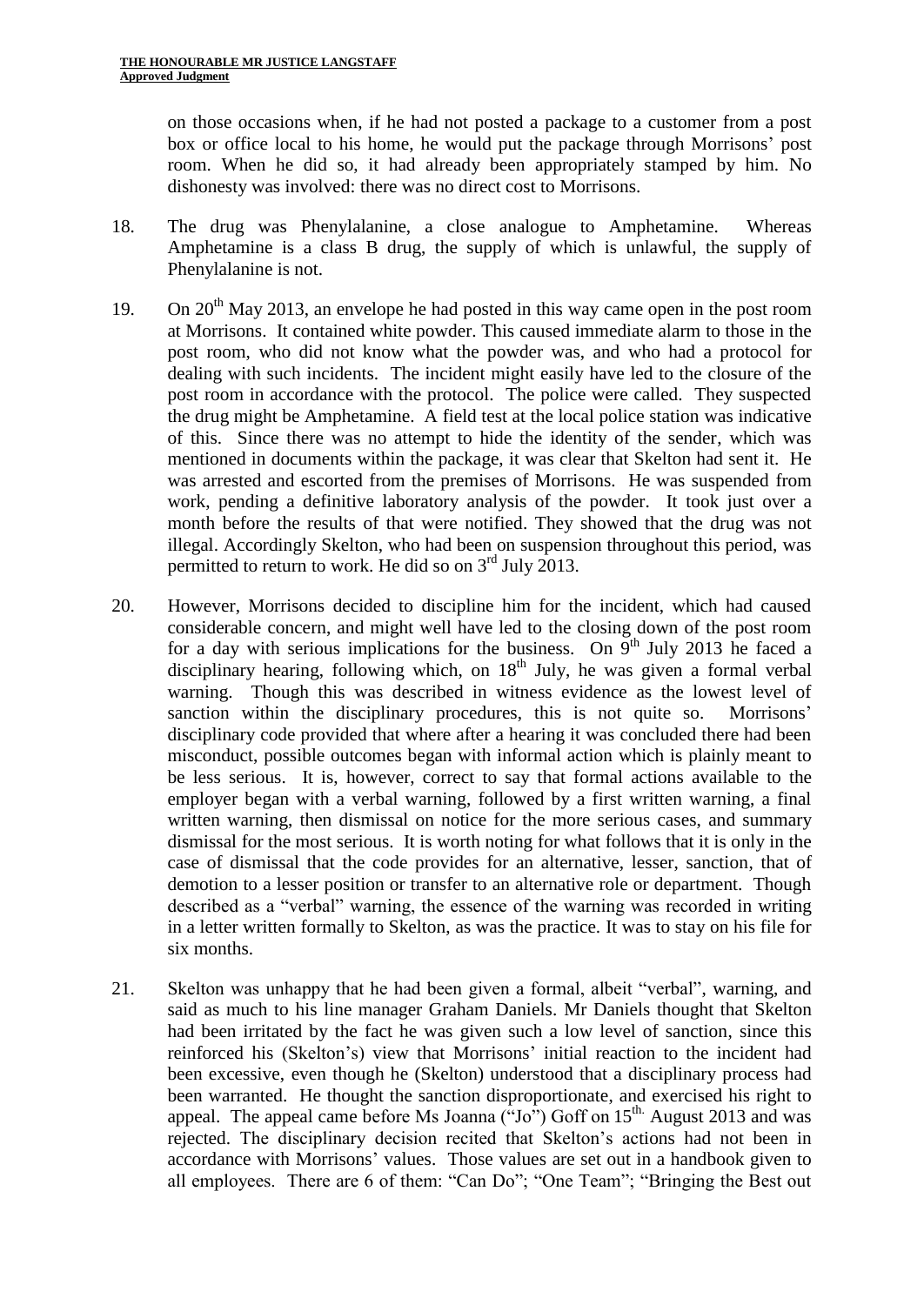of our People"; "Great Selling and Service"; "Great Shopkeeping"; and "Fresh Thinking".

22. At his trial Mr Skelton denied being responsible for the data disclosure. He did not advance any reason for having acted as he did. However, the Recorder of Bradford had no doubt that it was the white powder incident which caused Skelton to do as he did. When sentencing Skelton on  $17<sup>th</sup>$  July 2015 he said:

> "[the white powder incident]… was concluded against you, not that in fact there was anything particular that happened by way of discipline of you. One would think that any sensible, reasonable person would have just put that behind them and got on with life and got on with their job. That was not your reaction. Your reaction was to harbour a very considerable grudge and harbour very considerable bad feelings towards Morrisons. That much is evident if nothing else, from the resignation letter that you drafted in November of that year, a few months after the incident and disciplinary proceedings had been concluded. It was rankling very deeply and nastily with you.

> Your reaction was to set about, in October or November, doing Morrisons some real damage, and you achieved that of course. Over a period of months at the end of the year you set about getting sensitive information from Morrisons – it came legitimately into your hands, trusted as you were in that IT department – the pay roll details and personal details of all the employees at Morrisons, who of course number over 100,000. Having got hold of that material legitimately at work you took it away from work electronically and you, in November and December – so over a period of weeks, not just on the spur of the moment – started to set up what you put into effect in 2014. You created a false email account, you got a pay as you go mobile telephone that could not [be] traced back to you, you started to use the TOR system which we heard about which is a way of seeking and achieving anonymity in terms of what you were to do on the internet. …it was cold and calculating and designed, no doubt, to do as much damage to Morrisons as could be achieved."

- 23. Not only did His Honour Judge Thomas QC, the Honorary Recorder, have the benefit of hearing the evidence in the criminal trial which included that of Skelton himself, such that I would in any event pay great respect to his conclusions, but these findings are also entirely consistent with the documentation before me.
- 24. On  $9<sup>th</sup>$  October 2013, unknown to Morrisons, Skelton made a search for "TOR" on his work computer. The acronym stands for "The Onion Router": software which is capable of disguising the individual identity of a computer which has accessed the internet.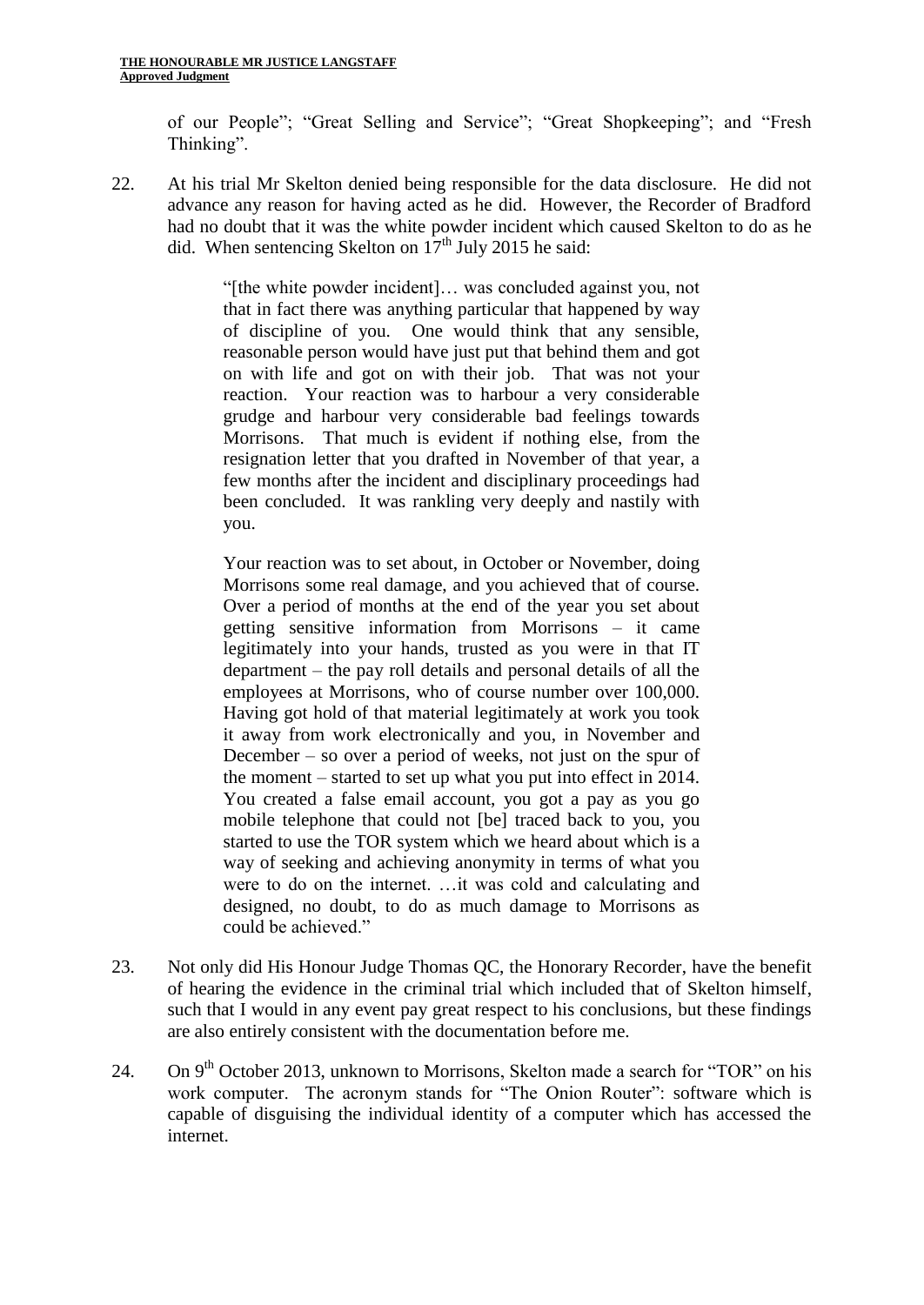- 25. On 1<sup>st.</sup> November, the external auditor, KPMG, requested a number of categories of data from Morrisons. This was held in different places. It was convenient that the data be collated before transmission to KPMG. The request came to Mr Daniels. In previous years Mr Daniels had been charged by Mr Chowdhery, head of the team, with arranging for the transmission of such data to the external auditor. Mr Daniels delegated the task in 2013 to Skelton, one of the two or three internal auditors who reported to him, just as he had delegated an identical task to Skelton (I find) in 2012. Skelton in turn sent an email request to Dan Moore of the HR department, who had super-user access to PeopleSoft. He in turn delegated the task of extracting a copy of the data, by means of an appropriate SQL query, to Michael Leighton. On  $14<sup>th</sup>$ November, Michael Leighton obtained an electronic copy of the data. This was in the late afternoon. He attempted to email the data internally to Skelton. I find that the transfer would have been secure if the internal email system had been able to cope with the transfer of a data file of that size. It was not. So, although Michael Leighton completed documentation suggestive that the transfer had been effective on  $14<sup>th</sup>$ November 2013, in fact the email "bounced back" to Michael Leighton's computer. Accordingly, the next day Michael Leighton copied the data from his computer onto a USB stick. Insofar as it is in issue I find that the USB was encrypted (personal USB sticks were not to be used; a limited number of USB sticks were made available to senior employees, obviously for the transfer of data, and all were encrypted; the overwhelming probability is that Michael Leighton used one of these, and there is no reason to suppose otherwise). He took the USB stick personally to Skelton at his laptop computer, which was itself encrypted. He was present while the data was downloaded from the stick onto the computer and he then returned with the USB stick to the (nearby) desk from which he had come.
- 26. Skelton was supplied with a separate USB stick, from KPMG, encrypted by it, onto which he later copied the data. He had the task of collating the payroll data and other data which had been requested by KPMG, which was not itself held on the PeopleSoft system. For that reason, the payroll data was not sent immediately to KPMG, but remained stored for the time being on Skelton's computer. The precise date on which Skelton provided the pay roll data to KPMG on a KPMG USB (together, I assume, with the other data he had collated) is not known. It must, however, have fallen between the  $15<sup>th</sup>$  November (when he, Skelton, was supplied by Leighton with the data) and  $21<sup>st</sup>$  November.
- 27. On  $18^{th}$ . November 2013 it is agreed by the parties that an unknown USB device was inserted into Skelton's work laptop. Various files which included the pay roll data and the file later uploaded to the file sharing website (which was termed the "FTSE 100" file) were deleted from the same USB on the 12<sup>th.</sup> March 2014, using Skelton's personal computer to do so. From this, limited, material, coupled with the knowledge  $\mu$  (it is agreed as fact) that on  $14<sup>th</sup>$  November Skelton obtained the mobile phone he was later to use to facilitate the offending data disclosures, I infer that Skelton copied the payroll data onto a personal USB at work on 18<sup>th.</sup> November 2013, and that this was a step in his criminal conduct. Given that in December the phone was registered with an email address implicating the innocent investigator, and that it was not used until the  $12<sup>th</sup>$  January when uploading data to the web, I infer that Skelton – who would have known from his previous year's experience what type of data he would be dealing with – had it in mind from before the  $14<sup>th</sup>$ . November to misuse that data.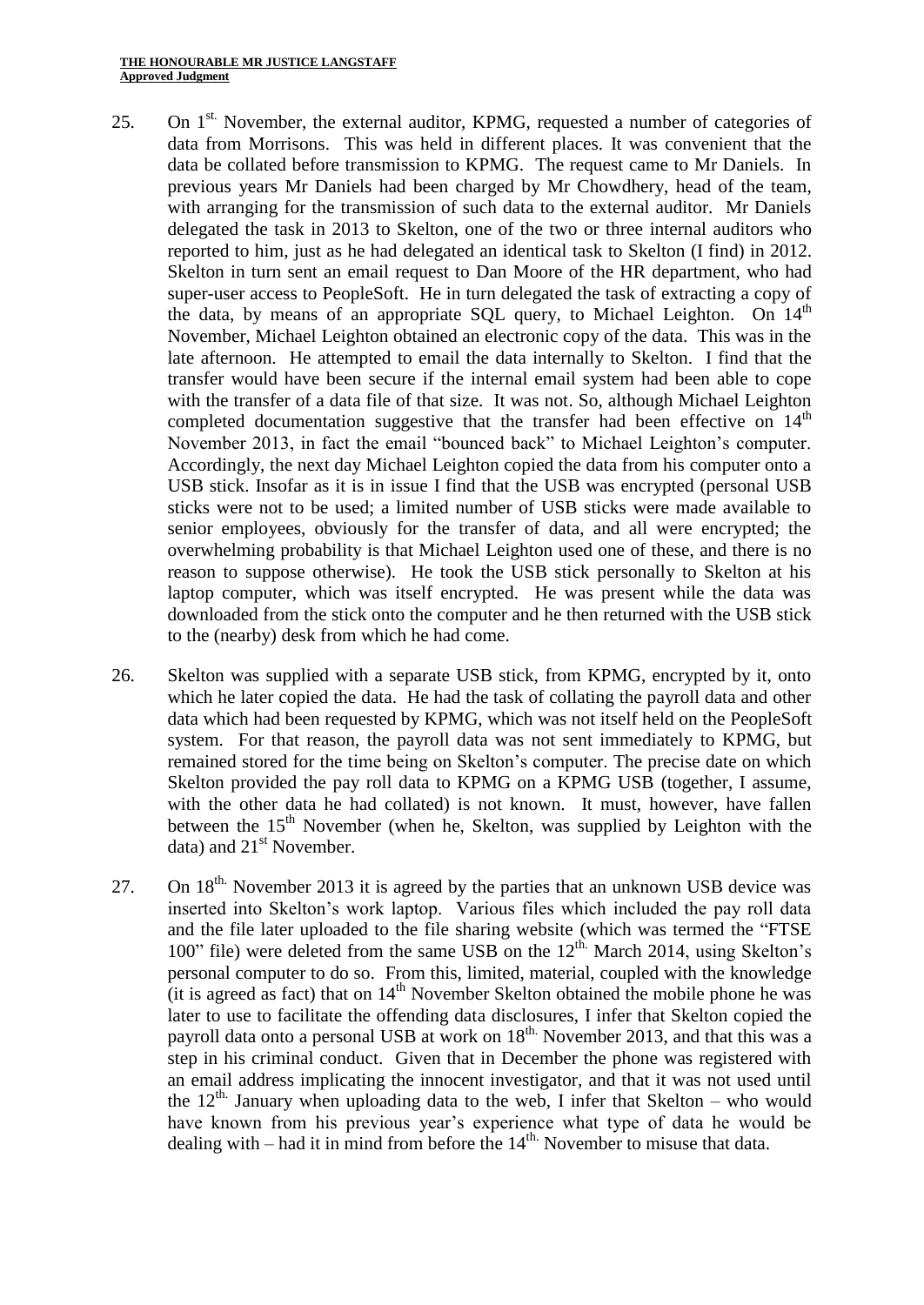- 28. The next incident of note before the uploading of the data to the file-sharing website was on  $16<sup>th</sup>$ . December 2013. Skelton attempted to access the TOR website from his work laptop. This was unknown to Morrisons until after it had come to light that the employee details had been placed in a file on a file sharing website and copied to national and local newspapers, on respectively  $12<sup>th</sup>$  January and  $13<sup>th</sup>$  March 2014.
- 29. No point arises for decision in respect of Morrisons' reaction to the disclosures once it knew of them.
- 30. Each employee had supplied the information later disclosed because it was required by Morrisons upon that employee taking employment with them.

## **The Claimants' Case**

- 31. So far as direct, primary, liability is concerned, the Claimants made claims under the **Data Protection Act 1998**, under common law for misuse of private information, and in equity, for breach of confidence. If Morrisons were not held primarily liable, the Claimants submitted they were liable vicariously, under each of the three heads. I shall deal with each of the claims in turn, beginning with the claims of primary liability.
- 32. Ms Proops argued that there could be no primary liability for breach of confidence, for Morrisons itself did not breach the confidence.

## **Data Protection Act 1998**

33. The **Data Protection Act (the "DPA")** provides, so far as material as follows: By section 1 (headed "Basic interpretative provisions"):

"(1) In this Act, unless the context otherwise requires—

"data" means information which—

(a) is being processed by means of equipment operating automatically in response to instructions given for that purpose,

(b) is recorded with the intention that it should be processed by means of such equipment,

(c) is recorded as part of a relevant filing system or with the intention that it should form part of a relevant filing system,

(d) does not fall within paragraph (a), (b) or (c) but forms part of an accessible record as defined by section 68; ….

"data controller" means, subject to subsection (4), a person who (either alone or jointly or in common with other persons) determines the purposes for which and the manner in which any personal data are, or are to be, processed;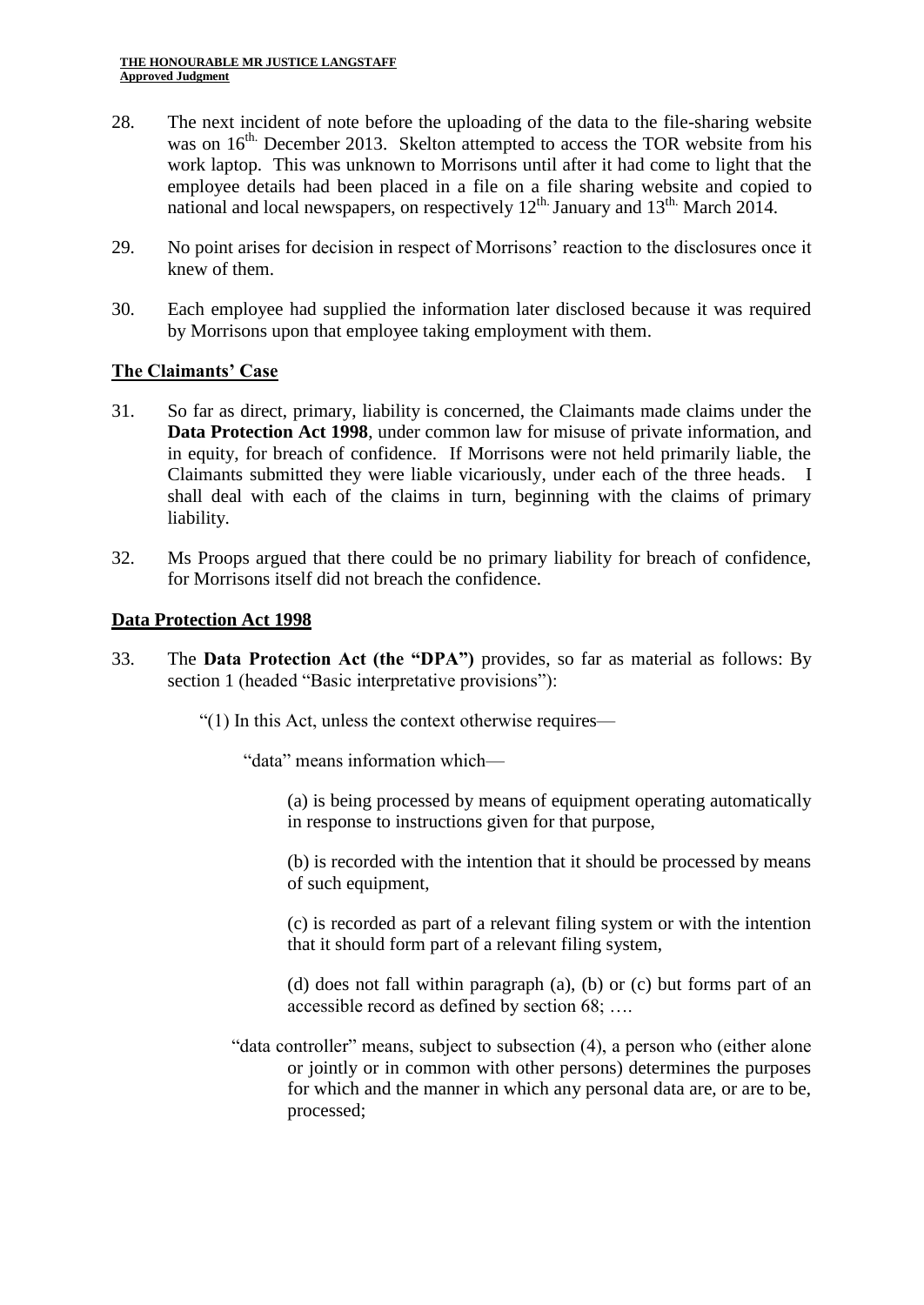"data processor", in relation to personal data, means any person (other than an employee of the data controller) who processes the data on behalf of the data controller;

"data subject" means an individual who is the subject of personal data

"personal data" means data which relate to a living individual who

can be identified—

(a) from those data, or

(b) from those data and other information which is in the possession of, or is likely to come into the possession of, the data controller,

and includes any expression of opinion about the individual and any indication of the intentions of the data controller or any other person in respect of the individual;

"processing", in relation to information or data, means obtaining,

recording or holding the information or data or carrying out any operation or set of operations on the information or data, including—

(a) organisation, adaptation or alteration of the information or data,

(b) retrieval, consultation or use of the information or data,

(c) disclosure of the information or data by transmission, dissemination or otherwise making available, or

(d) alignment, combination, blocking, erasure or destruction of the information or data;

(2) In this Act, unless the context otherwise requires—

(a) "obtaining" or "recording", in relation to personal data, includes obtaining or recording the information to be contained in the data, and

(b) "using" or "disclosing", in relation to personal data, includes using or disclosing the information contained in the data.

(3) In determining for the purposes of this Act whether any information is recorded with the intention—

> (a) that it should be processed by means of equipment operating automatically in response to instructions given for that purpose, or

(b) that it should form part of a relevant filing system,

it is immaterial that it is intended to be so processed or to form part of such a system only after being transferred to a country or territory outside the European Economic Area.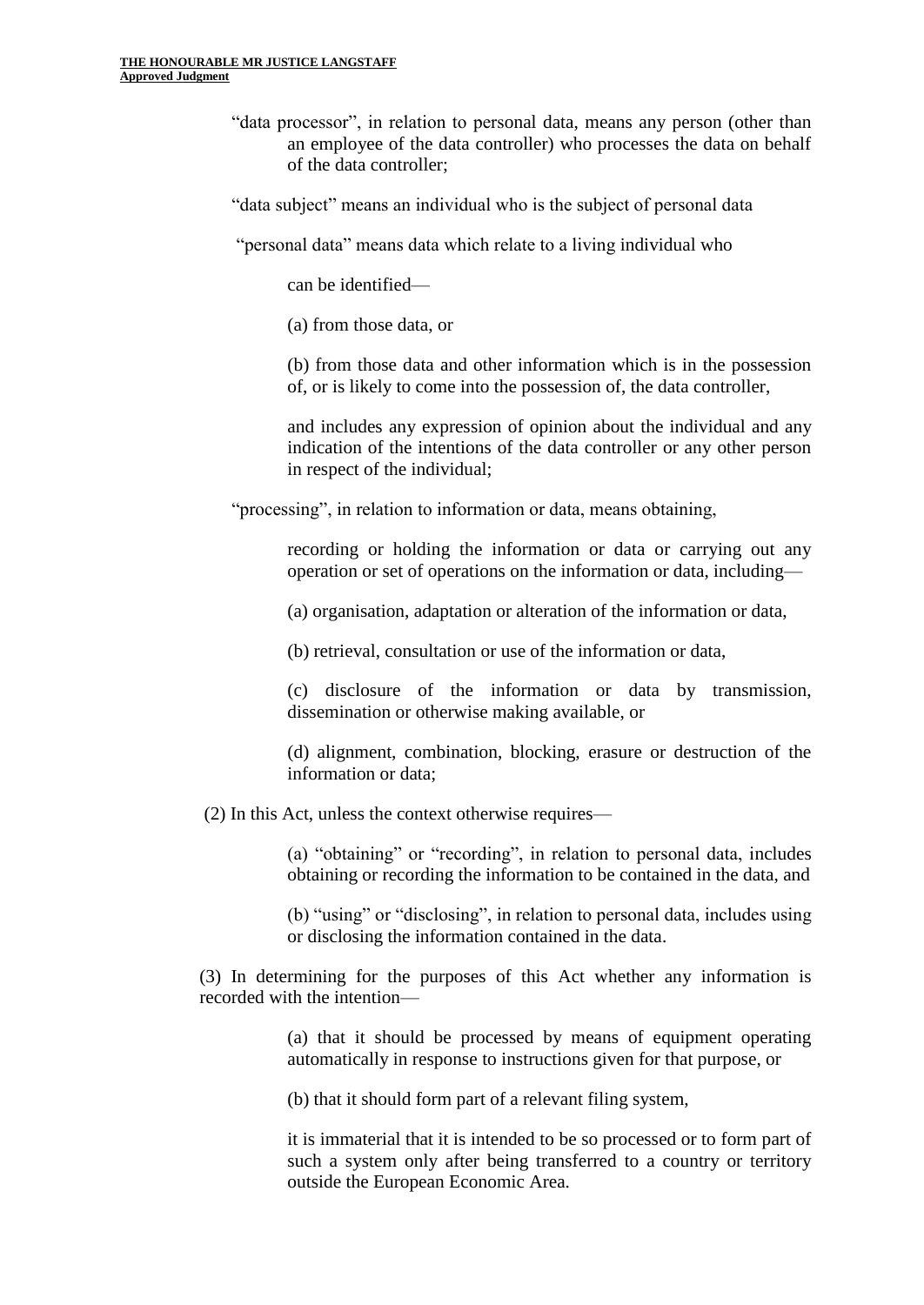……………………"

34. By section 4 is provided, under the heading: "The data protection principles"

 $"4$ .

(1) References in this Act to the data protection principles are to the principles set out in Part I of Schedule 1.

(2) Those principles are to be interpreted in accordance with Part II of Schedule 1.

(3) ………..

(4) Subject to section 27(1), it shall be the duty of a data controller to comply with the data protection principles in relation to all personal data with respect to which he is the data controller."

35. Part I of Schedule 1 states, so far as relevant:

#### **"SCHEDULE 1**

#### **The data protection principles**

#### **PART I**

#### **The principles**

- 1. Personal data shall be processed fairly and lawfully and, in particular, shall not be processed unless—
	- (a) at least one of the conditions in Schedule 2 is met, and

(b) in the case of sensitive personal data, at least one of the conditions in Schedule 3 is also met.

- 2. Personal data shall be obtained only for one or more specified and lawful purposes, and shall not be further processed in any manner incompatible with that purpose or those purposes.
- 3. Personal data shall be adequate, relevant and not excessive in relation to the purpose or purposes for which they are processed.
- 4. Personal data shall be accurate and, where necessary, kept up to date.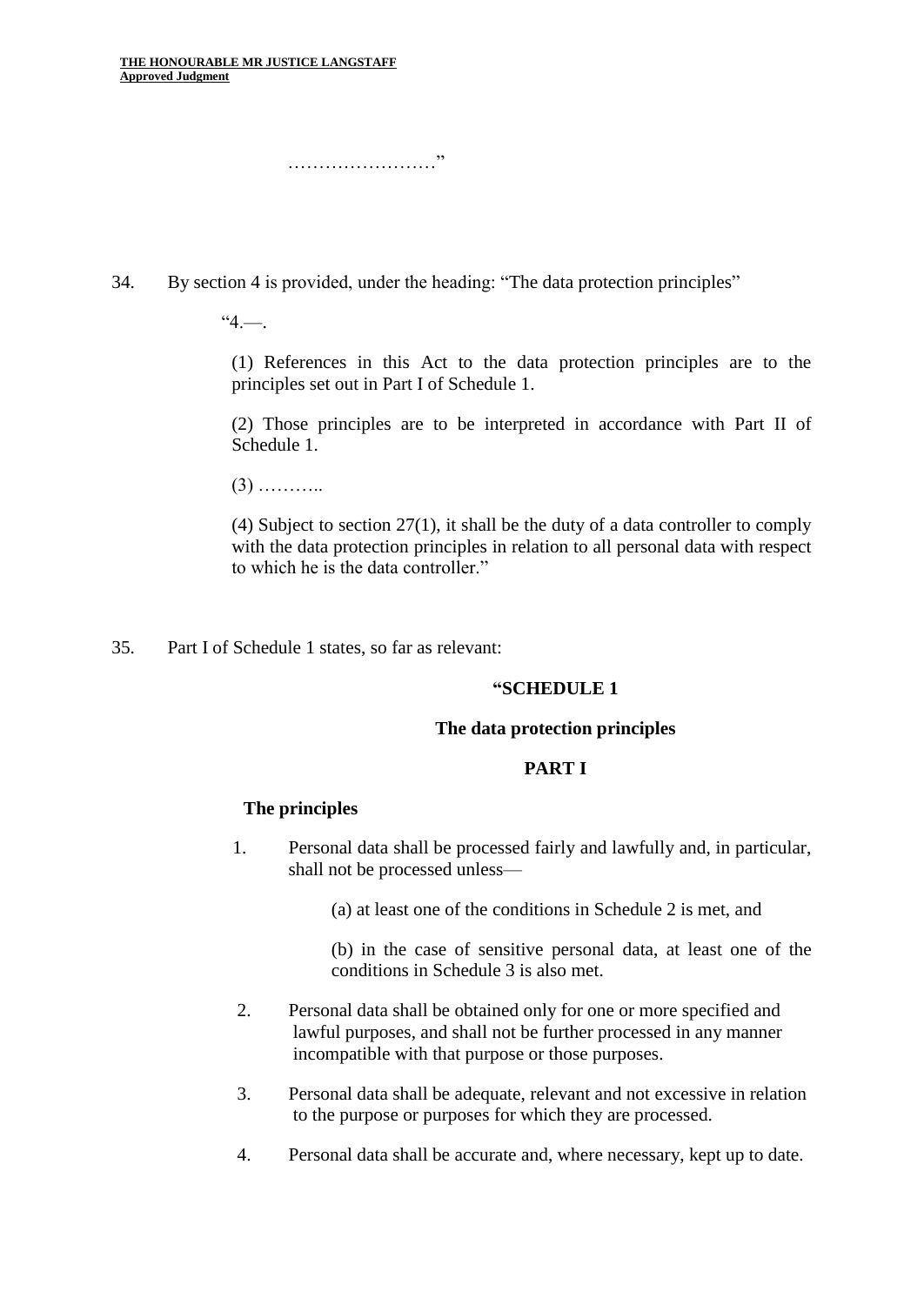- 5. Personal data processed for any purpose or purposes shall not be kept for longer than is necessary for that purpose or those purposes.
- 6. Personal data shall be processed in accordance with the rights of data subjects under this Act.
- 7. Appropriate technical and organisational measures shall be taken against unauthorised or unlawful processing of personal data and against accidental loss or destruction of, or damage to, personal data."
- 35. The data protection principles are expanded by Part II of Schedule 1 as follows (again, so far as material):

*"The first principle*

#### **1.—**

(1) In determining for the purposes of the first principle whether personal data are processed fairly, regard is to be had to the method by which they are obtained, including in particular whether any person from whom they are obtained is deceived or misled as to the purpose or purposes for which they are to be processed.

………

## **2.—**

(1) Subject to paragraph 3, for the purposes of the first principle personal data are not to be treated as processed fairly unless—

(a) in the case of data obtained from the data subject, the data controller ensures so far as practicable that the data subject has, is provided with, or has made readily available to him, the information specified in sub-paragraph (3), and (b) in any other case, the data controller ensures so far as practicable that, before the relevant time or as soon as practicable after that time, the data subject has, is provided with, or has made readily available to him, the information specified in sub-paragraph (3).

……………

(3) The information referred to in sub-paragraph (1) is as follows, namely— (a) the identity of the data controller,

> (b) if he has nominated a representative for the purposes of this Act, the identity of that representative,

(c) the purpose or purposes for which the data are intended to be processed, and

(d) any further information which is necessary, having regard to the specific circumstances in which the data are or are to be processed, to enable processing in respect of the data subject to be fair.

**………….**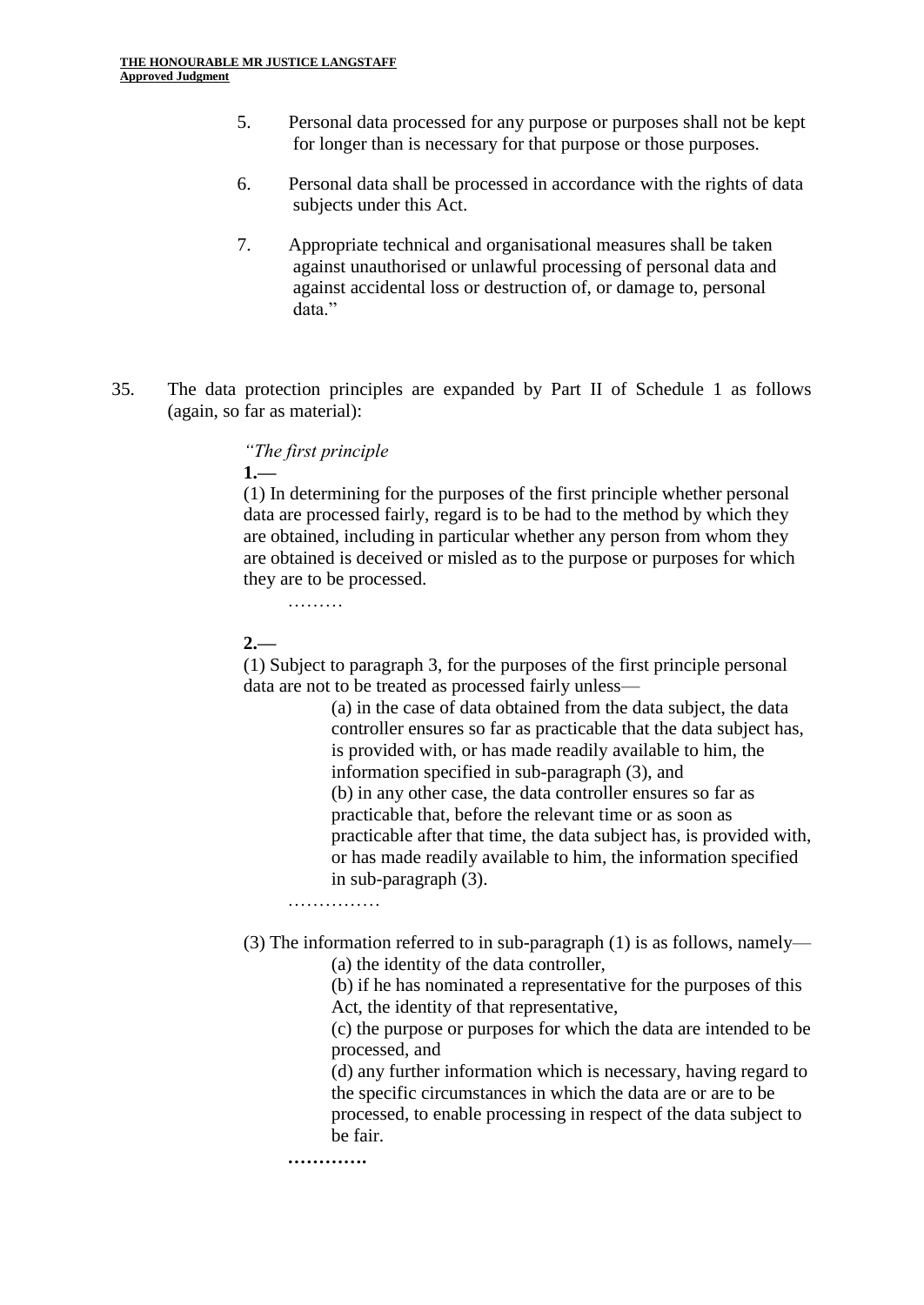#### *The second principle*

**5.**

The purpose or purposes for which personal data are obtained may in particular be specified—

> (a) in a notice given for the purposes of paragraph 2 by the data controller to the data subject, or

(b) in a notification given to the Commissioner under Part III of this Act.

#### **6.**

In determining whether any disclosure of personal data is compatible with the purpose or purposes for which the data were obtained, regard is to be had to the purpose or purposes for which the personal data are intended to be processed by any person to whom they are disclosed.

**…………**

*The seventh principle*

**9.**

Having regard to the state of technological development and the cost of implementing any measures, the measures must ensure a level of security appropriate to—

> (a) the harm that might result from such unauthorised or unlawful processing or accidental loss, destruction or damage as are mentioned in the seventh principle, and

(b) the nature of the data to be protected."

36. As to the consequence of any breach of the duty to observe these principles, section 13 provides:

"13.— Compensation for failure to comply with certain requirements.

(1) An individual who suffers damage by reason of any contravention by a data controller of any of the requirements of this Act is entitled to compensation from the data controller for that damage.

………………

(3) In proceedings brought against a person by virtue of this section it is a defence to prove that he had taken such care, as in all the circumstances, was reasonably required to comply with the requirement concerned."

37. Of relevance to the present claim is that data is "information": it is plain that a principal thrust of the Act concerns data electronically held, as was the information in respect of the employees' identities as set out above. What is important for what follows are the definitions of "data controller", "data processor" as set out above, and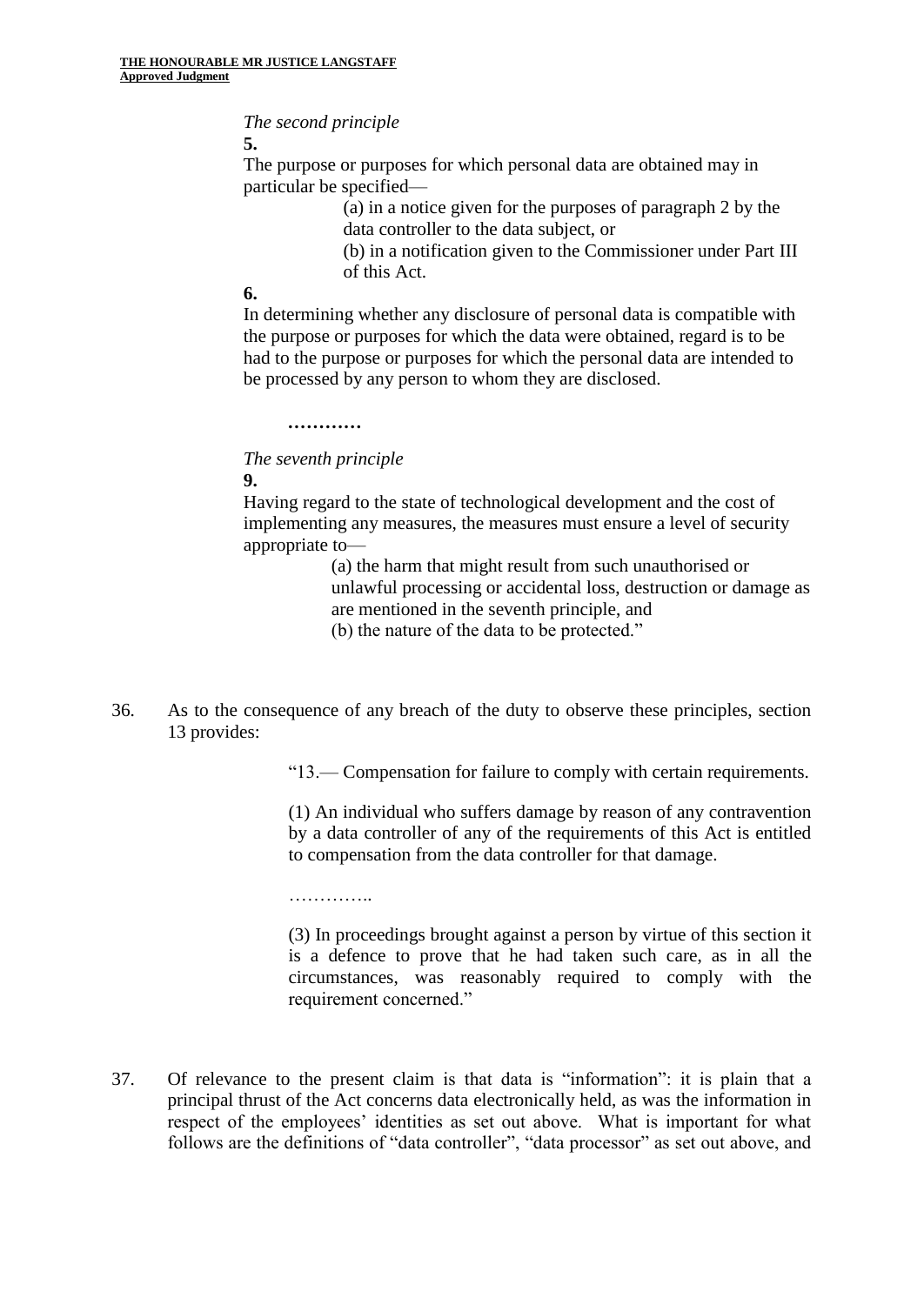Section 1(2) which provides that unless the context otherwise requires "disclosing" in relation to personal data, includes disclosing the information contained in the data.

- 38. The Claimants argue that Section 4(4) places a duty on a data controller to comply with the data protection principles in relation to all personal data with respect to which he is data controller. Here, the Claimants say Morrisons were at all relevant times the data controller in respect of the payroll data abstracted from PeopleSoft by Michael Leighton and transferred to Skelton. They assert that Morrisons did not comply with data protection principles 1, 2, 3, 5 and 7.
- 39. For DPP1 to be satisfied certain conditions are to be met before the data may be regarded as being processed fairly and lawfully. The first of those conditions, to be found in DPA schedule 2, is that the data subject has given his consent to the processing. That did not happen, because none of the Claimants consented to Skelton processing the data by copying it, processing the original data so as to produce an extract of the information of which the original data consisted, and then sending that extract to the file sharing website.
- 40. They claim, too, that DPP2 was not complied with because the data was processed not only for administration, payroll and audit purposes, but for the criminal purposes known only to Skelton. They assert that what happened was thus processing in a manner incompatible with the purposes for which the data was obtained from them.
- 41. DPP3 requires that "personal data are not excessive". Beyond complaining that this principle was broken, the Claimants' argument in court did not further amplify the way in which the data they provided to Morrisons was "excessive": on the face of it, it was exactly the sort of payroll information which almost any employer is likely to require, and then to hold. Only a little more was said as to the claim in respect of DPP5 - that personal data are not to be kept for longer than necessary for the purpose or purposes for which they have been obtained. Insofar as Morrisons were concerned, it was thought necessary to keep the information in the hands of Skelton, as Morrisons thought securely, for a short period after transfer to KPMG: there might need to be queries raised, which it would be easier and more efficient for Skelton to answer from the material stored on his work laptop rather than have once again to request a superuser to conduct an SQL request to identify the data again, and transfer it once more to him. I accept the Defendant's evidence that if the system had required such requests and answers it would have incurred the additional risk inherent in any transfer of data out of the secure environment of PeopleSoft to a laptop, even if encrypted. I find that to do as was done was thus, if marginally, the safer option.
- 42. Although Section 13 of the Act provides that it will be a defence (the burden of proving which rests upon the Defendant) to show that all reasonable care was taken by the Defendant to satisfy the data protection principles, the Defendants have not relied upon this defence. In the absence of their doing so, there could be no defence to a claim if it were shown that any of DPP1, 2, 3 or 5 were broken. As to DPP7, there would be a breach if there were a failure to apply appropriate technological or organisational measures to prevent the disclosure or loss in question. It is thus necessary to determine what the scope of "appropriate" measures are, an inquiry necessarily related to the particular facts of the particular case.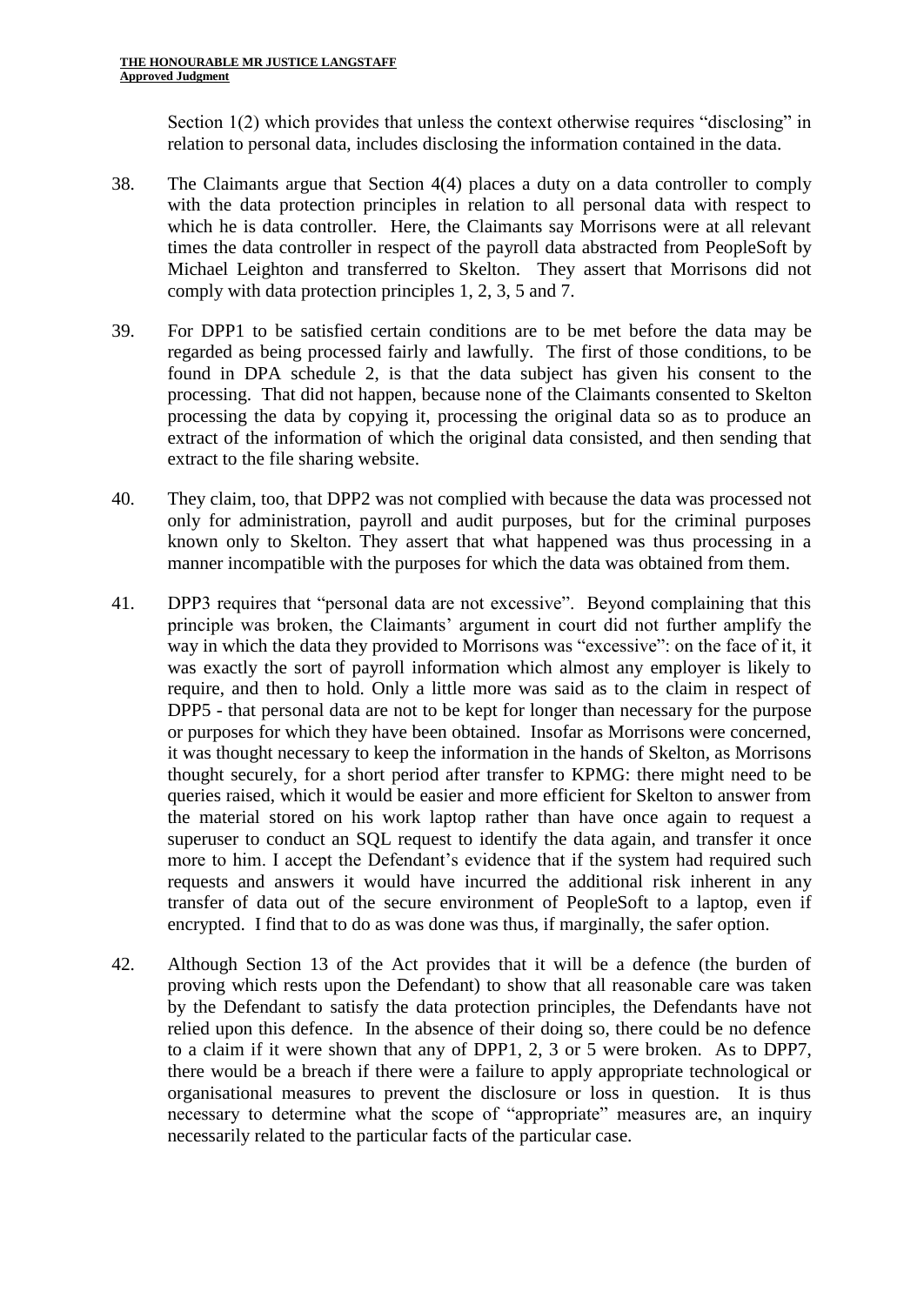43. Ms Proops QC, who appears with Mr Paines for Morrisons, makes a case that they do not need to avail themselves of the defence in section 13 to avoid primary liability. This is because the structure of the Act places the responsibilities created by DPP1-8 upon the data controller, as defined. She argues that data is not the same as "property". It consists of information: information is not the same as property. If information is seen and copied, it is not sensible to talk of the information as having been "stolen": unless it is deleted at the same time as it is copied it remains on the database from which the information was extracted. At any one time there may be many sets of data containing precisely the same information. In **Your Response Ltd v Data Team Business Media Ltd** [2014] EWCA Civ 281, it was held that the concept of possession in the conventional sense had no meaning in relation to intangible property, and it was thus not possible for a lien to exist over an electronic database. At paragraph 42 of the judgment Floyd LJ noted that although information may give rise to intellectual property rights the law has been reluctant to treat information itself as property. The court declined to do so in the case before it; in the words of Moore-Bick LJ (paragraph 19) the process of entering information into an electronic data storage system:-

> "…does not in my view render the information itself a physical object capable of possession independently of the medium in which it is held and in the electronic world the distinction is of some importance because of the ease of making and transmitting intangible copies."

44. This conceptual understanding of information as being distinct from tangible property helps to explain the way in which the **Data Protection Act 1998** is structured. The duties under section 4, and generally within the Act, are imposed upon a data controller, even if a third party may be guilty of a criminal offence under section 55 of the Act as was Skelton here. In **Ittihadieh v 5-11 Cheyne Gardens RTM Company**  Ltd<sub>[2017]</sub> EWCA Civ<sub>121</sub>, in the course of considering a case which centred upon the law relating to subject access requests under the DPA, the court had to decide (as an issue) the scope of the definition of "personal data" in Section 1 of the DPA, and the question who was a "data controller" (see paragraph 1(i) and (ii) of the judgment). In a judgment with which Lloyd-Jones and McCombe L.JJ agreed Lewison LJ said at paragraph 70 and 71, under the heading "who is a data controller?" as follows:

> "70. A data controller is a person who makes decisions about how and why personal data are processed. It is clear from the terms of section  $7(1)(a)$  that the data controller is responsible for persons who process data on his behalf. Thus it follows that a person who processes data as agent for a data controller is not himself a data controller in respect of those data. Even where decisions about data are taken by natural persons, they will not themselves be data controllers if those decisions are made as agents of a company of which they are directors: *Re Southern Pacific Personal Loans Ltd* [2013] EWHC 2485 (Ch);

> 71. On the other hand, if they are processing personal data on their own behalves they will be data controllers as regards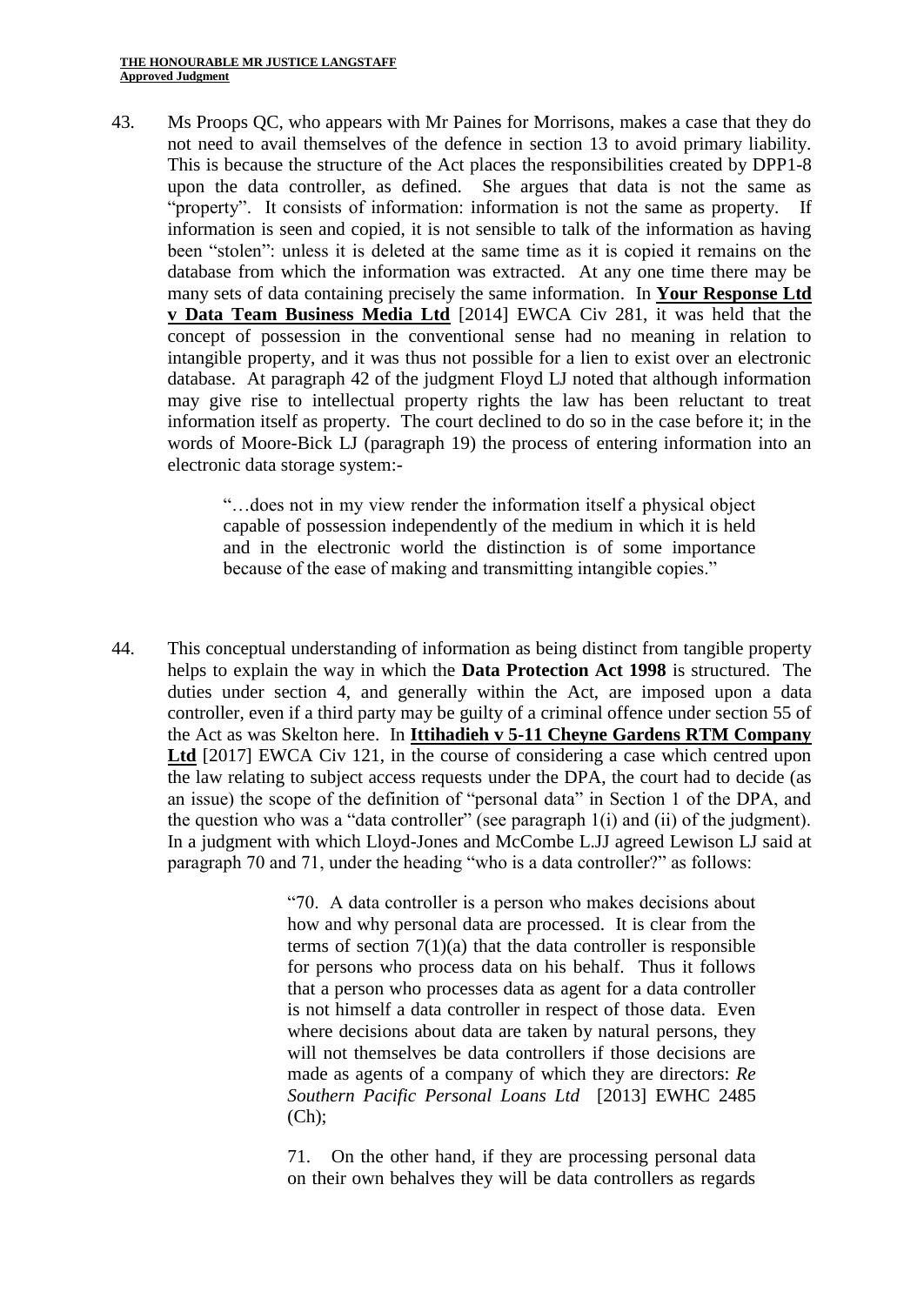that processing and those data. The question may then arise whether they are entitled to one or more exemptions under the  $DPA$ "

- 45. Mr Barnes, appearing with Ms Jolliffe for the Claimants, said expressly in closing that he took no issue with the general terms in which those two paragraphs are expressed. Moreover, since the reasoning concerned one of the issues in the case, the view expressed binds me. In any event, I consider it flows from the way in which the Act is structured, and if it had mattered I would independently have been of the same view as the Court.
- 46. In closing, Mr Barnes thus accepted that if Company A copied data which it held as data controller, and transmitted that copy to Company B, then if Company B did not handle that data in accordance with any one of the data protection principles, Company B would be liable. It would be liable alone, unless it were to process the data for Company A, for it would now be the data controller in respect of the data copied to it: Company A would not. The fact that Company A would remain data controller of the data from which the copy was made would be beside the point. Bringing the example more closely to the facts of the present case, when Skelton transferred a copy of the data he had been given by Leighton from his work laptop onto the USB stick given him by KPMG, and that data was taken to KPMG, KPMG alone were the data controller in respect of the information contained on that data set. Of course, Morrisons remained the data controller in respect of precisely the same information on their own equipment. Mr Barnes accepted that for the purpose of the case in relation to vicarious liability which he sought to advance, he could only do so under the DPA if Skelton were a data controller, in respect of the data eventually disclosed on to the web, for only as such would Skelton owe any duty himself which might result in Morrisons having secondary liability for his wrongs. Yet for him to be data controller in respect of that data would put him in no different a position, in my view, from the position occupied respectively by Company B or KPMG in the two examples just given.
- 47. Ms Proops' submissions are entirely in line with this approach. She submits that Morrisons owed duties under Section 4(4) DPA only while data controller, and only qua data controller. Skelton became data controller in respect of that information once he put himself in the position of determining the purposes for which and the manner in which the personal data he was about to copy from his laptop was to be handled. When he decided to settle his grudge against Morrisons by means of disclosing it, eventually, on the internet, he was acting just for himself. He was in the same position as the hypothetical individual considered in paragraph 71 of **Ittihadieh**.
- 48. Mr Barnes argues that if a data controller may only be held liable if **it** has contravened its statutory obligations under the DPA, Ms Proops' analysis would have a data controller complying with the DPA through the actions of its employees, but never being in breach of its obligations should an employee misuse data. He submits this would make a nonsense of the statutory scheme, for a data controller could simply disown any act of its employee which if attributed to it would put it in breach of statutory duty. Instead, to be effective the statutory scheme itself should impute to a non-natural data controller the data processing actions (good or bad) of its employees.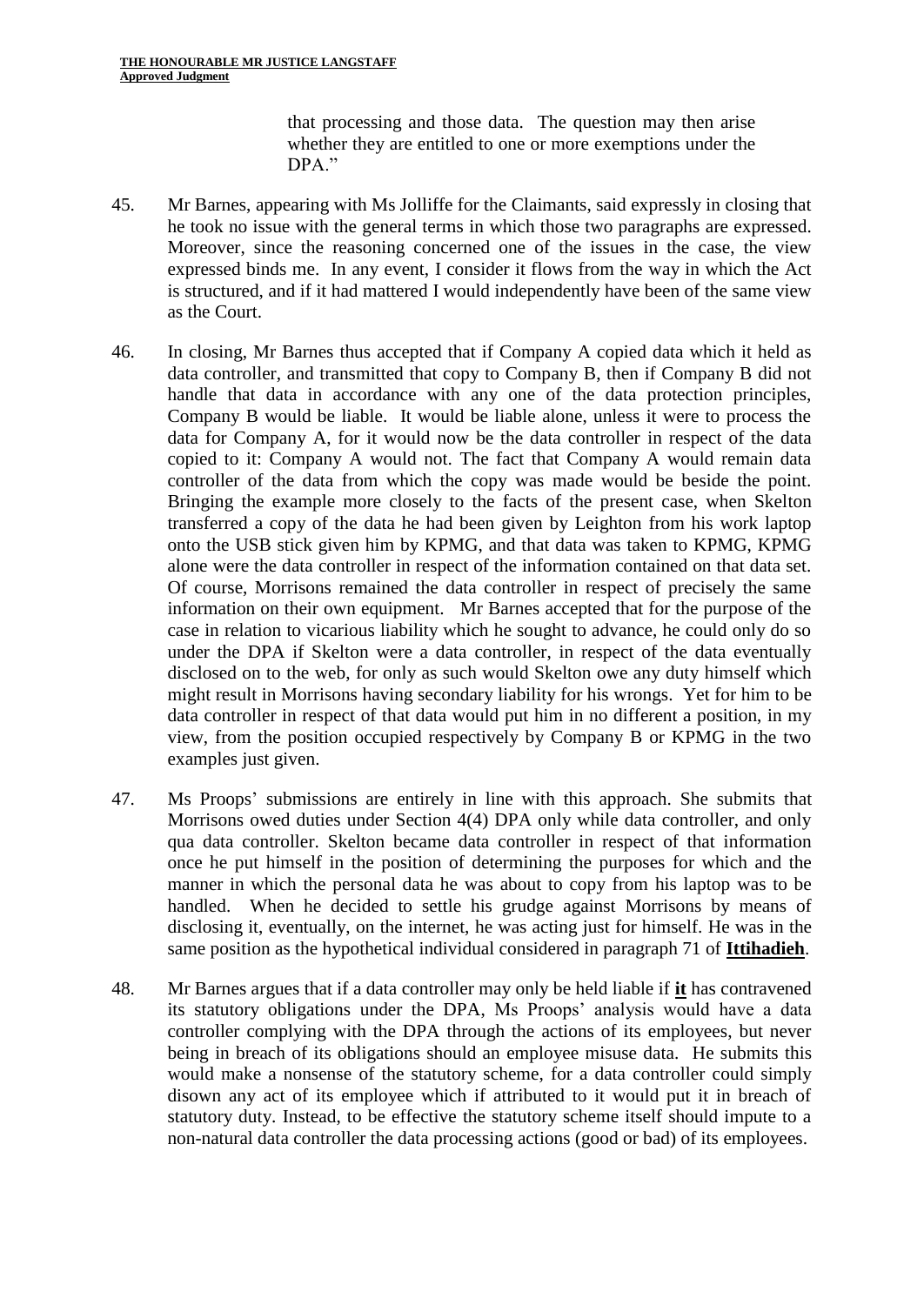- 49. I cannot accept this. Not only do I see no reason why, if it is sound, the principle should not apply to natural persons as well as corporate bodies, for both may have employees, and both may act through them, but at its heart is the contention that upon its true construction the Act imposes liability on a data controller not only for those breaches it has authorised or facilitated (acting, if a corporation, by individuals to do so) but also for those it has neither facilitated nor authorised. Indeed, it may have taken great pains to avoid doing so. If a corporation (or individual) is to be liable for breaches which it is in no sense responsible for either authorising or requiring, but which are committed by employees acting in contravention of its wishes, that liability may be established vicariously - but not directly.
- 50. Untrammelled by the question whether the European origins of the DPA require me to interpret the Statute to hold that when Skelton copied the data unlawfully onto a personal USB stick Morrisons remained primarily liable for this. I would reject the Claimants' case in respect of direct liability under the DPA. I would hold the wording of the Statute, interpreted as it was in **Ittihadieh**, to be such that Morrisons (a) were not the data controller at the time of any breach of DPP1, 2, 3 and 5 in respect of the information later disclosed on the web, and that (b) since they were not the data controller in relation to it owed no duty to the Claimants in respect of which they were in breach, unless it were the duty to comply with DPP7.
- 51. Although little was said about it during the trial, the fact that the **DPA** was enacted in order to implement a European Directive nonetheless cannot be ignored. A Directive obliges Member States to whom it is addressed to achieve the results it directs. The obligation resting upon a domestic court when interpreting national legislation which implements a Directive is thus to achieve a conforming interpretation: to interpret it "as far as possible" in the light of the wording and purpose of the directive to achieve the result sought by the latter: see **Marleasing v LA Comercial Internacional de Alimentación SA** (1992) 1 CMLR 305, and **Pfeiffer v Deutscher Rotes Kreuz Kreisverband Waldshut eV** [2005] ICR 1307. Accordingly I have to ask whether it requires an interpretation other than that I have already indicated. The linguistic features of the legislation are not conclusive. The effect of interpretation may be to change the meaning of legislation in order to correspond with the purpose of the European law concerned. But the court is not a legislator. There is a critical difference between interpretation on the one hand and legislation on the other. Thus in **Ghaidan v Godin-Mendoza** [2004] 2 AC 557 HL it was accepted that the interpretation chosen by a court must "go with the grain of the legislation" for this would be consistent with the legislative purpose, whereas going against that grain would constitute the court a law maker. Lord Nicholls, Lord Steyn and Lord Rodger all accepted that there would be occasions when the courts could not adopt a conforming interpretation because that would involve making policy choices which the court was not equipped to make. (Though **Ghaidan** concerned the European Convention of Human Rights, it is now well recognised that the principles relating to interpretation in conformity with a Directive are not materially different.)
- 52. The scope of the Directive, with a view to determining whether section 13 of the DPA was in conformity with it, came for consideration before the Court of Appeal in **Vidal-Hall v Google inc** [2015] EWCA Civ 311, [2016] QB 1003. In the joint judgment of Lord Dyson MR and Sharpe LJ, with which McFarlane LJ agreed, the court rejected an appeal against a decision of Tugendhat J at first instance. There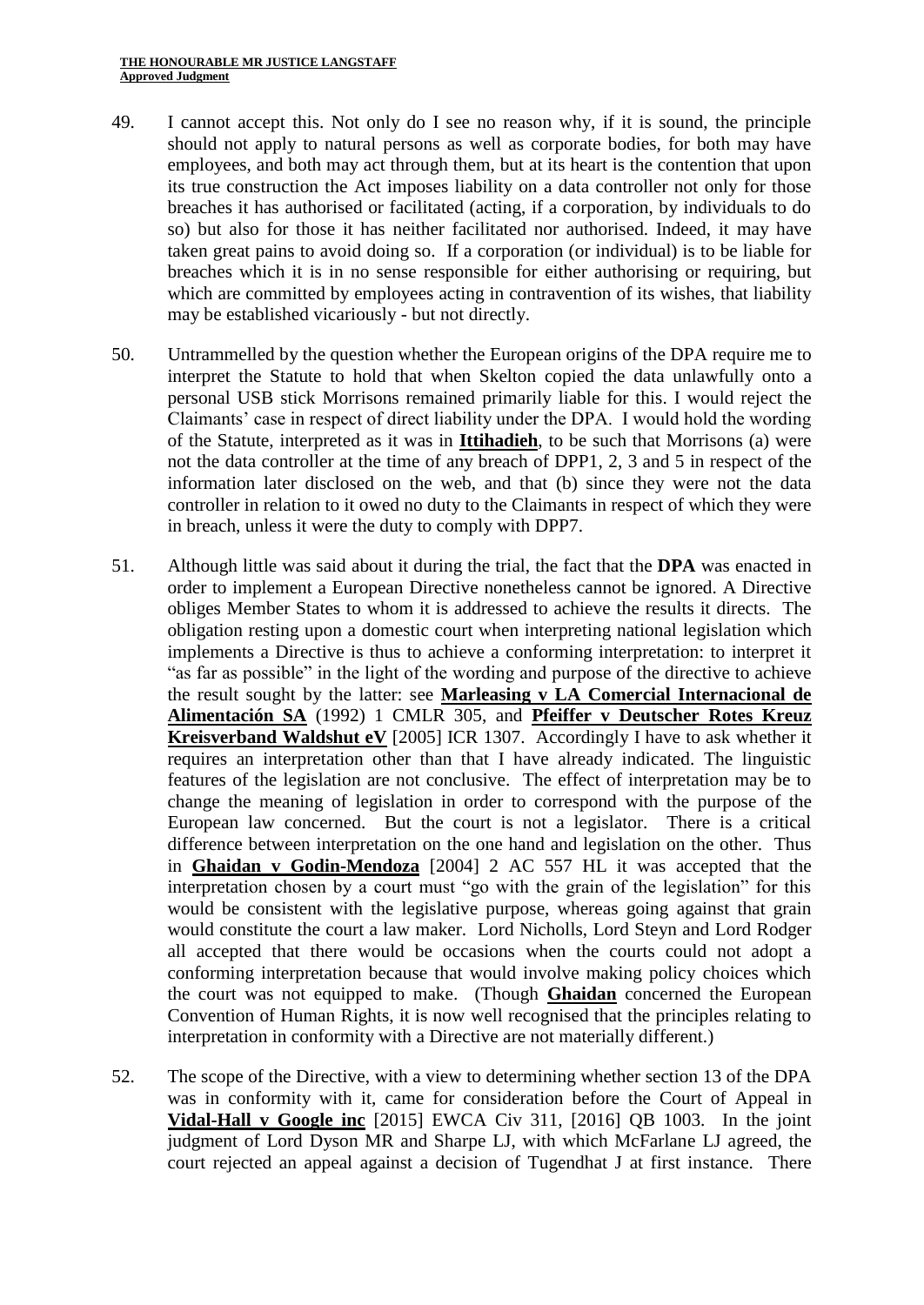were two issues – the first whether the cause of action for misuse of private information is a tort (to which I shall return later in this judgment for other purposes) and, the second the meaning of "damage" in Section 13 of the DPA. As for the second issue, the court had necessarily to decide whether the DPA could be interpreted such that "damage" included non-pecuniary loss, such as stress.

53. The Court noted that the DPA was intended to implement Directive 95/46/EC of 24<sup>th</sup> October 1995, a Directive "on the protection of individuals with regard to the processing of personal data and on the free movement of such data". At paragraph 56 Dyson MR and Sharpe LJ said:

> "The Directive as a whole is aimed at safe-guarding privacy rights in the context of data management. This is repeatedly emphasised in the recitals:

"(2) Whereas data-processing systems are designed to serve man; whereas they must, whatever the nationality or residence of natural persons, respect their fundamental rights and freedoms, notably the right to privacy, and contribute to economic and social progress, trade expansion and the well-being of individuals;…"

…(7) Whereas the difference in levels of protection of the rights and freedoms of individuals, notably the right to privacy, with regard to the processing of personal data afforded in the Member States may prevent the transmission of such data from the territory of one Member State to that of another Member State; whereas this difference may therefore constitute on obstacle to the pursuit to a number of economic activities at Community level, distort competition and impede authorities in discharge of their responsibilities under Community law; whether this difference in levels of protection is due to the existence of a wide variety of national laws, regulations and administrative provisions…

…(10) Whereas the object of the national laws on the processing of personal data is to protect fundamental rights and freedoms, notably the right to privacy, which is recognised both in Article 8 of the European Convention for the Protection of Human Rights and Fundamental Freedoms o mom the general principles of Community law; whereas, for that reason, the approximation of those laws must not result in any lessening of the protection they afford but must, on the contrary, seek to ensure a high level of protection in the Community;..

…(11) Whereas the principles of the protection of the rights and freedoms of individuals, notably the right to privacy, which are contained within this Directive, give substance to and amplify those contained in the Council of Europe Convention of 28 January 1981 for the Protection of Individuals with regard to Automatic Processing of Personal Data…

Article 1 provides for the object of the Directive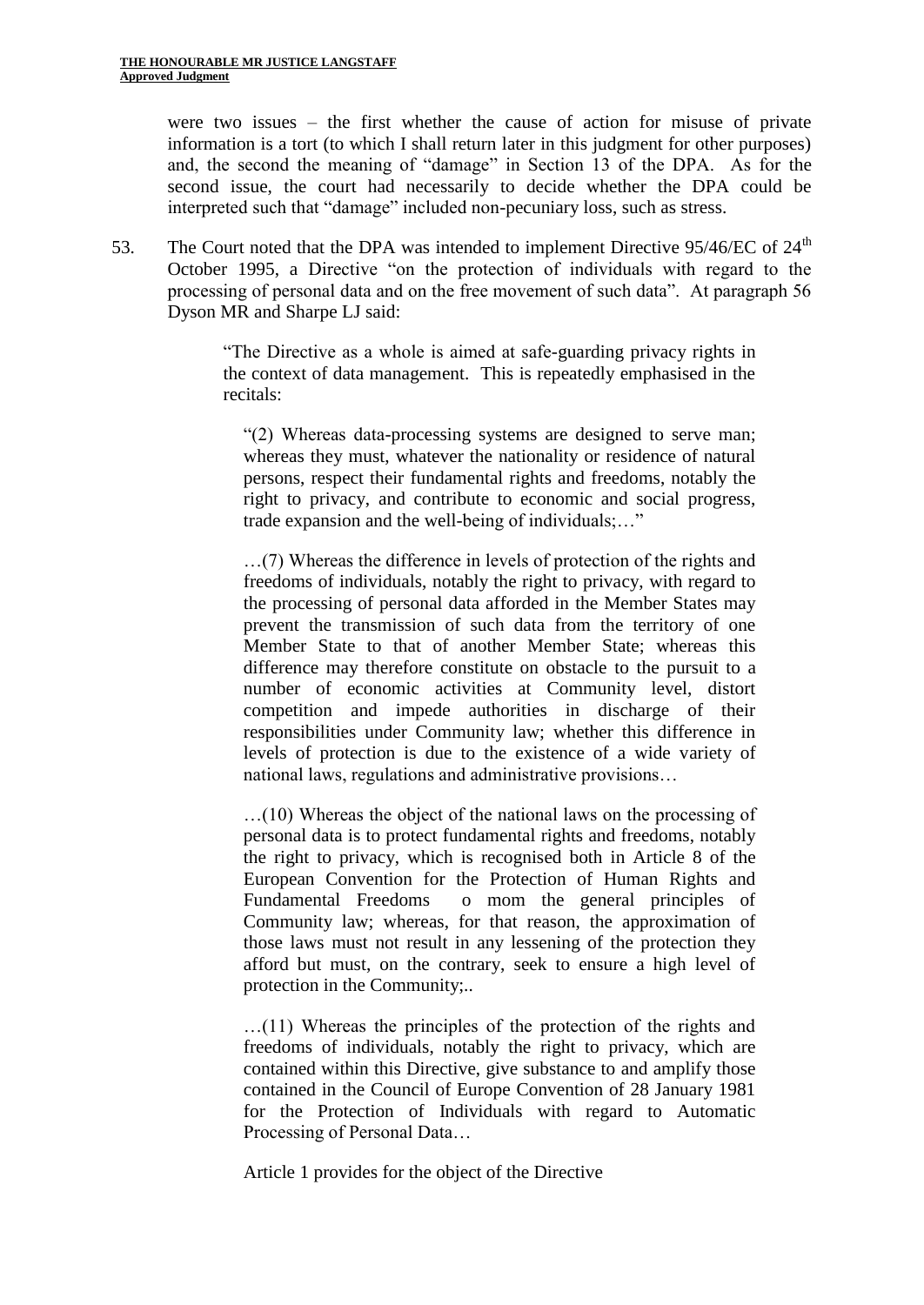"1. In accordance with this Directive Member States shall protect the fundamental rights and freedoms of natural persons and in particular their right to privacy with respect to the processing of personal data." "

- 54. The Court held that from this material it emerged that the purpose of the DPA was to "provide a high level of protection to the right of privacy in respect of the management of personal data by data controllers". To achieve that purpose, the court considered that Section 13(2) of the Act should be disapplied: the **Marleasing** principle did not permit an interpretation of "damage" which would be consistent with it: a restriction to pecuniary loss, which the use of that word conveyed, was an important element of the compensation provisions that Parliament had enacted. The importance to the scheme of the Act as a whole of the provisions for compensation, in the event of any contravention by a data controller, within the limits set by Parliament to the right to compensation, made them a fundamental feature of the legislation. Yet given the purpose and meaning of the Directive it could only properly be implemented if "damage" permitted non-pecuniary harm, such as distress and loss of autonomy over personal data, to be the subject of compensation.
- 55. Just as was the case in **Vidal-Hall** where the court had to ask whether it was necessary to interpret the legislative provisions to achieve the purpose of the Directive it had identified and, if they could not be so interpreted, to disapply them, I have to ask in the present case whether it is contrary to the purpose of the Directive to hold that the processing of employee data in a manner unauthorised by those employees is something for which Morrisons is not liable. If it is, I should either find a way of interpreting the DPA to fulfil the purpose, or must disapply the relevant provisions. This is so even if, upon a literal reading of the Act it were to be held that the natural reading of the Act excluded liability where the processing concerned was by the act of a third party, contrary to the desires of Morrisons, nor authorised by it nor by any of its employees in authority.
- 56. The effect of so holding would, as Ms Proops points out, amount to absolute or strict liability dependent only upon the fact that information supplied to Morrisons had been disclosed subsequently on the internet.
- 57. I accept both that where an Act of Parliament is the domestic implementation of an E.U. Directive a court should take a purposive approach to the interpretation of that legislation, and that the purpose is that to be found in the Directive. I accept too (it is in any event binding upon me) that the purpose is as described in **Vidal-Hall**. I cannot, however, construe either the Directive or the Act as requiring a data controller to be responsible even without fault for the subsequent disclosure by a third party of some of the information given to it. This is because although the directive has as its principal purpose the safe-guarding of the rights of data subjects, the recitals do not suggest that once a person holds information relating to others as a data controller that person is automatically to be liable for any disclosure by a person who is not acting on behalf of the data controller in making it.
- 58. Recital 25 to the Directive provides that:

"Whereas the principles of protection must be reflected, on the one hand, in the obligations imposed on persons, public authorities, enterprises, agencies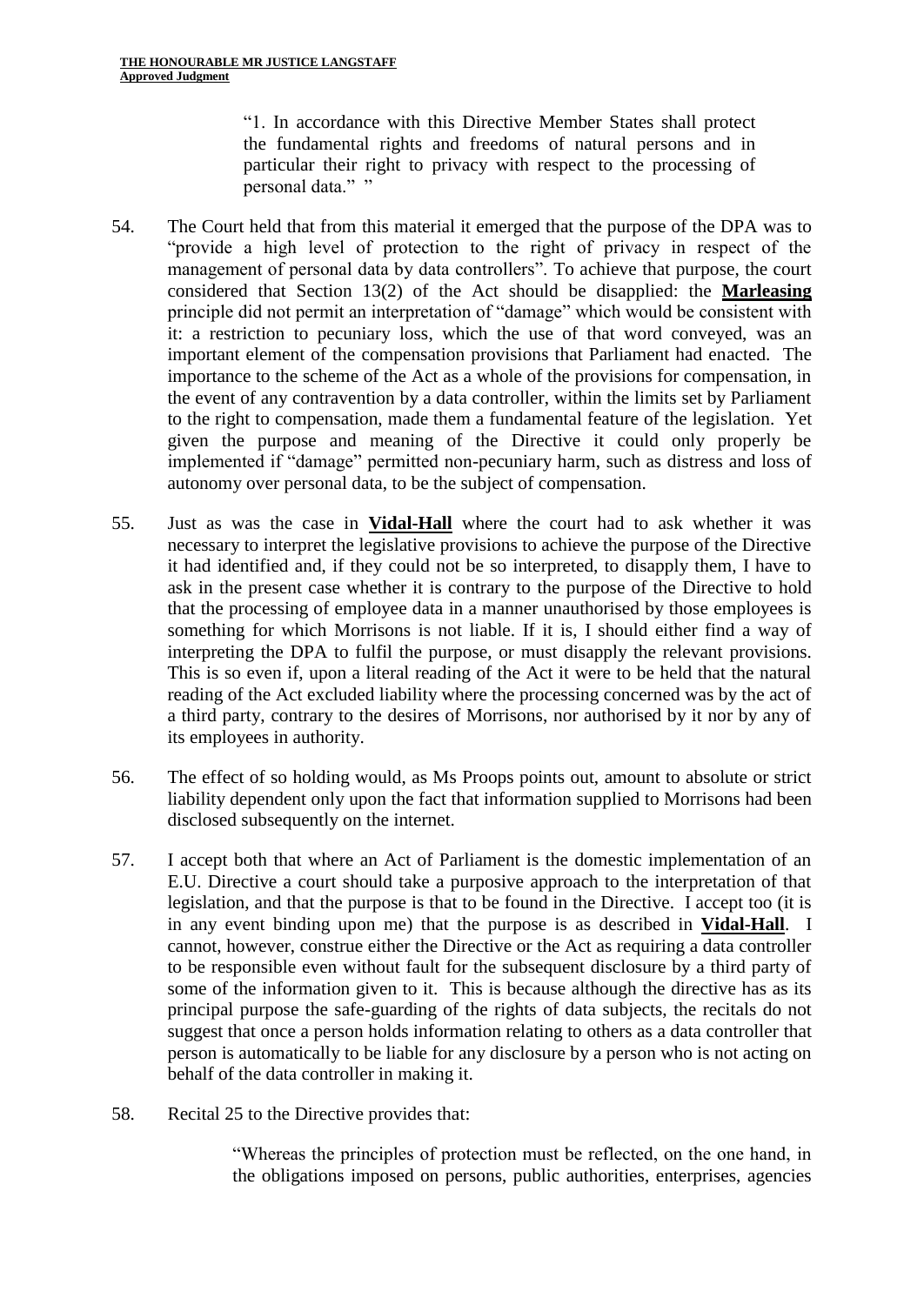or other bodies responsible for processing, in particular regarding data quality, technical security, notification to the supervisory authority, and the circumstances under which processing can be carried out, and, on the other hand, in the right conferred on individuals, the data on whom are the subject of processing to be informed that processing is taking place, to consult the data, to request corrections and even to object to processing in certain circumstances…"

Recital 46 reads:

"Whereas the protection of rights and freedoms of data subjects with regard to the processing of personal data requires that appropriate technical and organisational measures are taken, both at the time of the design of the processing system and at the time of the processing itself, particularly in order to maintain security and thereby prevent any unauthorised processing; whereas it is incumbent on the Member States to ensure that controllers comply with these measures; whereas these measures must ensure an appropriate level of security, taking into account the state of the art and the costs of their implementation in relation to the risks inherent in the processing and the nature of the data to be protected";

And Recital 55 says:

"Whereas, if the controller fails to protect the rights of data subjects, national legislation must provide for a judicial remedy; whereas any damage that a person may suffer as a result of unlawful processing must be compensated for by the controller, who may be exempted from liability if he proves that he is not responsible for the damage, in particular in cases where he establishes fault on the part of the data subject or in case of *force majeure*; whereas sanctions must be imposed on any person, whether governed by private or public law, who fails to comply with the national measures taken under this Directive…"

These recitals recognise the differing levels of protection in Member States; the possibility of *force majeure*, as it is termed, causing problems for data security; and the risks inherent in data processing. They do not speak of a need absolutely to prevent unlawful processing (which would have been all too easy to prescribe if it had been intended) but rather to take "appropriate" measures against it.

59. The definition of "controller" in the Articles of the Directive is effectively that adopted by the 1998 Act. A "third party" is defined as (Article 2f)

> "Any natural or legal person public authority, agency or any other body other than the data subject, the controller, the processor and the person who, under the direct authority of the controller or the processor, are authorised to process the data"

60. In Article 6(1), under "General Rules and the Lawfulness of the Processing of Personal Data" are specified 5 data principles corresponding to data protection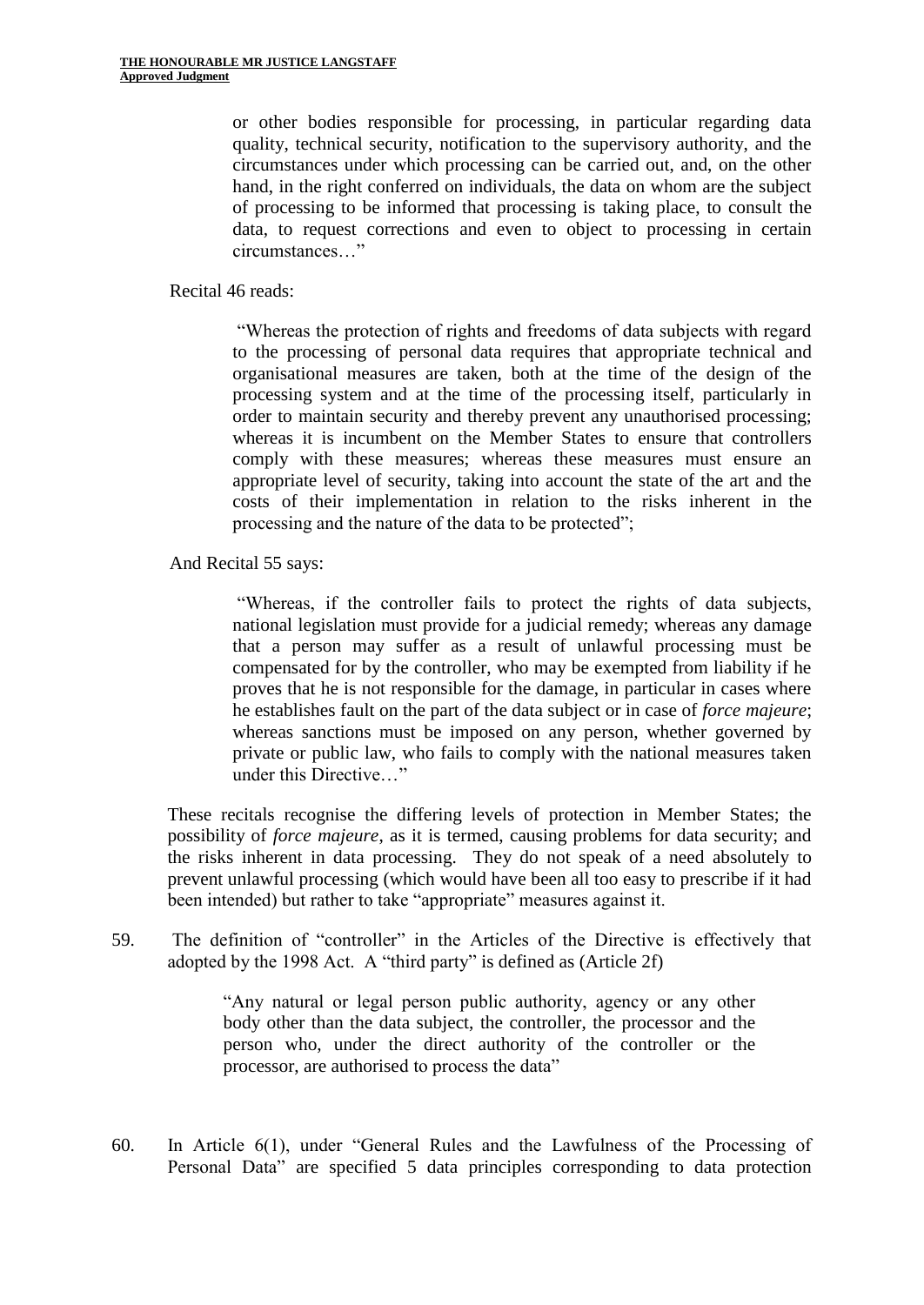principles 1-5 in the 1998 Act, it being provided by Article 6(2) that "it shall be *for the controller* to ensure that paragraph 1 [i.e. Article  $6(1)$ ] is complied with" (emphasis added).

61. Article 17, headed "Security of Processing", which relates most directly to the risk of unauthorised disclosure by the actions of someone who is not acting on behalf of the specific authority of the controller, reads:

> "Member States shall provide that the controller must implement appropriate technical and organisational measures to protect personal data against accidental or unlawful destruction or against accidental loss or alteration unauthorised disclosure or access, in particular where the processing involves the transmission of data over a network, and against all other unlawful forms of processing.

> Having regard to the state of the art and the cost of their implementation, such measures shall ensure a level of security appropriate to the risks represented by the processing and the nature of the data to be protected."

- 62. These recitals and provisions demonstrate that the obligation is placed by the Directive upon the "controller", and that absolute liability for a disclosure was not contemplated by the Directive itself. Counsel between them can point to no case in which it has been held that the DPA imposes obligations which result in absolute or strict liability.
- 63. Such authority as there is also supports an approach which would deny absolute liability. In **Swinney v Chief Constable of Northumbria** (1999) 11 Admin L.R. 811 a claim was brought under the **Data Protection Act 1984** – and for breach of confidence – when a briefcase containing information relating to a murder enquiry was stolen from a police car, even though the car had been locked and the brief case placed under the driver's seat, at a time when the officers concerned were investigating another matter. Jackson J, as he then was, held that the phrase "reasonable care" properly limited the extent of the duty. Though the 1984 Statute was a predecessor of the 1998 Act, and the latter must be construed independently of its 1984 predecessor since the origin of the 1998 Act is in the Directive, Mr Barnes conspicuously did not argue that in "Swinney-type circumstances" a data controller would be liable. He attempted to draw a distinction between actions such as hacking, a Swinney-type loss of data, or unlawful copying of data by an intruder to the premises where it was kept, on the one hand (where, on his submissions, the data controller would not be held liable provided adequate technological and organisational measures had been taken to safeguard against them) and circumstances such as those in the present case on the other, by arguing that in those examples the third party was an outsider. It was different, he submitted, where the person acting unlawfully and without authority was an insider. Ms Proops QC correctly argues that this is an unprincipled distinction. Insofar as an "insider" (such as an employee of the data controller) processes data unlawfully because that is what he has been told by the data controller to do, or where because he is lawfully authorised to do so by the data controller, his actions are not those of a third party at all. They are in law the actions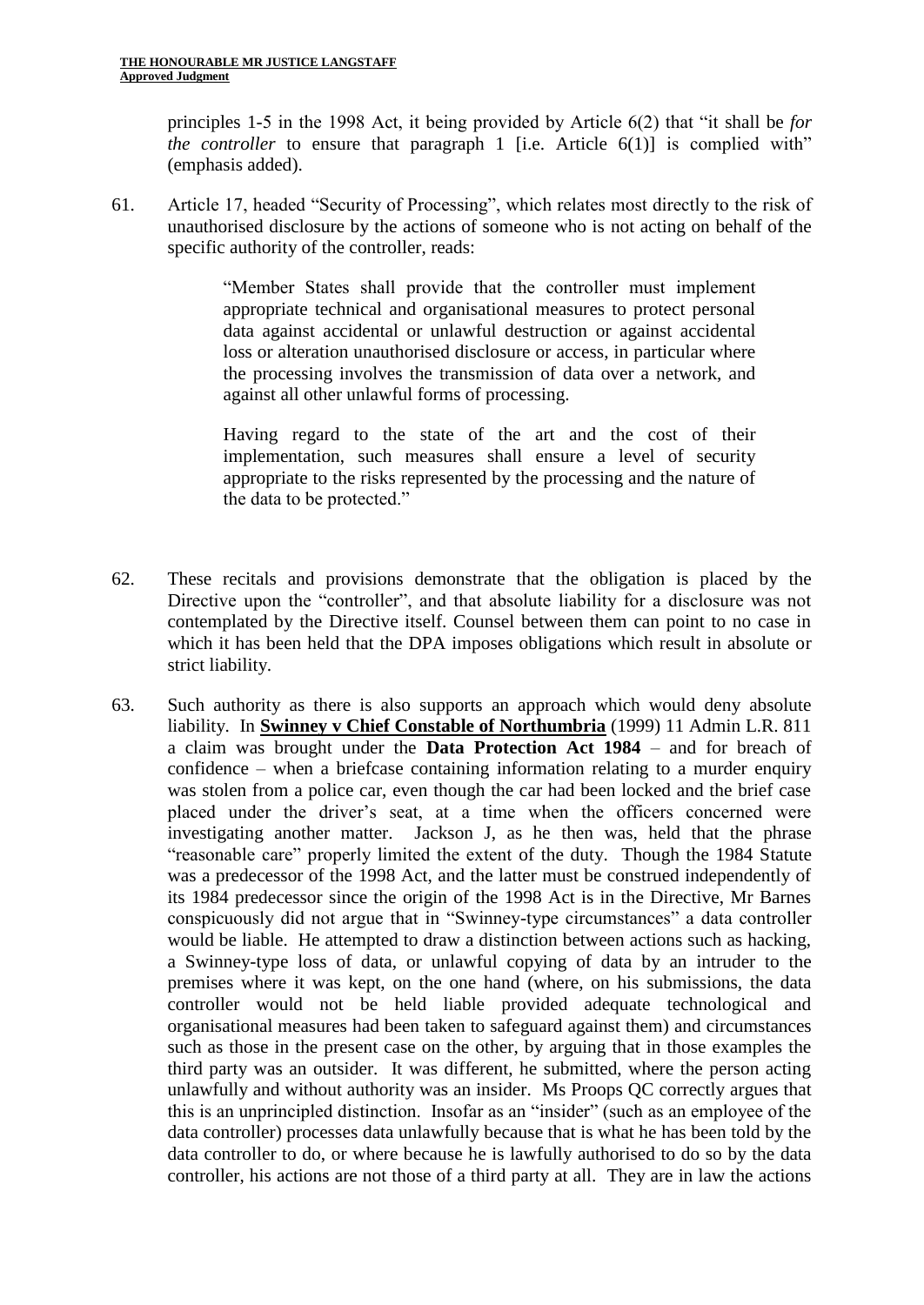of the data controller itself. I agree. If there is to be liability for the actions for an "insider" of this type, rather than an "outsider", this liability must in my view rest upon the principles of vicarious liability to which I shall turn later in this judgment.

- 64. The short answer therefore, to the claim that Morrisons are liable under the **Data Protection Act** for having broken the data protection principles (other than DPP7) is that they did not, as data controller, themselves offend against those principles. The acts said to break those principles were those of a third party, and not their own.
- 65. Similarly, the assertion that there is direct liability in respect of breach of confidence or misuse of private information also fails: it was not Morrisons that disclosed the information or misused it: it was Skelton, acting without authority and criminally.
- 66. DPP7, however, raises different issues, to which I now turn.

# **DPP7**

- 67. The seventh principle does not impose a duty to take "reasonable care" as such. Those words do not appear in the Statute. This might suggest that the draftsman was aiming at a rather different target when he required that "appropriate" measures be taken. This word comes from the Directive: it is likely therefore to bear an autonomous meaning, which will apply in each Member State of the EU to whom it is addressed. However, it is clear that the principle is a qualified one. The mere fact of disclosure or loss of data is not sufficient for there to be a breach. Rather, "appropriate" sets a minimum standard as to the security which is to be achieved. This is expressly subject to both the state of technological development and the cost of measures. Thus, the fact that a degree of security may technologically be achievable, which has not been implemented, does not of itself amount to failure to reach an appropriate standard: an example might be if particular security measures might be introduced which are very costly at the present stage of development, whereas after a few more years the cost might reduce significantly, as is the case with many new technologies. However, the following words in DPP7 indicate that a balance has to be struck between the significance of the cost of preventative measures and the significance of the harm that might arise if they are not taken. This is itself intended to be a combination of the nature of the harm in itself and the importance of the data to be safeguarded from that harm.
- 68. Though, as I have pointed out, the words "reasonable care" are not employed, there is a resonance here of the common law approach to the tort of negligence, where the standard of reasonable care is to be judged by balancing the magnitude of the risk of the activity in question (itself a combination of the likelihood of injury and the severity of it should it occur) against the availability and cost of measures to prevent the risk materialising, and the importance of the object to be achieved by performing those actions. That approach is accordingly indicative of the standard which should apply here, whilst remaining mindful that it is being applied in the field of data protection and it is, in general terms, of considerable importance that data be kept secure.
- 69. Mr Barnes was at pains in closing to remind me that the claim was not a collective one, but rather the claims of several individuals, each of whom uniquely had suffered distress and loss of control over their data. In terms of applying the principle,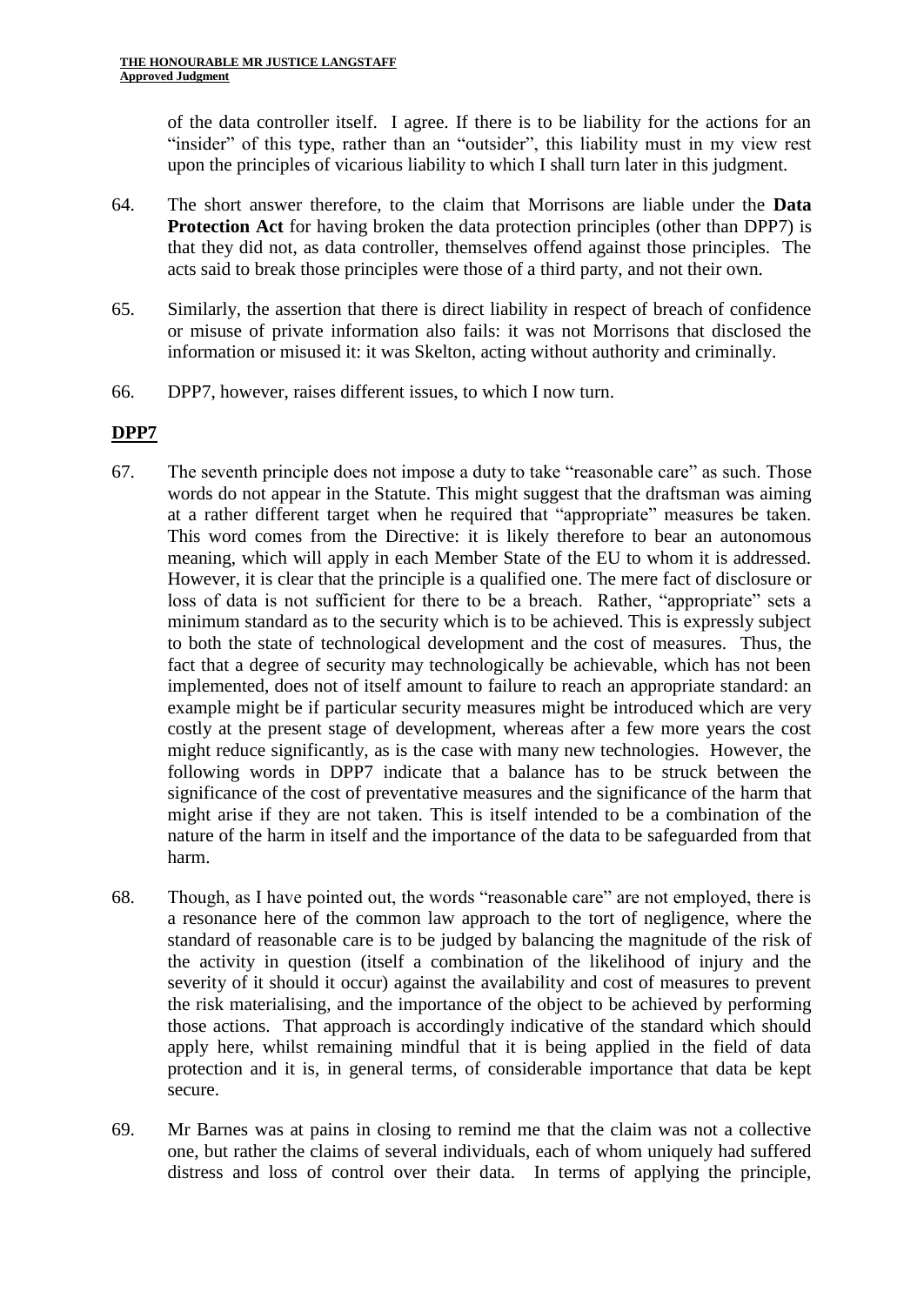however, I have to bear in mind that a breach in respect of any one was likely to give rise not only to the loss or disclosure of that individual's own data, but also of personal information relating to many more. In short, I would expect a higher standard to be observed as to the measures appropriate to protect data relating to 100,000 employees than I would expect in respect of a small enterprise employing 6 or 7 workers. Indeed, with economies of scale, measures that might be prohibitively expensive if analysed per head of a small workforce may seem relatively insignificant if spread over the headcount of a large corporate employer. The magnitude of the risk is greater; the cost per head of guarding against it is less.

## **Applying DPP7 to the Facts**

- 70. DPP7 stands apart from DPP1, 2, 3 and 5 in that Morrisons were undoubtedly the data controller in respect of the relevant information at the time when the duty fell to be discharged. If appropriate technical and organisational measures were not taken by Morrisons against unauthorised or unlawful processing of personal data then provided that the Claimants could show that that breach of that duty had caused the disclosure which is central to their complaints liability would be made out.
- 71. The Claimants' case is set out in paragraph 25 of the Particulars of Claim. Mr Barnes submits centrally that it was inappropriate to entrust Mr Skelton with the task of acting as the "middle man" between the sources of information internal to Morrisons required for audit, and KPMG to whom the information was to be submitted. This was not a submission that it was inappropriate to have a trusted human being occupying the role which Skelton did: a matter confirmed by agreed fact 20, that "…it would have been unobjectionable for the Defendant to have used what they refer to as a "trusted employee" to assist with the process of conveying data to KPMG so far as necessary." The reason why Skelton was inappropriate on the Claimants' case was that he had not yet been rehabilitated from very recent disciplinary sanction and was, to the knowledge of the Defendants, unhappy with the way in which the Defendant had dealt with the investigation and disciplinary process. Secondly, the Claimants aver that inadequate steps were taken to ensure that the data, stored for the purpose of copying and onward transmission to KPMG on Skelton's laptop, was deleted from it within a short time after that transfer.
- 72. Allied to those two central points, the Claimants questioned the manner of transmission of the data to Skelton. It was provided on what was said to be an "…openly readable and transportable USB memory stick as opposed to, for example by secure password protected email." (Particulars of Claim paragraph 25.1.1); there was no adequate management or mentoring of Skelton following the disciplinary process such that he was likely to bear a grudge against the Defendant and his coworkers (25.1.4), Morrisons ought to have discovered that he "subsequently" researched the TOR network on his work laptop; Morrisons failed to supervise, mentor or monitor him so as to prevent his dealing with the information and ultimately disclosing it; and that Morrisons' system should have detected the attempt to send a large file by email from Leighton to Skelton on  $14<sup>th</sup>$  November 2013. If it had done, "competent investigations would inevitably have identified the obvious risk in exposing the Claimants said information to Mr Skelton" (25.2.2).
- 73. These contentions became six issues: whether Morrisons fell short of their obligations under DPP7 by:-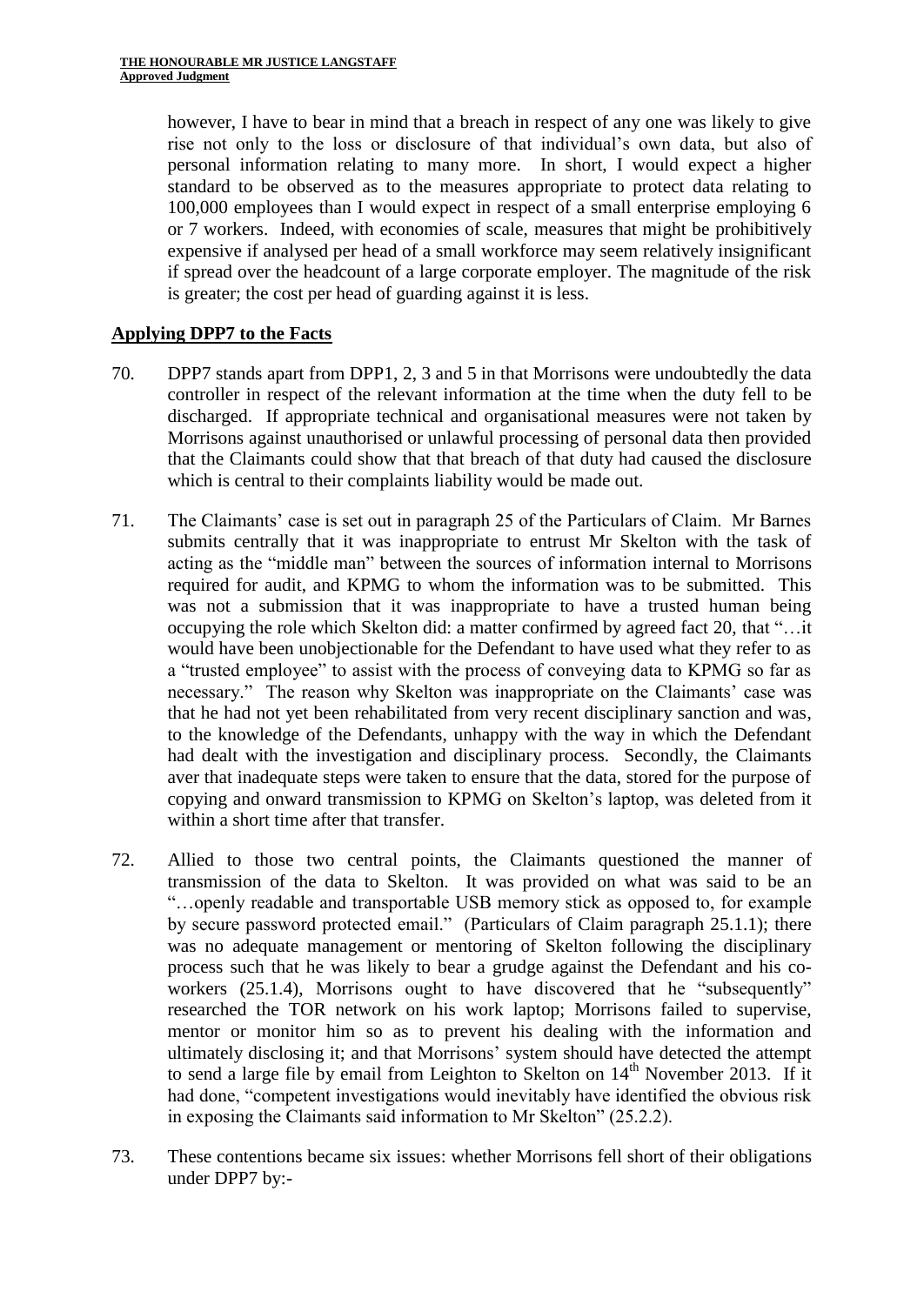- a) failing to manage/mentor Skelton "to prevent a grudge developing";
- b) failing to monitor the email "quarantine" area so as to identify that the data was being transferred to Skelton;
- c) failing to identify that Skelton was researching the "TOR" network;
- d) failing to deny Skelton access to the data;
- e) providing the data to Skelton via USB stick which it was alleged was not encrypted; and
- $f$  failing to ensure that Skelton deleted the payroll data (in the particulars of claim, the Claimants asserted it ought to have been effective on or about  $21<sup>st</sup>$  November).
- 74. There is no other respect in which it is contended that Morrisons fell short of their obligations in respect of DPP7.

## **The System Generally**

- 75. The payroll data was held on the PeopleSoft system. Any individual had access to their own personal details; managers had access to their own personal details and those of the employees who reported directly to them. No one apart from the approximately 22 "super users" had unfettered access to the data. The existence of any one super user inevitably posed a risk that that person might deliberately or inadvertently disclose data unlawfully. Nonetheless, the Claimants did not criticise this provision, and it is difficult to see how a large commercial organisation such as Morrisons could function without permitting a number of individuals to have access to significant personal data such as that on a payroll file. The case proceeded on the basis that because access was limited, and in any event any use of that access could be tracked (as proved to be the case when Michael Leighton was identified as the individual who had run an SQL query to identify data which was then transmitted to Skelton) the system was appropriately secure.
- 76. Simon Langley, Chief Information Security Officer told me in evidence that it is impossible for any sizeable data controller completely to exclude the risk that data may be compromised, for example as a result of a criminal hack of its IT systems or the criminal misuse of data by its own employees. In his witness statement (paragraph 14) he said "there is in truth no impregnable system of information security, and even the most intensive state-run security systems are always going to be vulnerable to criminal intrusion or criminal exploitation by insiders as has been shown by data loss at the NSA and intrusions into the systems of the FBI." He saw his role as to assist the data controller (Morrisons) to manage such risks in its operations through the application of appropriate and otherwise proportionate controls. He recognised that the hardest vulnerability to guard against was that of a person with authorised access behaving in a criminal manner.
- 77. Much of the content of the witness statements of the witnesses called by the Defendant - Daniel Moore, currently "people manager – systems and analytics", who was HR systems manager at the time relevant to the claim; Gordon Graham Daniels,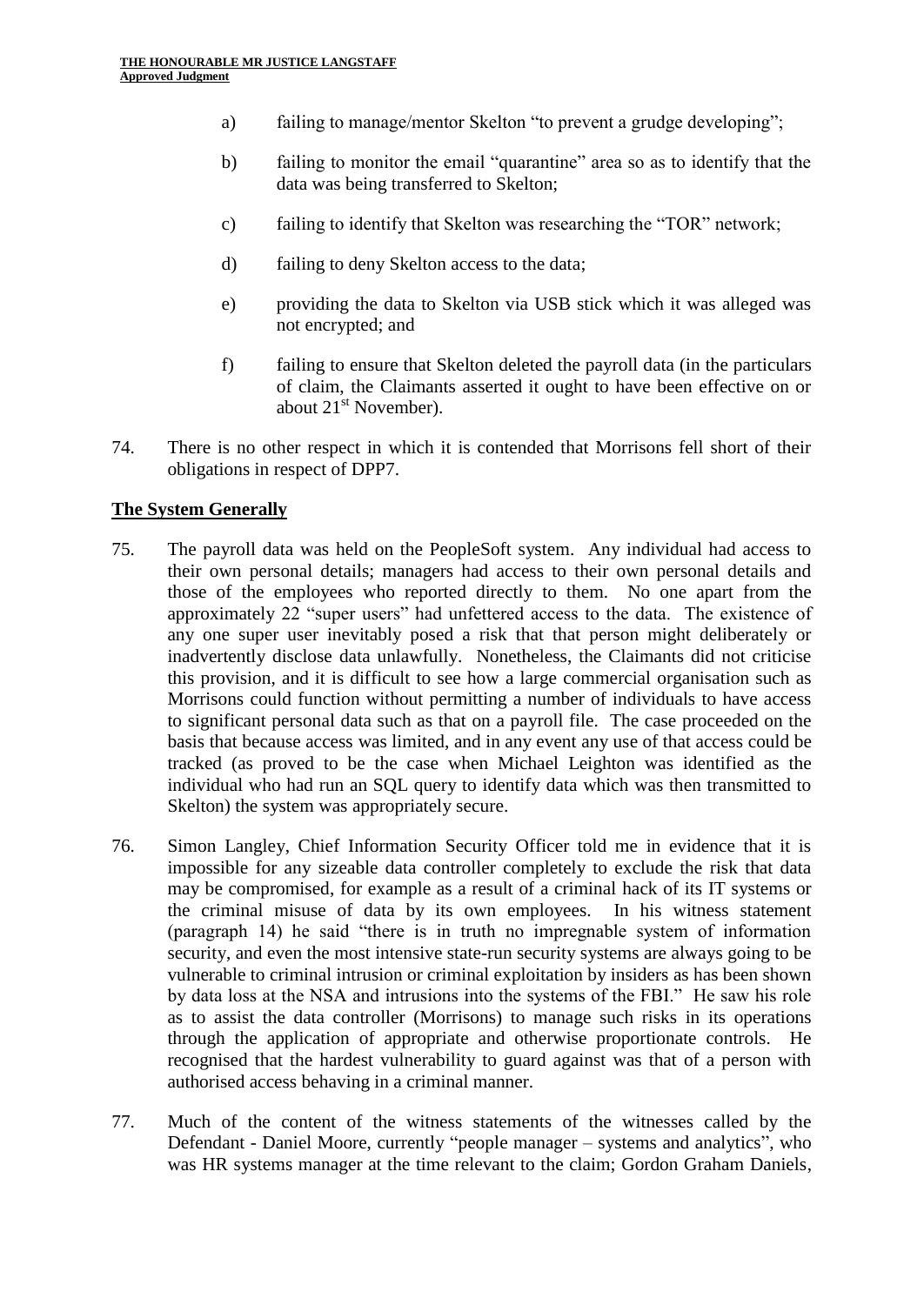an internal IT auditor to whom Skelton reported; Jo Goff, Group financial controller who was interim financial controller at the relevant time and who heard Skelton's appeal against his disciplinary sanction; and Alison Charnock, Senior legal officer expressed their personal views as to the merits of aspects of the claims. Yet no order was made or sought, prior to or at trial, in respect of expert evidence. Insofar as the evidence is of opinion I have therefore disregarded it, save where the fact that a witness was of that opinion is a material fact in understanding or explaining their relevant actions. I have thus relied upon their witness statements for evidence of fact, including those occasions when their view of matters at the relevant time amounts to a fact – for instance, Mr Daniels' view of the reliability of Skelton and Ms Goff's view as to the merits of the appeal. The statement of Lindsey Claire Crossland, director of risk and internal audit was unchallenged, and before me on paper only. She was not appointed to full-time service in Morrisons until after the trial and conviction of Skelton. However, she tells me at paragraph 35 that it would not have occurred to her to subject Mr Skelton to overt or covert monitoring of his IT usage. Nor would she have considered it appropriate. Being unchallenged, I have accepted that evidence.

- 78. In general, I accept that each of the witnesses did their best to give me an honest and considered account. Mr Daniels was the only witness whose credibility Mr Barnes challenged in closing. I shall deal with that below: in the event, the criticism was more of his reliability of recollection than the credibility of his account.
- 79. In summary, in any system which permits human access to data there are inevitably risks that that data might be mis-processed, mishandled, or even disclosed without authority. The evidence is that Morrisons took precautions to prevent that so far as they could by limiting access to a few trusted employees only. I am satisfied that the data was protected by restrictions on access, and there were sufficient internal checks available to see which of the few authorised super users had access to the data any more generally than to inquire about their own particulars.
- 80. The process which led to the disclosure by Skelton involved the transfer to him of data. I accept the evidence of Mr Langley that to extract data from the PeopleSoft database, and store it temporarily on the work laptop of an internal auditor (leave aside, for the moment, the identity of that person) left that data no less secure than it had been while held in PeopleSoft. That is because such a laptop was itself encrypted, and in addition accessible only to one person – he or she who held the encryption key. In setting out the background facts at the start of this judgment, I have already determined that in this case the transfer from Michael Leighton to Skelton was secure: the USB was encrypted, and Mr Leighton took the USB away with him after transfer, which he saw taking place. Moreover, even if the method of transfer had been insecure there is nothing in this case to suggest that that in any way caused the unauthorised disclosure of information contained in the data onto the web in January 2014. I accept that storing the data upon a collator's individual computer, whilst all the data subject to the request from the various sources was collated there, was a sensible system and necessary to provide for an effective audit, enabling the auditors at KPMG to raise queries as to any of the data, and to channel them through one contact. The data so held would, on an encrypted work laptop, be secure. The transfer from a collator of information by downloading it onto a USB stick provided by KPMG and encrypted by them equally gave rise to a risk of data corruption or leak which was merely minimal.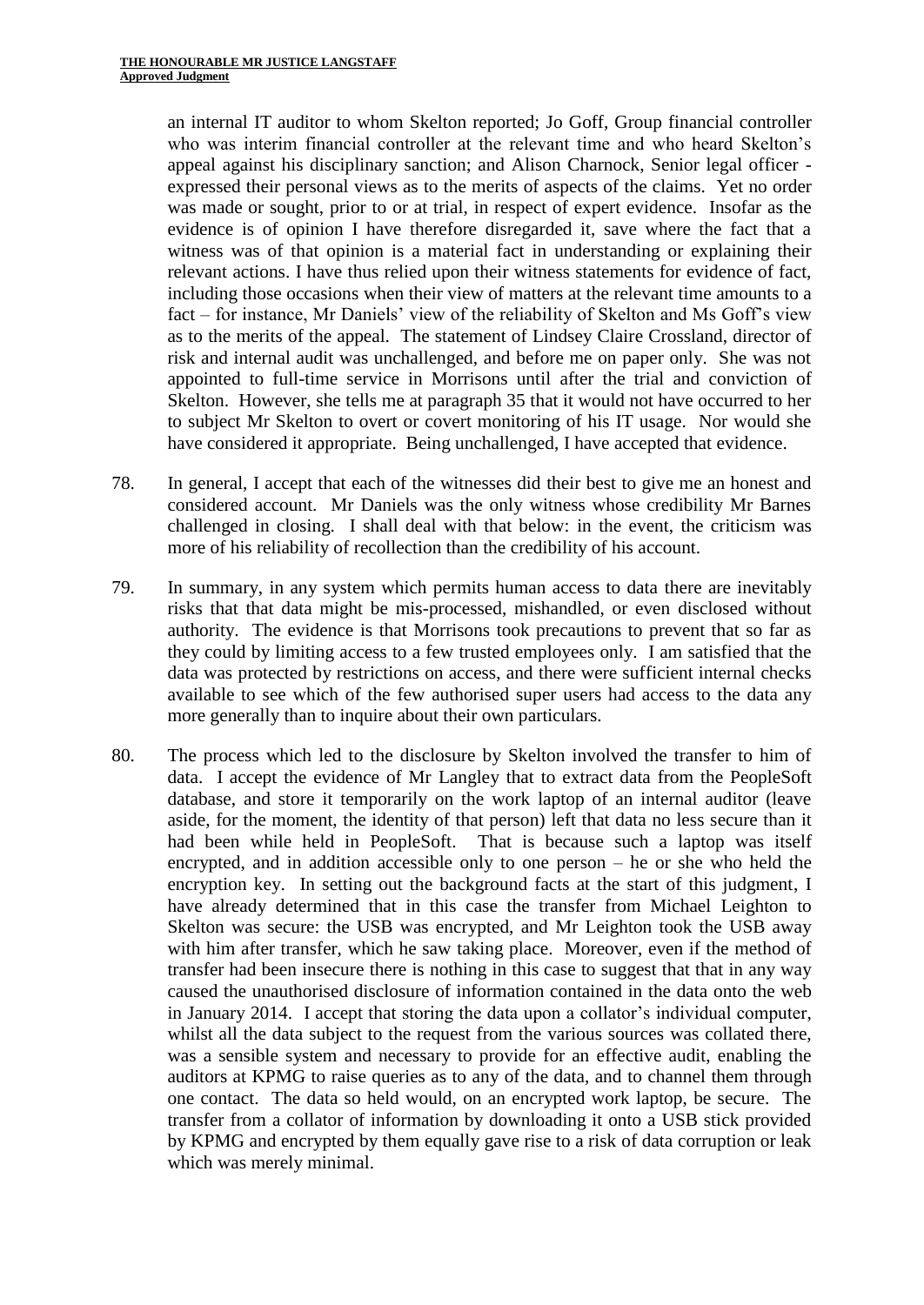- 81. As to the deletion thereafter, I accept that data had to remain on the work laptop of the collator for a sufficient period to enable any potential requests for further information from the external auditor to be serviced. Since the work of audit was likely to be completed by early December I would not have considered it unreasonable for that data to have remained on the laptop of the collator concerned until then.
- 82. It follows that, seen in broad overview, and save for two matters, namely the identity of Skelton himself as the recipient of the information, and the question of whether *in his case* deletion from his computer should have been more carefully checked, there was no failure of Morrisons to provide adequate and appropriate controls. I shall deal with these specific issues below.

## **Should Morrisons Have Entrusted Skelton with the Data?**

- 83. It is in dispute between the parties whether Morrisons knew or ought reasonably have known that Mr Skelton posed a real risk to the security of the payroll data transmitted to him.
- 84. Mr Daniels interviewed Mr Skelton before he took up his post with Morrisons in the beginning of November 2010. He thought him able, competent and suitable for the post of a senior IT internal auditor, used to dealing with the complexity of infrastructure and systems of a large corporate organisation. It is probable that Mr Skelton was interviewed also by Mr Chowdhery. He underwent psychometric testing. The results were unexceptionable. Mr Daniels found nothing to make him doubt the trustworthiness of Skelton. He was generally quiet and private. In short, his appointment to the post of Senior IT Auditor, with all the handling of personal data and confidential information that might involve, was entirely appropriate.
- 85. As to his work, he would regularly be assigned audits which he had to undertake on his own. He was expected to operate with a significant degree of autonomy. His handling of the payroll data central to this case must also be seen in context: apart from that data he regularly had to handle information which colloquially would be termed sensitive or confidential. In doing so, he never gave Morrisons cause before 2014 to doubt his trustworthiness.
- 86. As to the white powder incident, Mr Daniels recalled Skelton being somewhat frustrated, a frustration he displayed as annoyance but "nothing greater", and that he had been irritated by the level of sanction he received. Skelton did not think that legally posting a legal substance should have resulted in a formal sanction. After that incident he did not display signs to Mr Daniels of being "overly aggrieved" but got on with his job. There was however a change in his apparent motivation. As Mr Daniels put it: "he was a bit up and down and lacked drive and enthusiasm".
- 87. In summary, in his witness statement, Mr Daniels told me that he thought Mr Skelton had been upset by what had happened but not to the point where he could not be trusted to do the job. His performance had become a bit lacklustre, and Mr Daniels plainly thought he might move on to a company other than Morrisons, but he was still doing good work. Mr Daniels saw what had happened as being a minor incident, in respect of which Mr Skelton had received an appropriate sanction: he viewed the formal verbal warning as a "rap across the knuckles".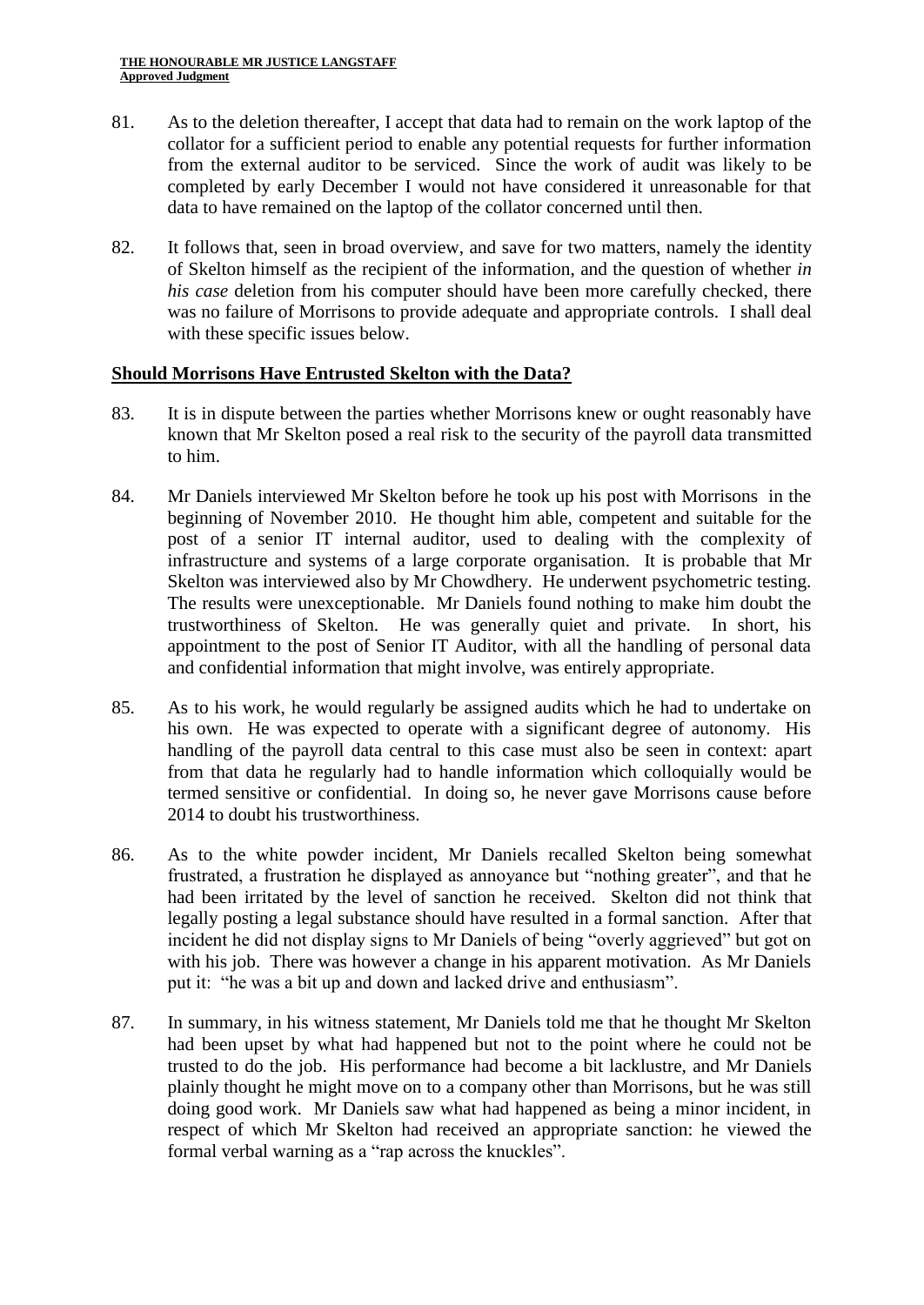- 88. Although the Claimants criticised the choice of Skelton as the recipient of the payroll data for transmission to KPMG, no questions were asked of the witnesses as to the identity of those who might have been alternative choices. Ultimately though, the question for me is whether it was a breach of DPP7 to allocate the work to Skelton. I assume in doing so that the other one or two internal IT auditors who reported to Mr Daniels appeared competent and trustworthy (since if they did not they would have been excluded from the work) but no more so than Skelton appeared to be, at least before the white powder incident. It is therefore only if there is something about the events which gave rise to the disciplinary proceedings or to Skelton's apparent reaction to them which casts doubt on either his competence or trustworthiness that it can be said that Morrison should have chosen another to be part of the chain of transfer to KPMG.
- 89. Mr Barnes relies heavily upon a finding at the disciplinary hearing that Mr Skelton had breached the mail room policy and failed to live up to "Morrisons' values". He submits that the censure was not trivial: it led to formal sanction and the report leading to the discipline suggested that Skelton's actions and behaviour viewed on their own could amount to gross misconduct irrespective of the nature of the white powder. By failing to live up to "Morrisons' Values", Mr Barnes said that Morrisons had stigmatised Skelton's behaviour as irreconcilable with the manner in which the Defendant wished to conduct its business. He said this showed that he had failed to live up to the expectations of trust, integrity, teamwork, consideration for others, the sharing of joint objectives and such like stated in the fuller exposition of those Values in the Employee Handbook. The 6 month period during which the warning remained effective indicated that a minimum period of rehabilitation was recognised as necessary. The fact that Skelton appealed showed he lacked insight into his wrongdoing: rather than accept the sanction he chose to challenge the Defendant. Nothing, or nothing much, was done to address his plain disenchantment afterwards. The decision to entrust him with payroll data could not reflect an appropriate approach to the security of that data.
- 90. In my view, these submissions overstate the significance of what happened. Disciplinary codes such as those adopted by Morrisons in the present case are familiar territory in employment practices. Though Morrisons was perhaps unusual amongst employers in formalising a first verbal warning by recording it in writing (despite the description "verbal") this level represented the very least level of formal sanction. The fact that an informal warning ranked lower does not mean that this warning was of any great seriousness in the eyes of the employer. There was nothing about the incident itself which suggested that Skelton could not be trusted. Indeed, though Mr Barnes spent some time seeking to establish the "Morrisons value" in play was "One Team" , amplified by the explanation–

"We work together to reach a common goal. It's about keeping our promises, building trust and respect, and valuing each other's contributions"

Jo Goff, who decided the disciplinary appeal, did not accept so far as she was concerned that trust was involved. Though "One Team" was certainly one of the values, the value she had in mind when rejecting the appeal was that of "Great Shopkeeping", which involved the setting of high standards and taking care of details, and in any event the elements of "One Team" centred on working together. In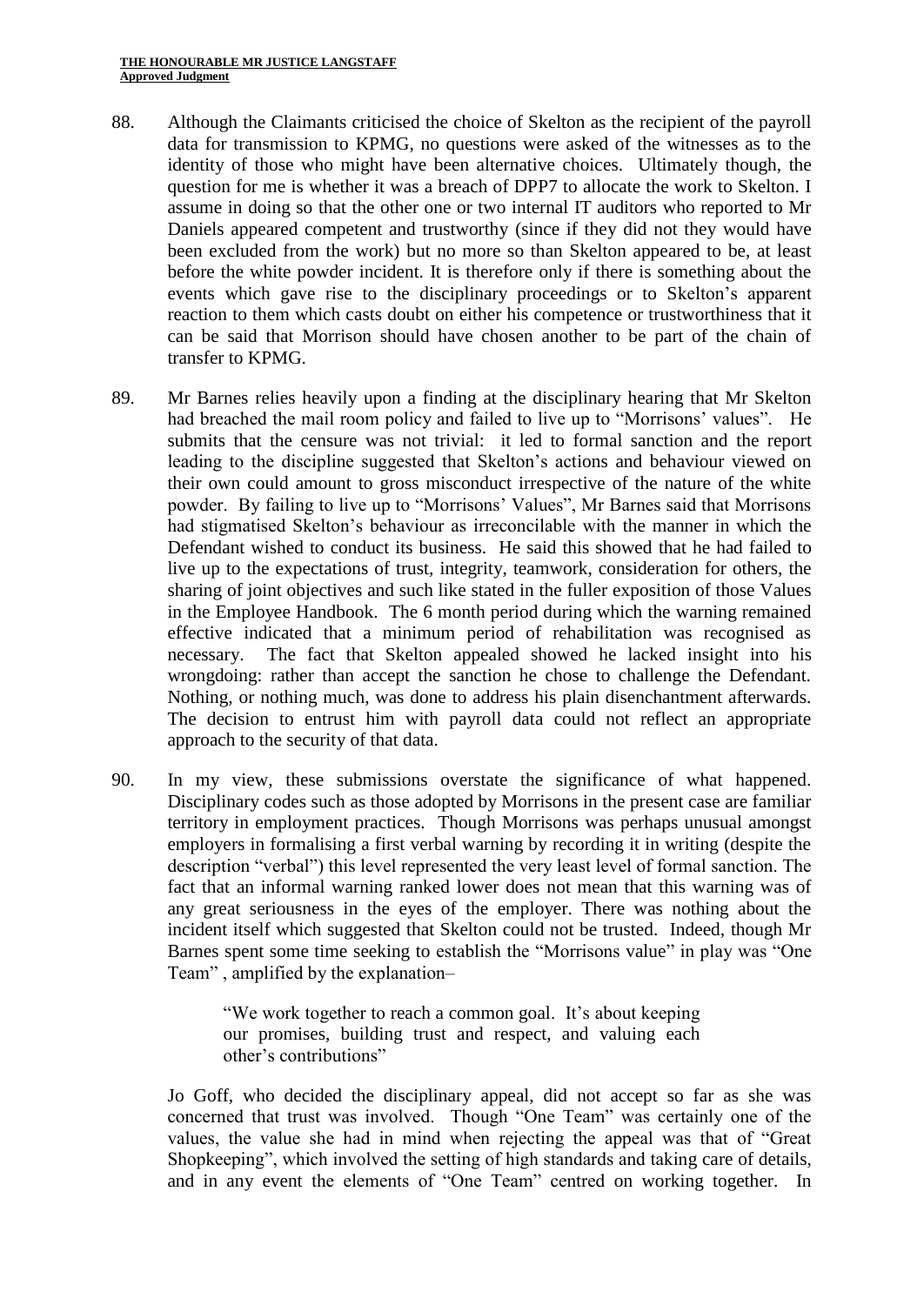essence, her view was that in an isolated incident Skelton did not pay sufficient care and attention to the potential impact of his actions on fellow colleagues.

- 91. In my view, the reaction of Morrisons to what occurred in the white powder incident and afterwards was appropriate. The incident was a minor one, of thoughtlessness: it did not demonstrate any intent to defraud, nor to prejudice colleagues, nor to have Morrisons pay for postage to which he was not entitled in respect of his private business. Many employees have codes which provide for verbal warnings as to particular aspects of their conduct. It cannot sensibly be suggested that employees so warned cannot then be trusted to do their job or require to be supervised. If supervised (the Claimant's suggestion is "mentored") that would almost inevitably be seen by the employee as demeaning, and would in general give grounds for the employee concerned to claim he had been constructively dismissed. There were no grounds for dismissal. There was no basis for supposing that the incident showed that Skelton could not be trusted. It did show that he was on one occasion thoughtless in not anticipating what might happen if those in the post room realised that there was an unknown white powder being sent through their facilities, but no more. I think it was appropriate to regard it, as Mr Daniels did, as a rap across the knuckles.
- 92. To restrict Skelton's handling confidential data as a result would have been to take an action for which there was, at the time, no obvious logical basis, and if applied consistently would have had to extend to restricting his dealings with other confidential information which it was necessary for him to handle in the course of his employment. He was not just and only concerned with transmitting the payroll data. In effect, as Ms Proops submits, if Morrisons had taken the approach suggested by the Claimants it is difficult to see how he could have done his job. Yet what he did in no way merited dismissal. The sanction imposed fell far short of that. Morrisons could not properly treat it as tantamount in effect to dismissal in Skelton's case.
- 93. I accept that there was nothing in his lack of motivation to suggest that he had decided criminally to disclose data entrusted to him, harming both his colleagues, to whom the data principally related, and Morrisons, his employer. If Morrisons were to restrict Skelton's access to confidential information upon the basis of the white powder incident their approach in doing so required to be replicated for others who might be human links in a data transmission chain. If a thoughtless action on one occasion could give rise a real risk, which could be prevented only by disallowing an individual, who otherwise had not displayed thoughtlessness, access to data, a similar approach would have to be taken in respect of any employee handling data who might have been transiently thoughtless of others: this would include superusers, auditors, senior managers and so forth. It is not difficult to see that the degree of enquiry to find out if employees had behaved in this way would be intrusive. To institute enquiries of such a nature would be disproportionate to the risk posed. When considering whether Morrisons were in breach of DPP7 on the basis of the white powder incident the balance falls decisively on the "appropriate" side of the line.
- 94. The evidence showed that the transfer of data from PeopleSoft to KPMG relied critically upon trust being placed in individuals. There was no failsafe system. But the Claimants do not suggest that there should have been. (For instance, I do not know if a double key system, analogous to that used for security deposit boxes in bank vaults, could have been introduced under which data could be accessed on a work laptop only if separate codes were input by each of two individuals who separately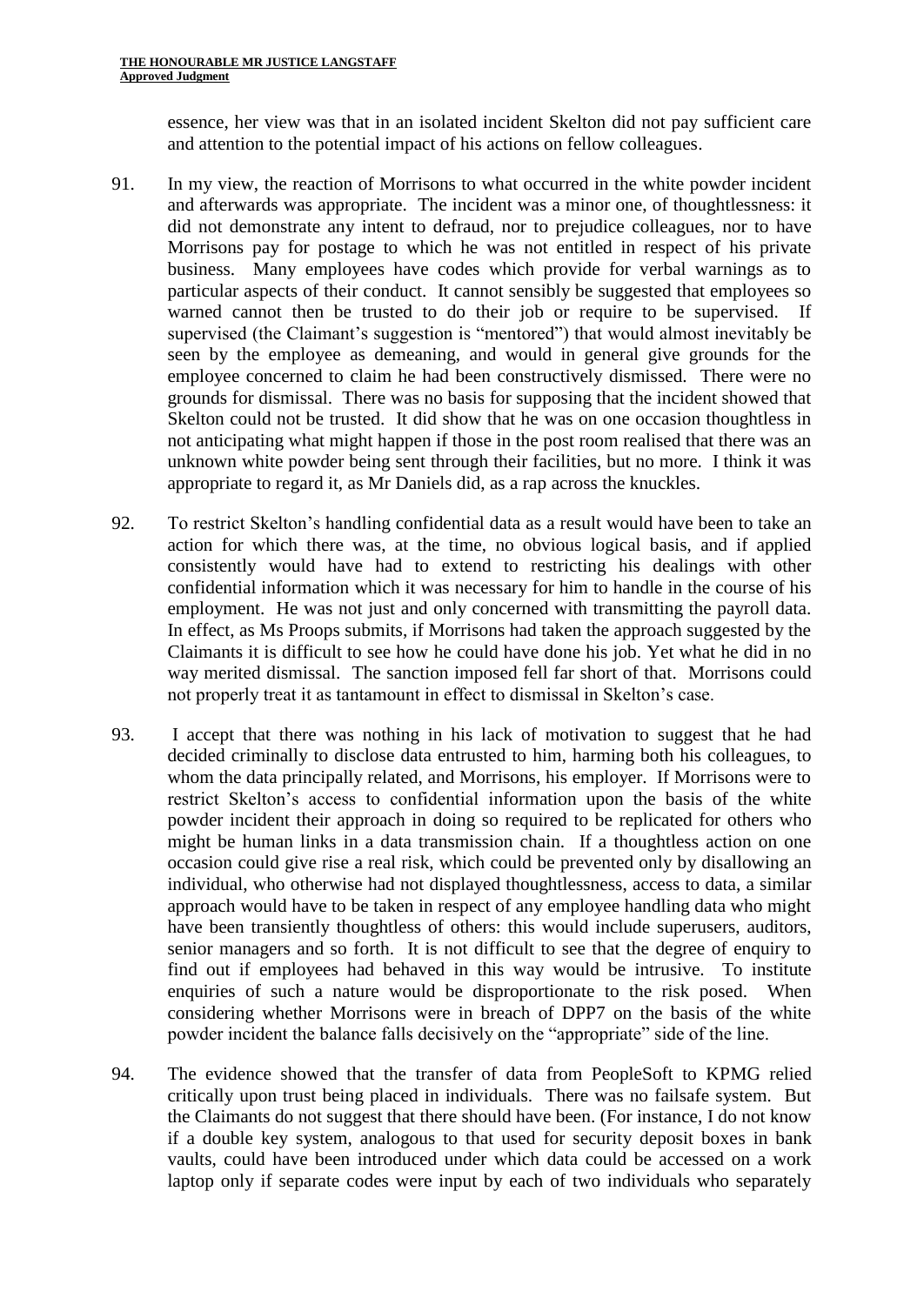held their own codes and whether if so it would have been viable or would have minimised the risk: it was never suggested and never explored in evidence, and I therefore discount it.) Ultimately therefore the question as to permitting Skelton access to the data comes down to whether it was inappropriate to trust him. The only reason not to do so was the white powder incident, taken together with the hints of disenchantment with work which followed. For the reasons I have given however, the incident itself did not suggest that Skelton was not to be trusted. A lack of motivation does not equate to a positive criminal desire to harm the employer. Taking the two together, the balance still falls on the appropriate side of the line. In short, in permitting Skelton to have the data Morrisons were not in breach of DPP7.

95. Since the incident, procedures have changed a little. Had the revised procedures now utilised been in operation in 2013, it would not have been necessary for an internal auditor who was not a superuser to have handled the relevant payroll data. However, the system as revised still critically depends upon the trustworthiness of human agency. DPP7 is directed towards systems. The risk of human default remains, despite the understandable concerns of Morrisons to guard against it as best they can. The technological and organisational measures current in 2013 and 2014 at their best could not altogether prevent the risk posed by a rogue employee who was trusted and had given no real reason to doubt his trustworthiness.

## **Monitoring and Mentoring**

96. Save in respect of deletion of the data, I can deal with the other control issues shortly. No-one in employment at Morrisons knew, nor ought they have known, that Skelton bore a grudge against the Defendant, and was not to be trusted with data. Suggestion that he should have been managed and mentored within the "rehabilitation period" of 6 months is unrealistic, and mischaracterises the 6 month life of the warning as a "rehabilitation period", as though the employee would have to prove himself within that time. The purpose of expiry after 6 months of a warning is simply that when considering any issue of conduct later arising the employer would not be expected after 6 months to take into account the circumstances giving rise to the former warning. The fact that within the 6 months they might do so acts as a disincentive to an employee to engage again in such conduct, and that represents the control mechanism inherent in a standard disciplinary policy. Beyond saying to Mr Skelton that his conduct in posting a package containing white powder was not acceptable, and explaining why that was (a matter which on the evidence, I find Mr Daniels thought Skelton appreciated, even if Skelton thought it did not merit the reaction of Morrisons to it) it is difficult to see what Morrisons could be expected to do. The "rap across the knuckles" administered was, viewed sensibly, all that was required.

## **E-mail Quarantine**

97. The email sent by Leighton to Skelton, attaching the payroll data, "bounced back" and was held in what could be called quarantine. If the system had been interrogated by a senior manager, it could have been seen that this had happened. If it had been, then the Claimants suggested that this should have alerted the Defendants to the risk which Skelton posed to the data. This is unrealistic. The "bounce-back" involved no action by Skelton himself. There is nothing about it which would indicate that Skelton was any more or less a risk than the risk implicit in the original decision (which I have found not to be inappropriate) to use Skelton as a human conduit in transmission of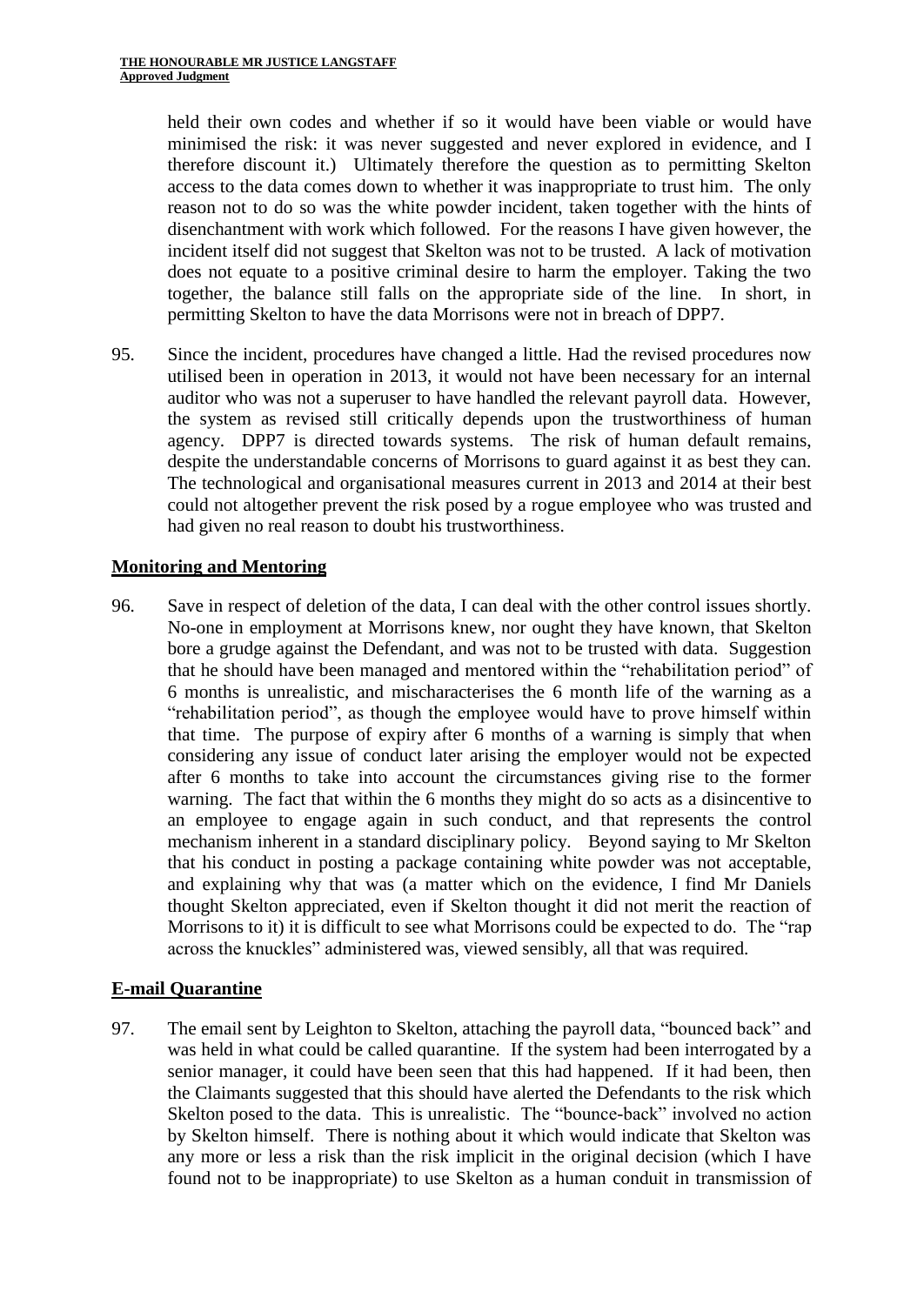data from PeopleSoft to KPMG. In truth, all it would have revealed to any observer was that Leighton had attempted to send too large a quantity of data by email to Skelton. That carries no implications for the subsequent security of the data, especially in a case where, as here, there were encrypted USB sticks available to transfer the data by another means.

## **Accessing the TOR Network**

- 98. It was suggested in the claim that the Defendant should have been aware that Skelton was attempting to research the TOR network.
- 99. Mr Langley described that Morrisons have an external facing firewall which is connected directly to the internet. This is known as the "red side". A second firewall protects Morrisons' internal network (the "green" side). Between the two is what is known as a "demilitarised zone" or "DMZ", which can be accessed from the internet but which has very limited access to Morrisons' internal systems, which are protected by the second firewall. An intrusion detection system detects patterns of activity which might indicate a potential attack from the red side. Morrisons also operate a Bluecoat server which is a proprietary web filtering proxy. This both reduces the volume of external internet traffic by storing commonly accessed web pages, so that when two or more members of staff request the same web page only one copy needs to be obtained, and also restricts the sites which staff may access. It captures all requests for internet sites made by someone logged on to the internal Morrisons network, and at the same time maintains a list of restricted websites by reference to categories (e.g. pornographic material). If a request is made for access to a restricted site, the system effectively blocks that access.
- 100. Morrisons maintain a huge list of restricted sites and update this regularly. One restricted category is "proxy avoidance". This concerns access to those sites which enable individuals to by-pass the restrictions imposed by Bluecoat by accessing the internet by a website proxy. The TOR network is one such proxy avoidance site, and is listed on Bluecoat as such. Accordingly, Mr Langley did not believe it would have been possible for Skelton to access the TOR website itself from which to download software needed to run the TOR network from his work laptop. Even if he were able to do so by some other means Mr Langley's evidence was that he would not have had sufficient administrator access rights to enable him to install that software on his laptop. That would have needed an administrator only password. Only an authorised IT administrator (which Skelton was not) could (and can) install such software on a work laptop.
- 101. This evidence was not challenged in cross-examination. I accept it.
- 102. As to whether Morrisons ought to have detected that he had researched or attempted to research the TOR network using Morrisons systems, there was no system enabling Morrisons automatically to detect when employees might be using the system to research the TOR. Nor do Morrisons have such a system in place today.
- 103. The Bluecoat server keeps a record of every website request made by the end user. Thus, if an authorised person wishes to know what an individual employee has attempted to look at on the internet at work, it is technically possible to get Bluecoat to provide a list. This is not done routinely, but only ever if there is an issue with a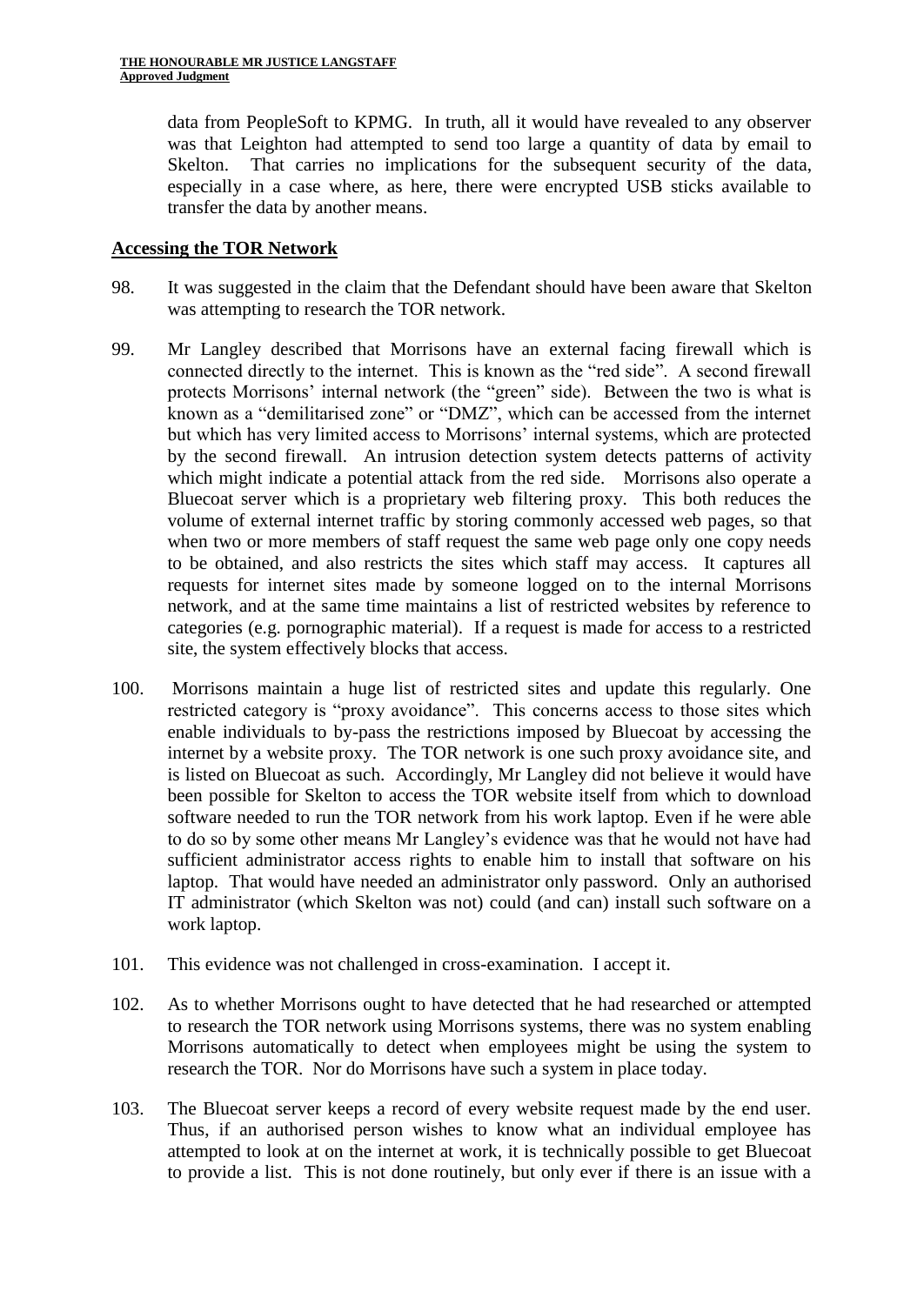particular employee such that the business feels it to be necessary and appropriate to review that employee's internet usage. Nor would it be common practice in organisations similar to Morrisons routinely to scrutinise employees' web access requests: Mr Langley said he had never in his career come across an organisation which carried out on-going active monitoring of internet searches in order to flag up search material which might be regarded as suspect. In any event, it would be necessary to identify what term was to be subject of the search. To search for such as "TOR" is hopelessly unspecific, for the sequence of 3 letters constituting the acronym appears in a vast number of entirely innocuous longer words – examples were given in his witness statement by Mr Langley of such as "history" or "factory" but it is easily possible to think of many more, particularly since it often forms the last 3 letters of a noun – such as "navigator", "actor", "factor".

- 104. I find that:
	- i) active monitoring of internet searches by employees is not conducted at Morrisons; and this is consistent with the practice adopted by other large companies;
	- ii) it would be impracticable to do this on a routine basis, in particular because it would involve searching against individuals' usage by reference to a number of terms, and in respect of "TOR" could have produced a plethora of results which would be entirely innocuous;
	- iii) even if the research had identified that Skelton had searched for information about the TOR network, it would not in itself indicate his unsuitability to be a recipient of payroll data for onward transmission: rather, as an internal IT auditor it might be thought to be a legitimate part of his role, or merely curiosity;
	- iv) with 3,500 employees based at Hillmore House as was Skelton the resources which would have to be expended to conduct routine active monitoring of the type I have described would simply be disproportionate, if indeed practicable at all (which I conclude it would not have been);
	- v) in any event, for practical purposes any such arrangement was unnecessary since the firewalls between them blocked undesirable material, and access to dubious websites was considerably restricted by an automatic filter in any event;
	- vi) Finally, most companies and I was told Morrisons was no exception permit employees to access the internet for personal reasons, within reason, and provided this does not conflict with their duties.
- 105. Moreover, routine monitoring would almost undoubtedly be seen as invasive, and would require a justification on an individual basis before it could properly be conducted. Indeed, in **Barbulescu v Romania** (application 61496/08) [2017] ECHR 754, 5<sup>th</sup> September 2017) the Grand Chamber of the European Court of Human Rights considered the compatibility of intrusive surveillance conducted by an employer on the electronic communications of an employee. Over 8 days in July 2007 the employer in that case recorded an employee's Yahoo messenger communications in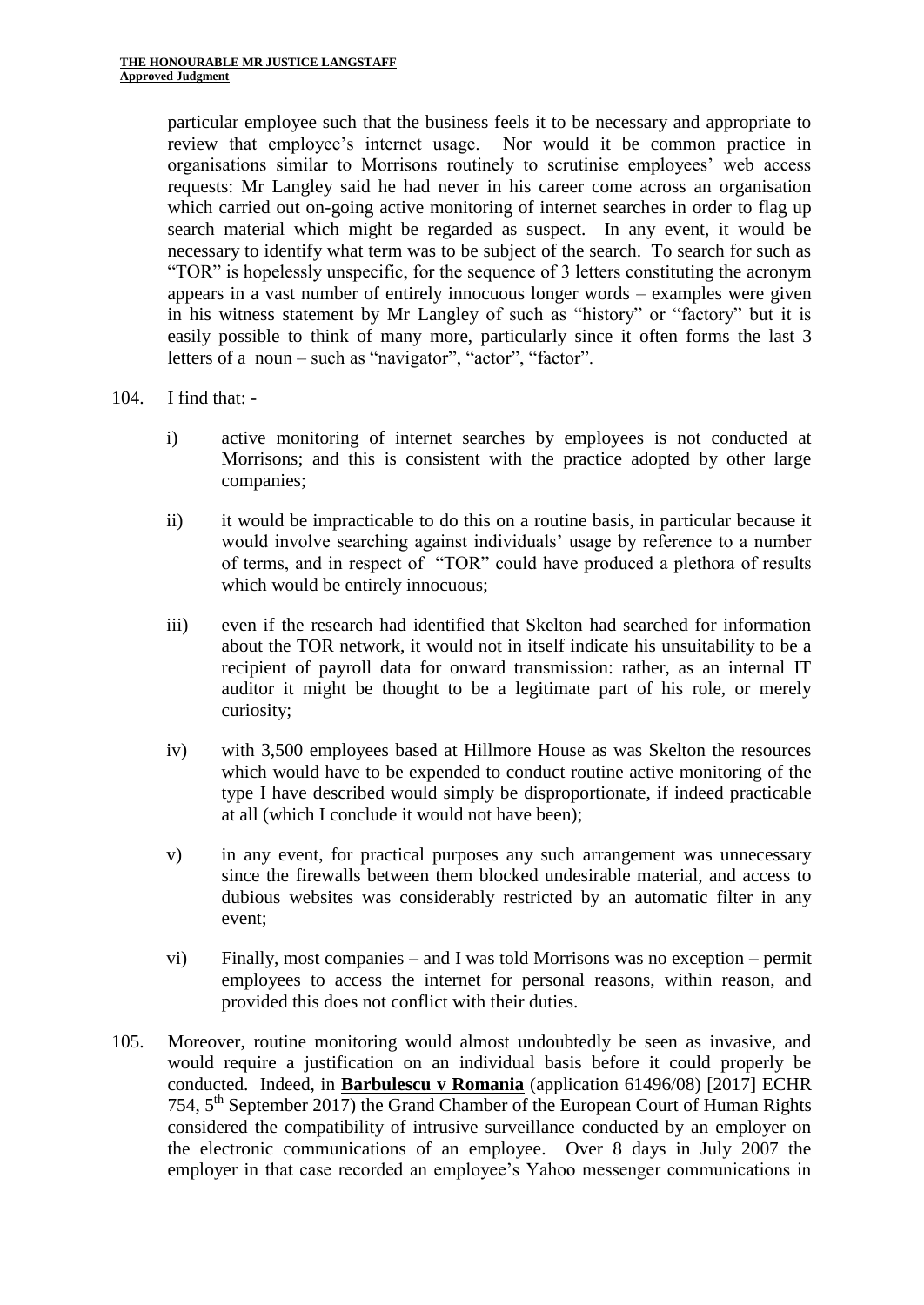real time, and on  $13<sup>th</sup>$  July summoned him to explain the extent of his usage. When the employee said that the usage was for work purposes he was shown a transcript of 45 pages of the messages which he had exchanged with his brother and his fiancée during the period of monitoring. They were all personal, and some were intimate. When he told the employer in writing that he thought the employer had criminally breached the secrecy of his correspondence his contract of employment was terminated. The domestic courts upheld the dismissal.

- 106. The Grand Chamber decided that they had failed to determine whether the applicant had received prior notice from his employer of the possibility that his communications on Yahoo messenger might be monitored, had paid no regard to the fact that he had not been informed of the nature or extent of that monitoring or of the degree of intrusion into his private life and correspondence. Nor were there specific reasons justifying the introduction of the monitoring measures. The domestic courts should have considered whether the employer could have used measures which intruded less into the employee's private life and correspondence. Accordingly, no fair balance had been struck between article 8 of the Convention, which requires a state to pay respect to private and family life, and the aims and methods of the employer. This case is thus high authority supporting a view that any attempt to institute surveillance of the intensity suggested by the Claimants in the present case would be fraught with the risk of being held unlawful.
- 107. In the present case, Morrisons had alerted employees through the Morrisons Employee Handbook that it monitored the use of all systems and equipment:

"to ensure our business is conducted appropriately, including:-

- to establish facts where the content of the communication is disputed
- to investigate and detect usage in breach of our policies
- for training purposes
- for preventing and detecting crime
- to ensure the effective operation of our systems
- we will not read all your correspondence, however if an anomaly of concern is found we will investigate this thoroughly."

Nonetheless, to introduce the type of monitoring which could have detected the precise nature of websites being accessed would be a step beyond the sort of supervision indicated by that handbook.

108. Accordingly, even if the implementation of a system that could proactively have detected that Skelton was researching the TOR network when he did was, contrary to my findings, feasible, sensible and practicable, and even if, contrary to my findings, the effort and expense involved in doing it would have been proportionate, it is likely if introduced to have been difficult to justify since it would most probably amount to an unlawful interference with employees' rights to privacy and family life, with little by way of balancing factor to suggest otherwise.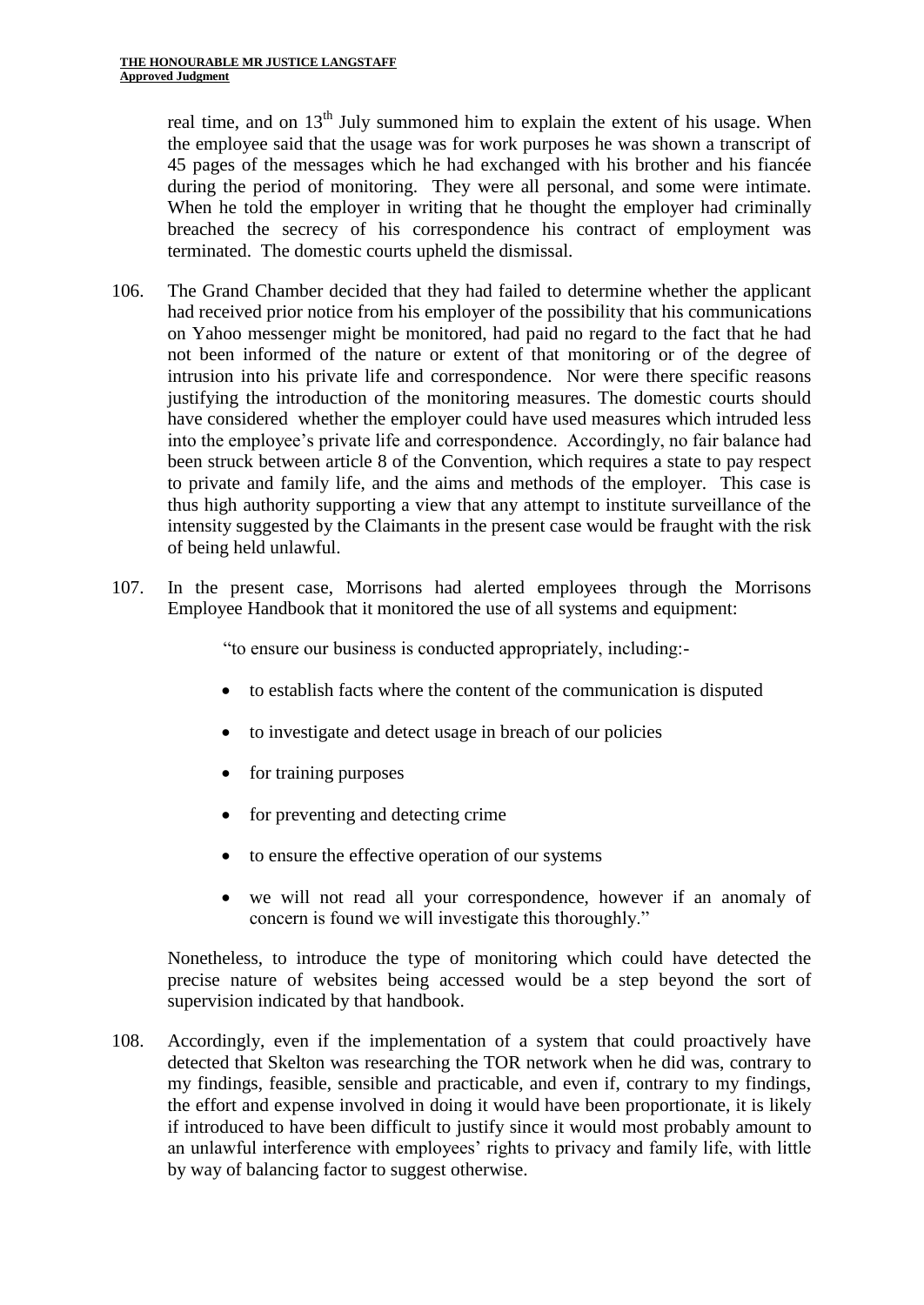109. Finally, the particulars of claim refer to Skelton's attempt to access the TOR network as having occurred subsequent to his involvement with the data transfer. Since I am of the view that he most probably copied the payroll data to his personal USB on  $18<sup>th</sup>$ November 2013, it is unlikely that detecting that he had done so at a later stage could have prevented the disclosure of that in 2014. It might perhaps have deterred him from effecting the disclosure, but I consider it more realistic to think that given the careful planning that Skelton had devoted himself to even prior to receiving the data (demonstrated by his searching for TOR on  $9^{th}$  October, and purchasing a phone for later use, coupled with copying data on to his personal USB on 18<sup>th.</sup> November, and his devious conduct in using his skills in IT to throw blame onto another), I conclude that on balance, if there had, contrary to my findings, have been a failure to monitor employees' internet search usage it is unlikely that it would have prevented the data disclosure which occurred.

## **The USB Stick**

- 110. I have already concluded that the USB stick used to convey the payroll data to Skelton was encrypted. Irrespective of whether or not it was encrypted, once the information it contained was copied to his computer it was inevitably accessible by him (just as would have been the case had it come by secure email): he could not otherwise have transferred it from his computer to KPMG. There was no breach of DPP7 in using this means, nor did the use of it cause or contribute to the disclosure which later occurred. It caused no relevant harm.
- 111. Though there was much cross-examination about Morrisons' policies in respect of data transfer (broadly, disallowing the general use of USB sticks) this was beside the point when considering this specific case. If there was a breach of those policies, it did not constitute a relevant breach of DPP7; but in any event I find the use of the USB in this case was not in breach, since it was specifically understood that for Michael Leighton's purposes in transmitting a large quantity of data internally from one secure site to another an encrypted USB stick would be available for him to use, and he could permissibly use it.

## **Data Deletion**

- 112. It is probable that Skelton deleted the data a short while after transfer to KPMG, and did so at the conclusion of what would have been a reasonable period of time in which to anticipate requests for further information generated by the audit process KPMG were undertaking (say, until mid-December). Since it is probable that the payroll data was copied to Skelton's personal USB stick on  $18<sup>th</sup>$  November 2013, and it is to be inferred that this was with a view to the later commission of the crime consisting of disclosure of the data, he would have had no reason to retain the data for longer in any event. It is likely he did delete the data, if only to give the appearance to anyone who looked that it had been removed.
- 113. I do not consider that Mr Daniels, or any member of Morrisons management, could properly be criticised for not asking Skelton before mid December that the data had been deleted, or checking that it had been. This is because it would have been appreciated that there was a need to keep a copy of the information on Skelton's work laptop and, indeed, as I have already accepted, this was preferable to the alternative (of dipping in and out of the Peoplesoft system) because that would have involved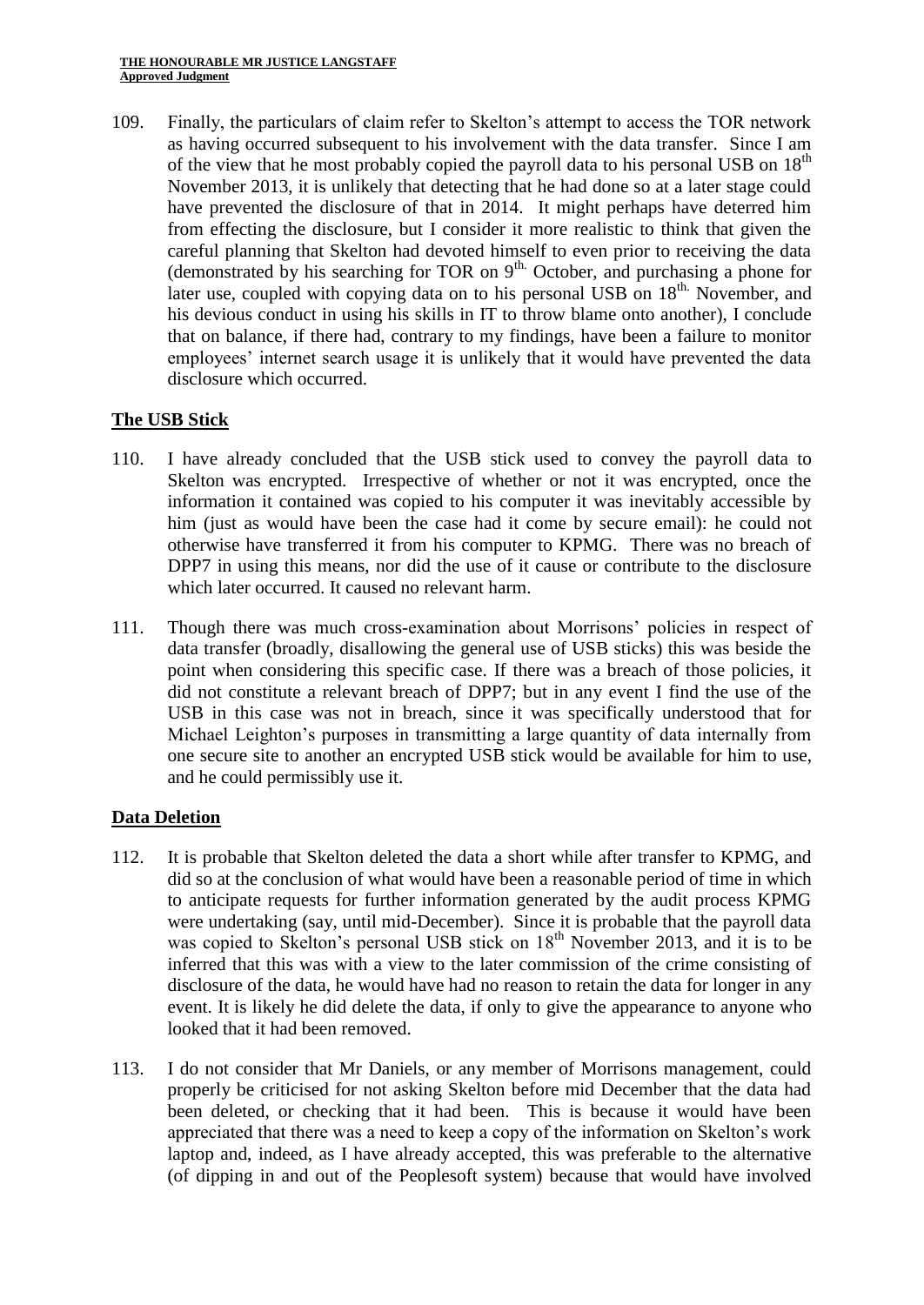some risk, albeit small, in the additional transmission of data which that would have necessitated. It therefore follows, too, that there was no breach of the data protection principle of DPP7 if there were indeed a failure to ask or check prior to mid December 2013. Accordingly, since the data had by then probably already been copied the request for evidence of deletion, whether made or not after that time, would have been ineffective to prevent Skelton's subsequent criminal misuse of the data.

- 114. I consider it likely that Skelton did delete the payroll data from his work laptop. It is known that at some time he removed the data leaving just the template into which that data had been inserted: in March 2014 he showed that empty template (albeit with the headings still complete) to Daniels when he then checked.
- 115. As to whether Daniels checked prior to that the evidence is mixed. In his witness statement Daniels said:

"60. It would not have been necessary for Mr Skelton to retain the payroll data for long after it had been passed to KPMG. He might retain it for a relatively short while in case any queries arose, for example, completeness of the data. After that, I would have expected him to delete it, and in his capacity as an IT internal auditor, he would know professionally that it should be deleted. Senior auditors are expected to manage data responsibly.

61. In fact, I recall discussing with Mr Skelton the retention of the file structure and headings and the deletion of the contents and, later on, asked if he had deleted it and he confirmed to me that he had. My best recollection is that I asked Mr Skelton if the data had been deleted relatively shortly after it had been provided to KPMG because in the normal course and working closely with Mr Skelton that is a conversation he and I would naturally have. I would normally ask this where any sensitive data has been provided to my team and not merely payroll data. I would not have asked to see Mr Skelton's computer to verify this fact, although later on (I do not recall when) I did see the headings that had been left after the data had been deleted from the spreadsheet. I would not, though, usually ask whether a member of my team had deleted data because I would trust them to do it."

116. This passage is muddled. It appears to suggest that he actually remembered having a conversation, then goes on to say only that it is one which he "would naturally have had". It ends with the statement that he would not usually ask whether a member of his team had deleted data, having just said that asking Mr Skelton was a conversation that he would naturally have had. When taxed with this in the course of his evidence, it became clear to me that he had no actual memory of having spoken to Skelton prior to the news of the disclosure of data coming to light. I find that he was struggling to recollect what he actually did, and that his usual practice was not so entrenched as a matter of course that I can be satisfied that he did in fact ask before March 2014. Indeed, as the last sentence of paragraph 61 of his witness statement suggests he did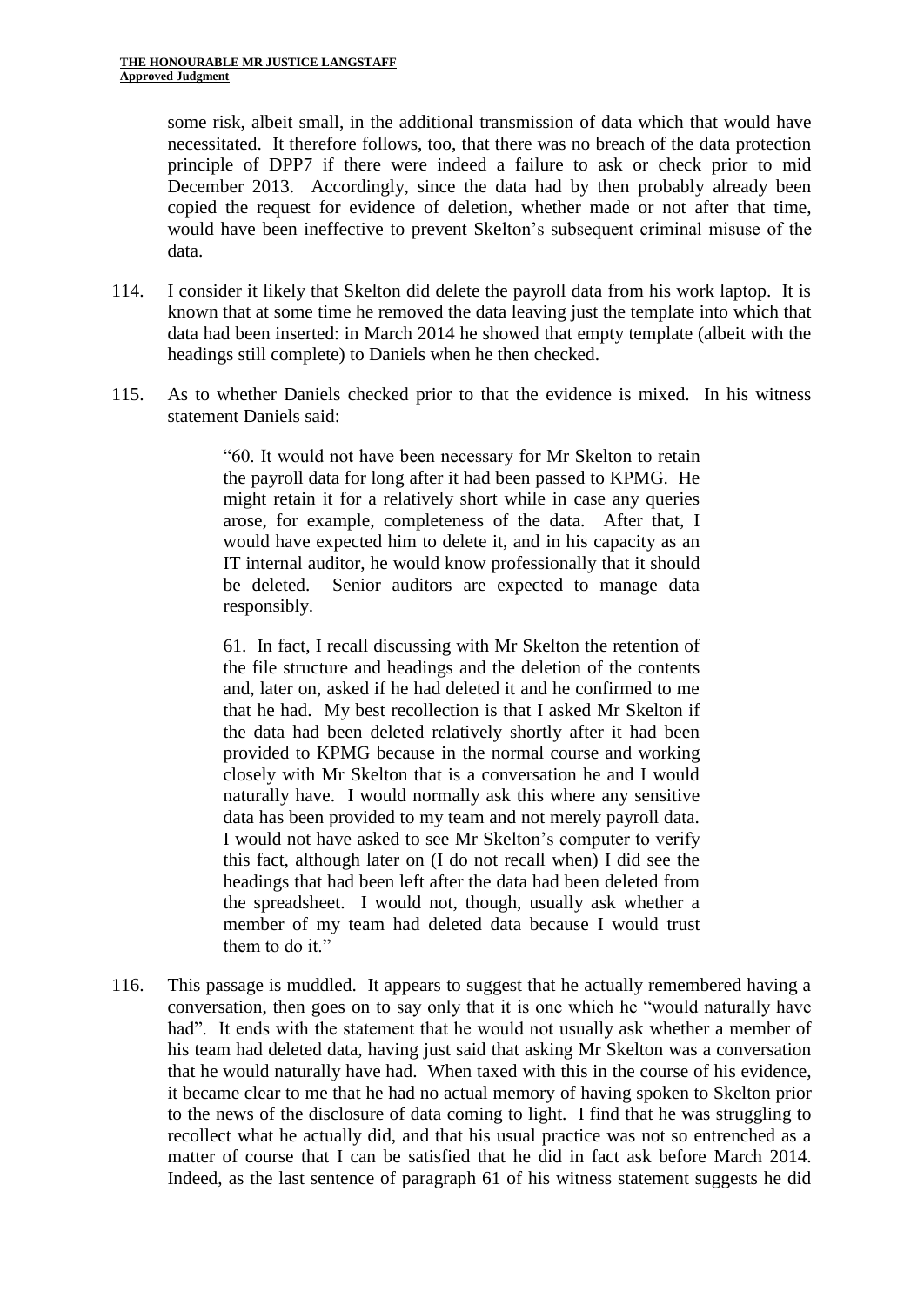not generally see the need to ask since he operated on trust. He did have a recollection of seeing the file structure and headings with the data deleted: this, in my view, was most probably around the time that enquiries were being made as to the source of the data leak which had occurred – hence my conclusion that it was most probably March 2014.

- 117. It follows from this that I find there was no organised system for the deletion of data such as the payroll data stored for a brief while on Skelton's computer. There was no failsafe system in respect of it. To this extent, in my view, Morrisons fell short of the requirements of DPP7: where data is held outside the usual secure repository used for it (in the case of the payroll data, within the Peoplesoft system) there is an unnecessary risk of proliferation and of inadvertent disclosure (let alone deliberate action by an employee) revealing some of that data. Morrisons took this risk, and did not need to do so. Organisational measures which would have been neither too difficult nor too onerous to implement could have been adopted to minimise it.
- 118. I had the strong sense that within Morrisons' head office systems as they operated in 2013 it would have been regarded as indicating a lack of trust in an employee if a manager were specifically to check that he had performed a process such as deletion. It is right that such checking could in some circumstances be capable of justifying an employee in thinking that his employer lacked the trust in him which was requisite for their employment relationship to continue. However, this does not apply where there is a clear understanding amongst employees, created by management, that it is expected of their managers that they will check to see that files have been deleted, at least where the information they may contain is of sufficient sensitivity. If a culture is developed in which employees expect that as a matter of routine managers will check to see that there has been deletion of data, which has been held outside its usual secure repository, by those with whom it has for the time being been deposited, no employee could be justified in thinking that checking the deletion displayed any lack of trust: it would merely be the employer instituting, maintaining and operating safe and proper systems of checking as normal.
- 119. I note Mr Langley's view that it was neither realistic nor proportionate to impose an obligation to the effect that managers had to oversee directly and immediately the deletion of data by senior trusted employees, all the more so where the employees' role essentially consisted of the routine processing of significant quantities of sensitive data. However, I do not agree that it would be onerous to institute a system of checking, to be expected within a changed culture such as I have described.
- 120. I do accept, however, that the risk which primarily would be mitigated by such a system would be that of inadvertent retention of information, and that this on its own could not have prevented an individual determined to do so from copying sensitive data held on his work laptop to some other medium. In the particular circumstances of this case, by the time it would have been appropriate to conduct any such check on deletion, the probability is that the information had already been copied. Thus, notwithstanding that I consider Morrisons in this respect to have failed to discharge their duty to take appropriate organisational measures to guard against unlawful disclosure and/or data loss, to the extent that Morrisons fell short of DPP7 in this respect, this failure neither caused nor contributed to the disclosure which occurred.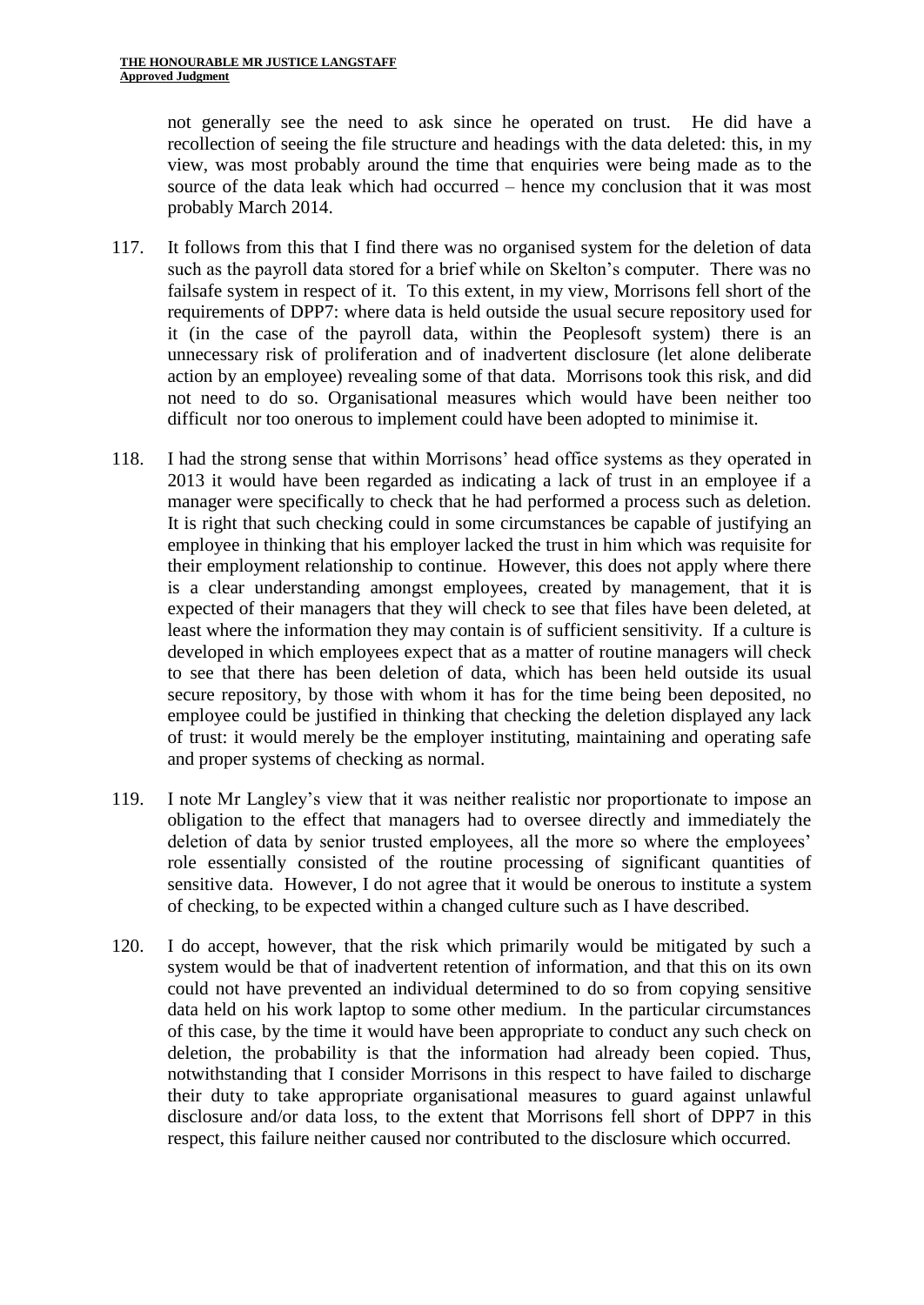## **Burden of Proof**

121. Morrisons maintain that it is for the Claimant to prove breach of any of the Data Protection Principles which they suggest may have been broken, and that the event in respect of which they claim was caused by that breach. The Claimants maintain that the burden is on the Defendant to prove that its arrangements were appropriate. Interesting though this debate is, it is not necessary for me to resolve it in this case. I have had sufficient evidence, to find relevant facts, and to draw conclusions as to the probabilities. I have not had to depend upon the burden of proof. I have not had to resolve any of the issues by reference to it, but rather I have been able to make positive findings in all material respects.

## **The Inadequate Controls Claim: Conclusions**

122. In summary, for the reasons I have given I find that Morrisons did not know nor ought they reasonably to have known that Skelton posed a threat to the employee database; that, save in one respect, there were no control mechanisms which the Defendant ought to have applied in respect of Skelton which were not appropriately applied; that one respect was in relation to the deletion of data but in that case, if appropriate measures had been applied, any reasonable measure that might have been implemented of which I had any evidence or submission would not have prevented Skelton's criminal misuse of the employee data.

## **Primary Liability at Common Law and Equity**

- 123. Morrisons did not directly misuse any information personal to the data subjects. Nor did they authorise its misuse, nor permit it by any carelessness on their part. If Morrisons are liable it must be vicariously or not at all.
- 124. It was not in contention that of the elements necessary for a breach of confidence action to succeed, there was information given to Morrisons, and that it was confidential. It was disclosed. However, it was not disclosed by Morrisons either directly or by an agent. In such circumstances, no primary liability attaches to Morrisons for this disclosure. It was a criminal act which was not Morrisons' doing, which was not facilitated by Morrisons, nor authorised by it. It was contrary to what Morrisons would have wished. If Morrisons are liable it must be vicariously or not at all.
- 125. It follows that there is no primary liability resting on Morrisons under any of the DPA, the common law of misuse of private information, or an equitable action for breach of confidence. There remains the question whether Morrisons are liable as a secondary party for any of the wrongs of which Skelton himself was undoubtedly guilty.

# **Vicarious Liability**

126. Auld LJ in **Majrowski v Guy's and St Thomas' NHS Trust** [2005] EWCA Civ 251, [2005] QB 848 said (at paragraphs 28-29):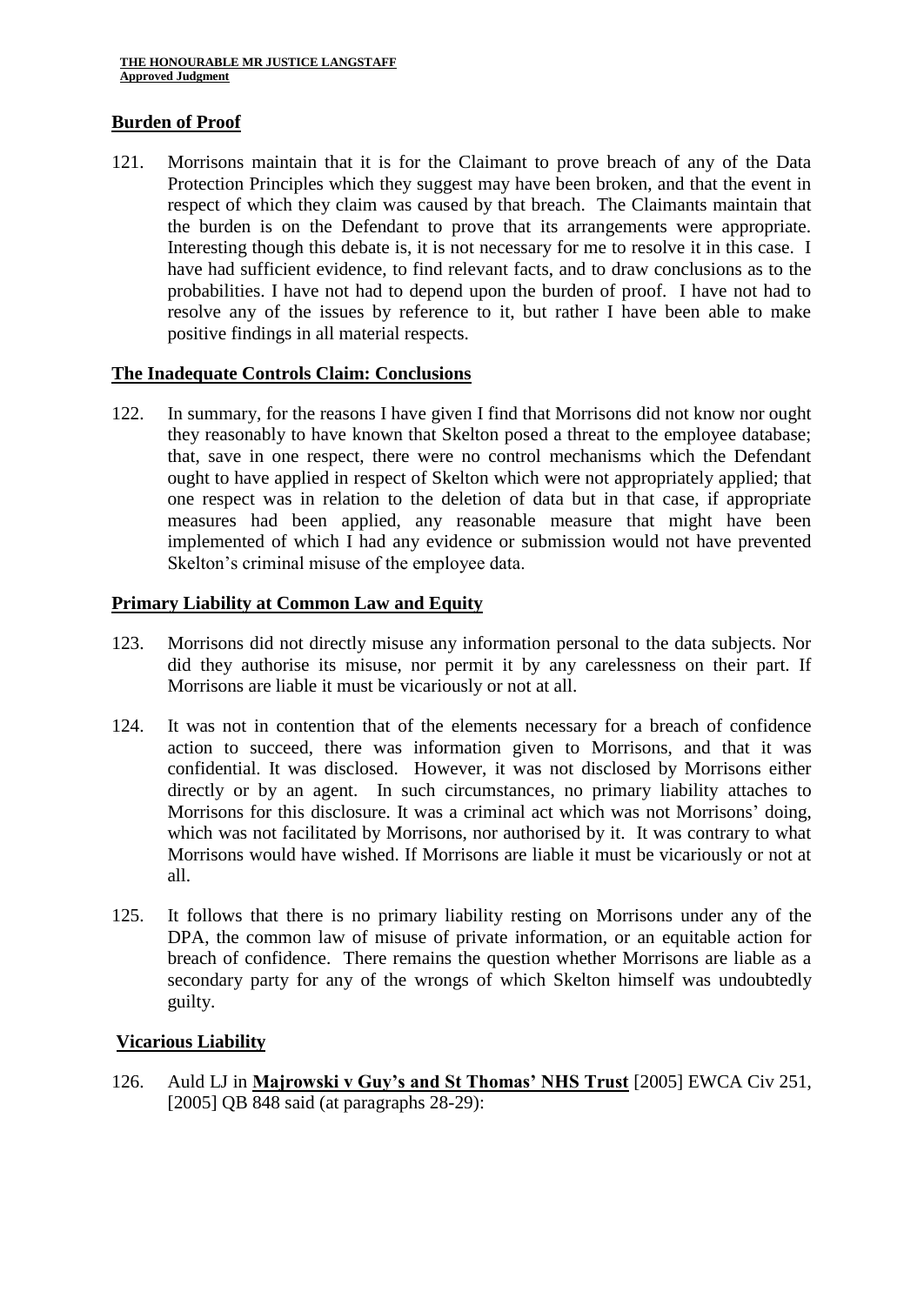"…vicarious liability is legal responsibility imposed on an employer, although he is himself free from blame for a tort committed by his employee in the course of his employment. Fleming, in The Law of Torts  $9<sup>th</sup>$  ed. (1998), pp 409-410, observed that this formula represents:

"A compromise between two conflicting policies: on one hand, the social interest in furnishing an innocent tort victim with recourse against a financially responsible defendant; on the other, a hesitation to foist any undue burden on a business enterprise".

Second, it has traditionally been regarded as taking two forms: first liability for an authorised or negligently permitted unlawful act of an employee in the course of employment; and, second, liability for an employee's unauthorised or not negligently permitted unlawful mode of doing an authorised act in the course of employment. Only the latter is truly vicarious liability; the former is primary liability."

- 127. Although his judgment was appealed to the House of Lords (where it was affirmed) those passages do not appear to have been contentious.
- 128. I am concerned here with that which Auld LJ called "truly vicarious liability". The liability is one in which one party without personal fault is held responsible in law for wrongs committed by another. The most common relationship between the person at fault, and the person who, though not at fault is also to be held liable in law in addition to the party at fault, is that of employment, as it is here.
- 129. The origins of vicarious liability may be unclear: perhaps lying in the rapid growth in the number of employees, and sizes of workforce of enterprises during and after the industrial revolution, and perhaps lying originally in an extension of agency principles. It is unnecessary to say more since the possibilities and history are comprehensively set out in the judgment of Lord Toulson JSC in **Mohamud v William Morrison Supermarkets plc** [2016] UKSC11 at paragraphs 10 – 24.
- 130. Recent cases have concerned one of two main matters. First is that of the relationships which might render one party to them responsible in law for the wrongs of the other party, since a restriction to those relationships being employment or agency might in some cases be unjust. A notable example is that of **Armes v Nottinghamshire County Council** [2017] UKSC 60 where the judgment of the Supreme Court as to whether a Council might be liable for wrongs done by a fosterparent to whom it had entrusted the care of a child was reported during the closing stages of the hearing before me. This is not, however, a case in which there can be any doubt that the relationship between Morrisons and Skelton was such that vicarious liability might apply. By the end of the  $19<sup>th</sup>$  century, it had been recognised that an employer might be liable for a wrongful act done by a servant in the course of his employment. The second main consideration in recent caselaw has been the proper approach to "the course of employment". Given that Skelton was an employee of Morrisons at the material time, it is this to which I now turn.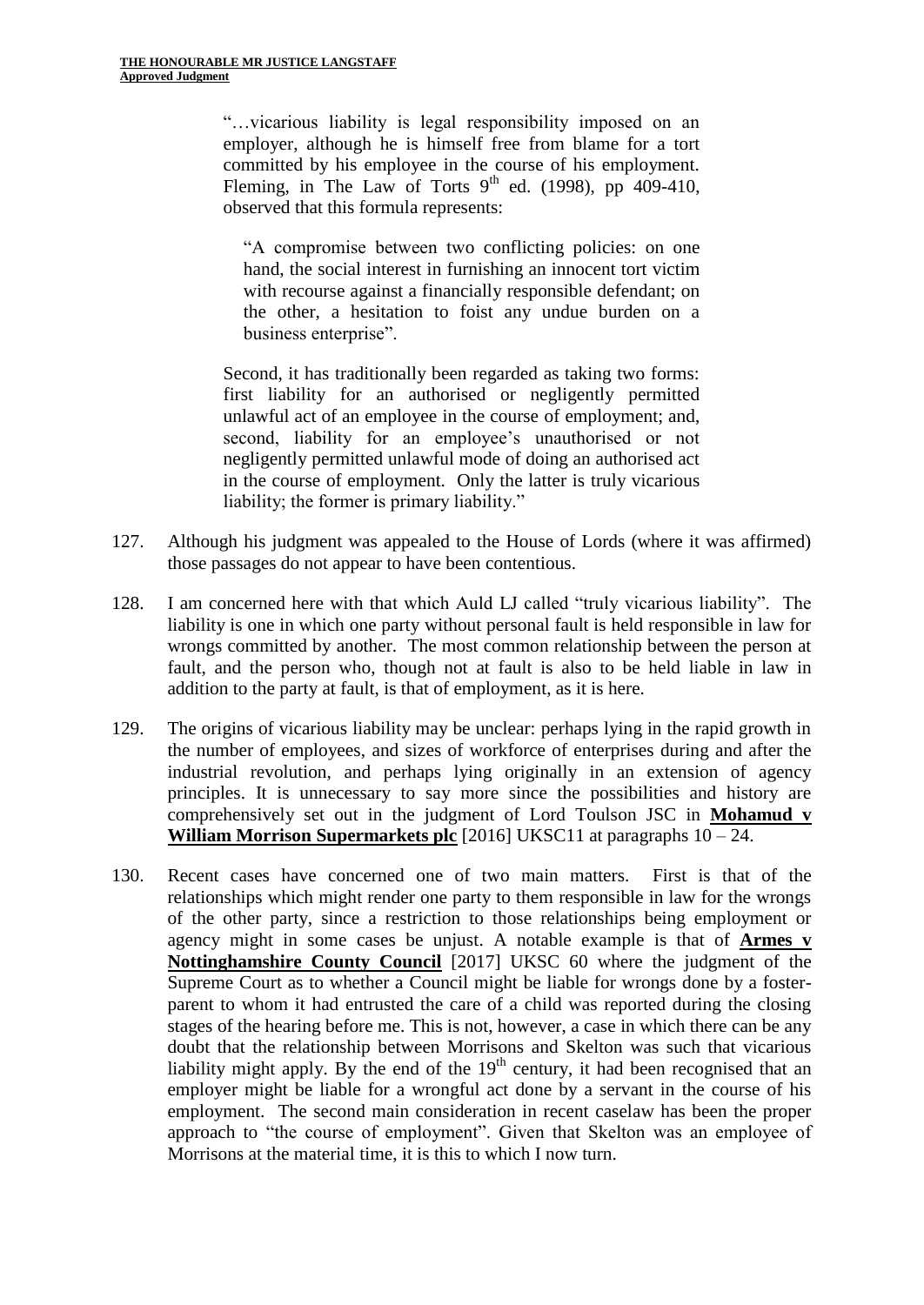- 131. The precise scope of "course of employment" which could bring secondary liability upon an employer for a wrongful act was defined by Salmond in the first (1907) edition of his text book on the law of torts, *Salmond on Torts*, as "either (a) a wrongful act authorised by the master or (b) an unauthorised mode of doing some act authorised by the master" adding that a master was liable for acts which he had not authorised if they were "so connected with the acts which he has authorised that they may rightly be regarded as modes – although improper modes – of doing them" (pp 83-84). As Lord Toulson noted in **Mohamud** (paragraph 26) there might be difficulties in the application of this formula in cases of injury to persons or property caused by an employee's deliberate act of misconduct. In **Bazley v Curry** (1999) 174 DLR (4th) 45, in considering the question whether, and to what extent, an employer might be liable for an employee's criminal conduct, contrary to the desires and policies of the employer, MacLachlan CJ saw liability as arising out of twin principles, first that it was just that an enterprise which created risk by its operations should pay if those risks materialised ("enterprise risk"), and second that it was a matter of policy to encourage the employer to exercise the power of control inherent in and essential to a contract of employment so as to minimise any potential harm so arising ("deterrence"). These principles were better served by taking a broad approach to the scope and meaning in this context of "course of employment", and were a significant factor in persuading the House of Lords in **Lister v Hesley Hall Ltd** [2002] A.C. 215, HL that the test of "sufficiently close connection with the employment" should take those two policy considerations into account, effecting a "compromise between two conflicting policies: on the one hand the social interest in furnishing an innocent tort victim with recourse against a financially responsible defendant; on the other a hesitation to foist any undue burden on a business enterprise."
- 132. There are differences of policy emphasis in the speeches in **Lister**. Lord Clyde's approach (paragraphs 37-42) was to gauge the sufficiency of the connection by asking whether the wrongful acts, in a broad sense, should be regarded as within the sphere or scope of the employment so as to be ways of carrying out the work authorised by the employer; Lord Millett's approach was broader still. He regarded vicarious liability as a species of strict liability, best understood as a "loss distribution device." This echoed the policy concept that he who has the deeper pockets should suffer the impact of a loss where it might fall on more than one party. Lord Hobhouse of Woodborough however focussed on the notion of delegation or entrustment, namely that an employer was vicariously liable for the wrongful act of its employee where it had "entrusted" a duty to an employee who, by his wrongful act, had failed to perform it.
- 133. **Lister** represented something of a watershed moment in the recent development of vicarious liability so far as concerns liability for the criminal actions of employees contrary to the wishes of their employer. Lord Toulson recognised in **Mohamud** (at para. 40) that the concept of "enterprise risk" has been prominent in cases since **Lister** as the social underpinning of the doctrine of vicarious liability, but added:

"…the court is not required in each case to conduct a retrospective assessment of the degree to which the employee would have been considered to present a risk. As Immanuel Kant wrote: "out of the crooked timber of humanity, no straight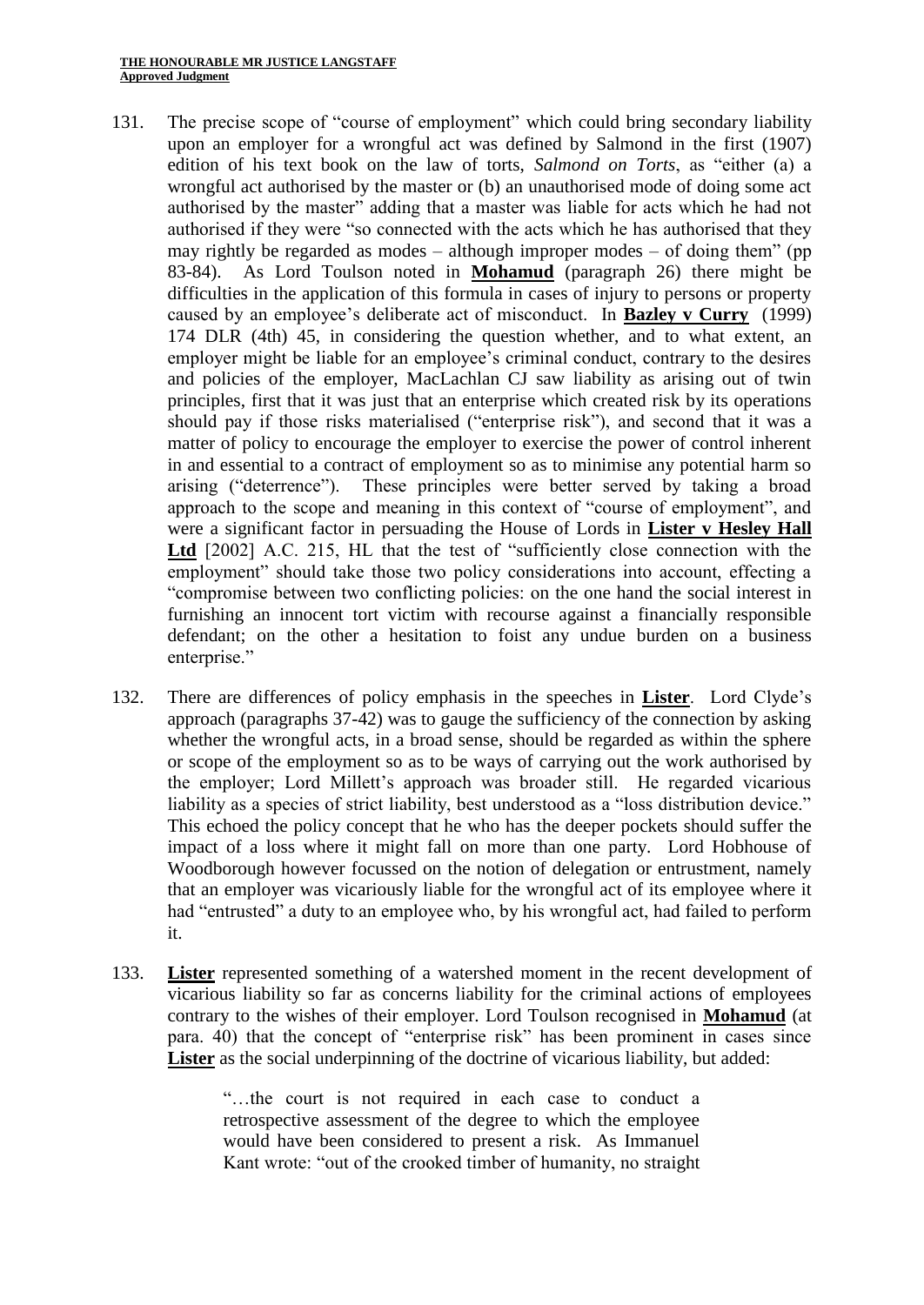………..

thing was ever made." The risk of an employee abusing his position is one of life's unavoidable facts."

"In **Dubai Aluminium Co. Ltd. v Salaam** [2003] 2AC 366, Lord Nichols of Birkenhead (with whom Lords Slynn and Hutton agreed) said (at paragraph 22) "…it is a fact of life, and therefore to be expected by those who carry on businesses, that sometimes their agents may exceed the bounds of their authority or even defy express instructions. It is fair to allocate risk of losses thus arising to the businesses rather than leave those wronged with a sole remedy, of doubtful value, against the individual employee who committed the wrong. To this end, the law has given the concept of "ordinary course of employment" an extended scope.

23. If, then, authority is not the touchstone, what is?... Perhaps the best general answer is that the wrongful conduct must be so closely connected with acts … the employee was authorised to do that, for the purpose of the liability of the firm or the employer of third parties, the wrongful conduct *may fairly and properly* be regarded as done by the partner while acting in the ordinary course of the firm's business or the employee's employment… (original emphasis)

25. This "close connection" test focuses attention in the right direction. But it affords no guidance on the type or degree of connection which would normally be regarded as sufficiently close to prompt the legal conclusion that the risk of the wrongful act occurring, and any loss flowing from the wrongful act, should fall on the firm or employer rather than the third party who was wronged…

26. This lack of precision is inevitable given the infinite range of circumstances where the issue arises. The crucial feature or features, either producing or negating vicarious liability, vary widely from one case or type of case to the next. Essentially the court makes an evaluative judgment in each case, having regard to all the circumstances and, importantly, having regard also to the assistance provided by previous court decisions."

134. Lord Toulson's judgment continues with an observation that the test of "close connection" might tell nothing about the nature of that connection, but that in **Lister** the court had been mindful of a risk of over-concentrating on a particular form of terminology, and there was a risk in attempting to over refine or lay down a list of criteria for determining what precisely amounted to a sufficiently close connection to make it just for the employer to be held vicariously liable. He said "simplification of the essence is more desirable". As to that he said, under the heading "The Present Law", as follows:-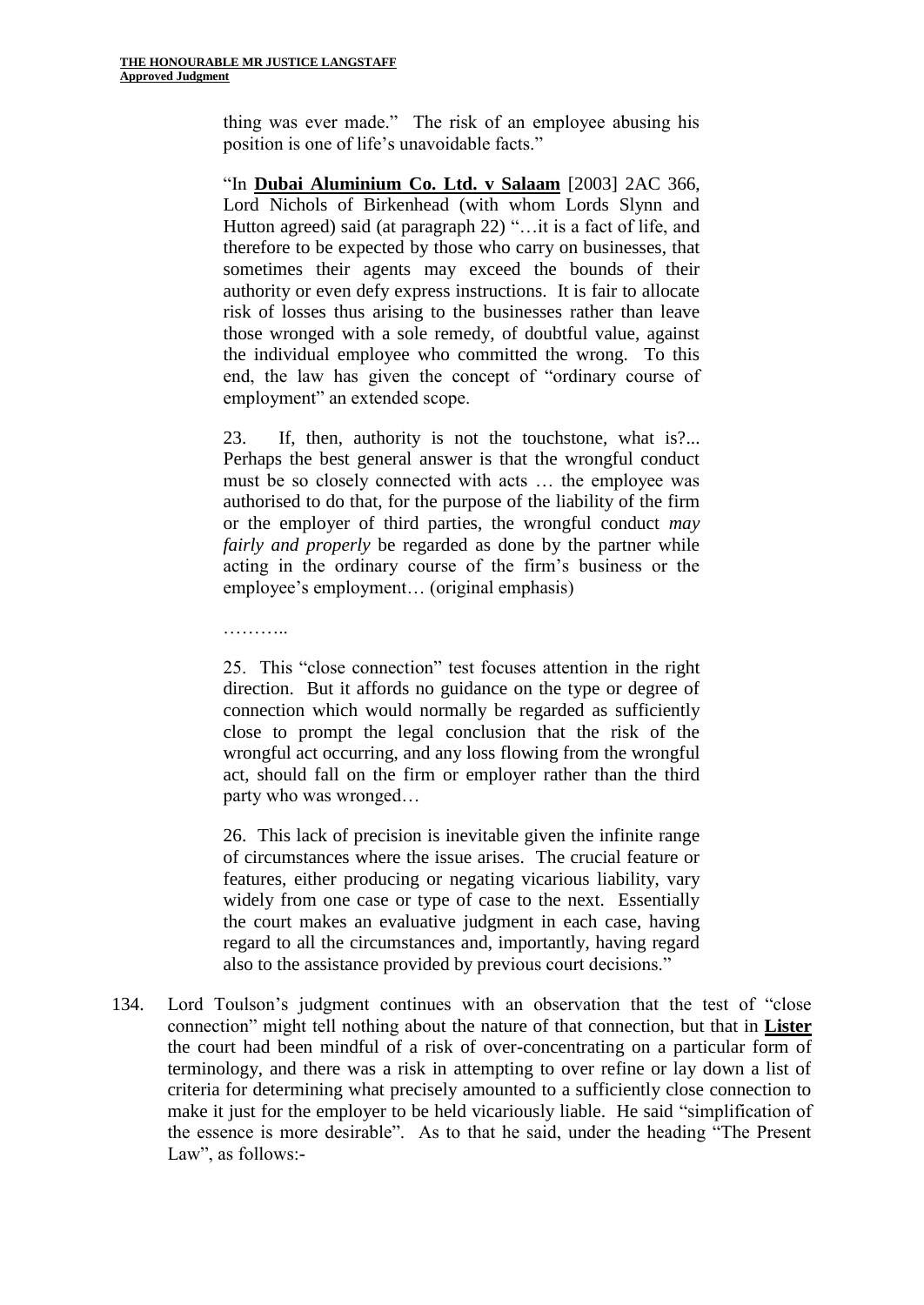"44. In the simplest terms, the court has to consider all matters. The first question is what functions or "field of activities" have been entrusted by the employer to the employee, or, in everyday language, what was the nature of his job. As has been emphasised in several cases, this question must be addressed broadly…"

45… Secondly, the court must decide whether there was sufficient connection between the position in which he was employed and his wrongful conduct to make it right for the employer to be held liable under the principle of social justice which goes back to Holt CJ. To try to measure the closeness of connection, as it were, on a scale of  $1 - 10$ , would be a forlorn exercise and, what is more, it would miss the point. The cases in which the necessary connection has been found for Holt CJ's principle to be applied are cases in which the employee used or misused the position entrusted to him in a way which injured the third party. **Lloyd v Grace Smith and Co.** [1912] AC716, **Pettersson v Royal Oak Hotel Ltd** [1948] NZLR 136 and **Lister v Hesley Hall Ltd** were all cases in which the employee misused his position in a way which injured the claimant, and that is the reason why it was just that the employer who selected him and put him in that position should be held responsible. By contrast, in **Warren v Henlys Ltd** [1948] 2 All ER 935 any misbehaviour by the petrol pump attendant, qua petrol pump attendant, was past history by the time that he assaulted the claimant…"

135. **Mohamud** was a case in which the Claimant, having stopped at a petrol station at one of Morrisons Supermarkets, went into the sales kiosk and asked the Defendant's employee serving there if it would be possible to print off some documents which the Claimant had stored on a USB stick. The employee refused the request in an offensive manner, and in the exchange of words which followed he used racist, abusive and violent language towards the Claimant and ordered him to leave. He then followed the Claimant as he walked back to his car and, having told him never to return, subjected him to a serious physical attack. In an action by the Claimant for damages against Morrisons on the grounds that it was vicariously liable for the assault the judge at first instance found that the employee had indeed assaulted the Claimant, but dismissed the claim against Morrisons since the employee's actions had been purely for reasons of his own and beyond the scope of his employment such that there was an insufficiently close connection between the two. The Court of Appeal dismissed the appeal. The Supreme Court allowed it. Applying the principles which he had set out (summarised above) Lord Toulson regarded the employee's job as being to attend to customers and to respond to their enquiries, such that the offensive way in which he answered the Claimant's request and ordered him to leave, though inexcusable, was within the field of activities assigned to him, and what happened afterwards was an unbroken sequence of events. Although what he did was a gross abuse of his position, it was in connection with the business in which he was employed to serve customers, a position which his employers had entrusted to him, making it just that as between them and the Claimant they should be held responsible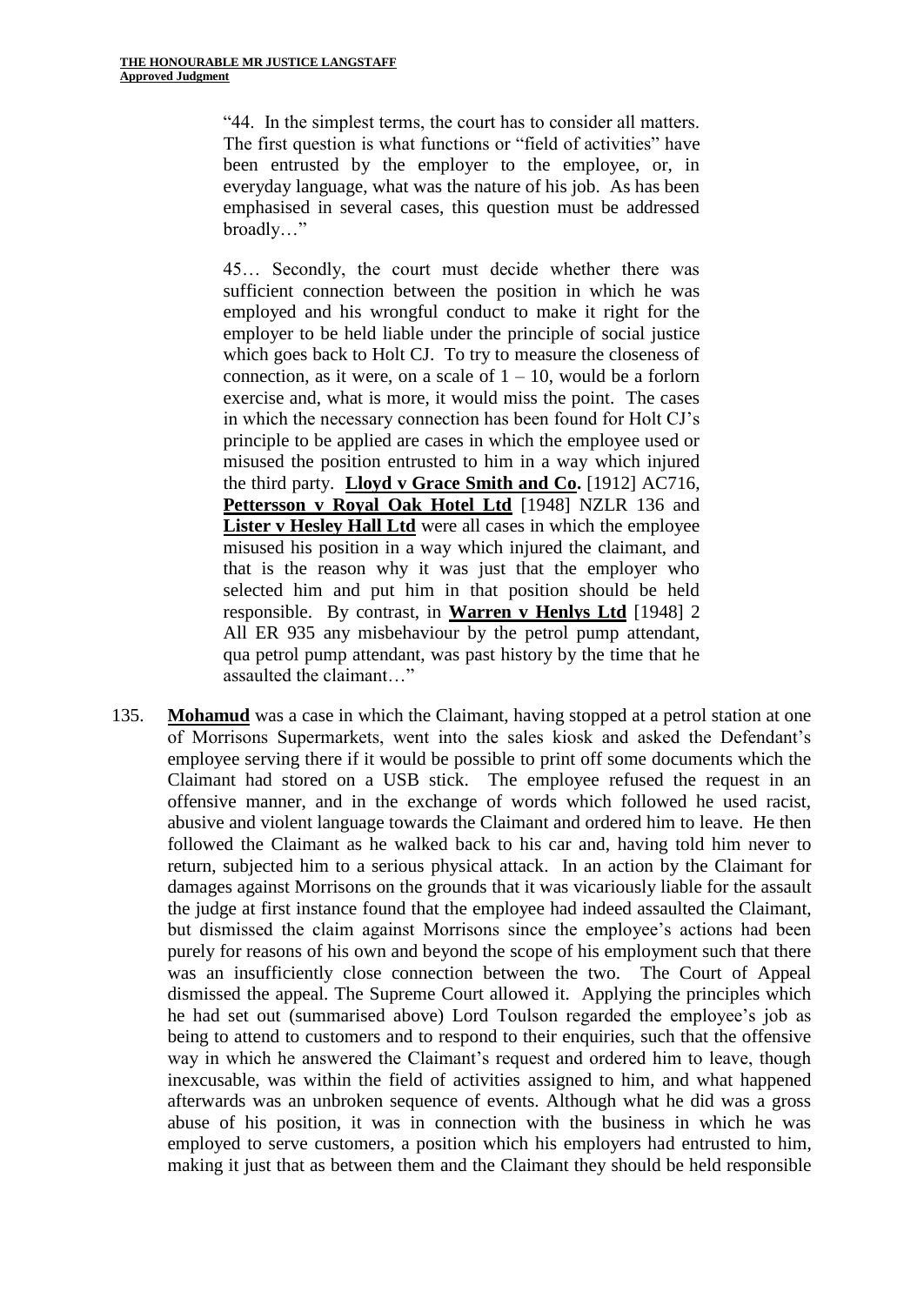for the employee's abuse of it. He thought the employee's motive was irrelevant: "it looks obvious that he was motivated by personal racism rather than a desire to benefit his employer's business, but that is neither here nor there."

- 136. The other members of the court all agreed with Lord Toulson JSC; Lord Dyson added a short judgment of his own emphasising that the second limb of the **Salmond** test was not effective for determining the circumstances in which it was just to hold an employer vicariously liable for committing an act not authorised by the employer. A close connection test remedied the shortcoming and incorporated the concept of justice into the close connection test. He thought however, that it was difficult to see how that test might be further refined.
- 137. I adopt the approach as set out in **Mohamud**. Since that case was decided the approach has been applied on a number of occasions. I was referred in particular to **Bellman v Northampton Recruitment Ltd** [2016] EWHC 3104, QB; [2017] ICR 543. After a Christmas Party organised by the Defendant about half of those who had been present adjourned to a local hotel, where they sat talking in the hotel lobby, consuming more alcohol. Early in the morning of the next day conversation turned to work. The managing director, who was in overall charge of the company, became annoyed by the discussion and at about 3am assaulted the Claimant employee. The Claimant sought damages against the Defendant company for the actions of its employee, the manager. His claim was dismissed because the judge concluded that, in applying the two stage test, while consideration of the time and place in which the relevant act occurred would always be relevant there had to be some greater connection than the mere opportunity to commit the act offered by the chance of place and time; the assault had been committed after, and not during, an organised work social event; there was not only a temporal but a substantive difference between the Christmas party and the discussion over drinks at the hotel; and the fact that the discussion had turned to work did not turn what was a recreational activity into something which was to be viewed as the course of employment such that there would be a sufficient connection to make it right to hold the company liable.
- 138. In **Various Claimants v Barclays Bank plc** [2017] EWHC 1929 (QB) 126 the Claimants sought damages against Barclays Bank in respect of sexual assaults to which they alleged they were subjected by a doctor examining them for the purposes of employment by the Bank.
- 139. Each claimant was required to attend the home of a doctor engaged by the Bank, where he had a consulting room. It was said that in the course of his examination on behalf of the bank he sexually assaulted them. Of the two stage test applicable when considering if the wrongful acts of the doctor had been committed in the course of his employment by the Bank, the principal thrust of the judgment was concerned whether the doctor had a sufficient relationship with the bank for it to be liable for his wrongdoing. Nicola Davies J held that he was an employee. As to the second stage – close connection - she held what he did to be sufficiently closely connected with his employment:

"46. The alleged sexual assault occurred during the course of a medical examination which the defendant required the claimants to undergo in respect of present and future employment. The task of carrying out the medical examination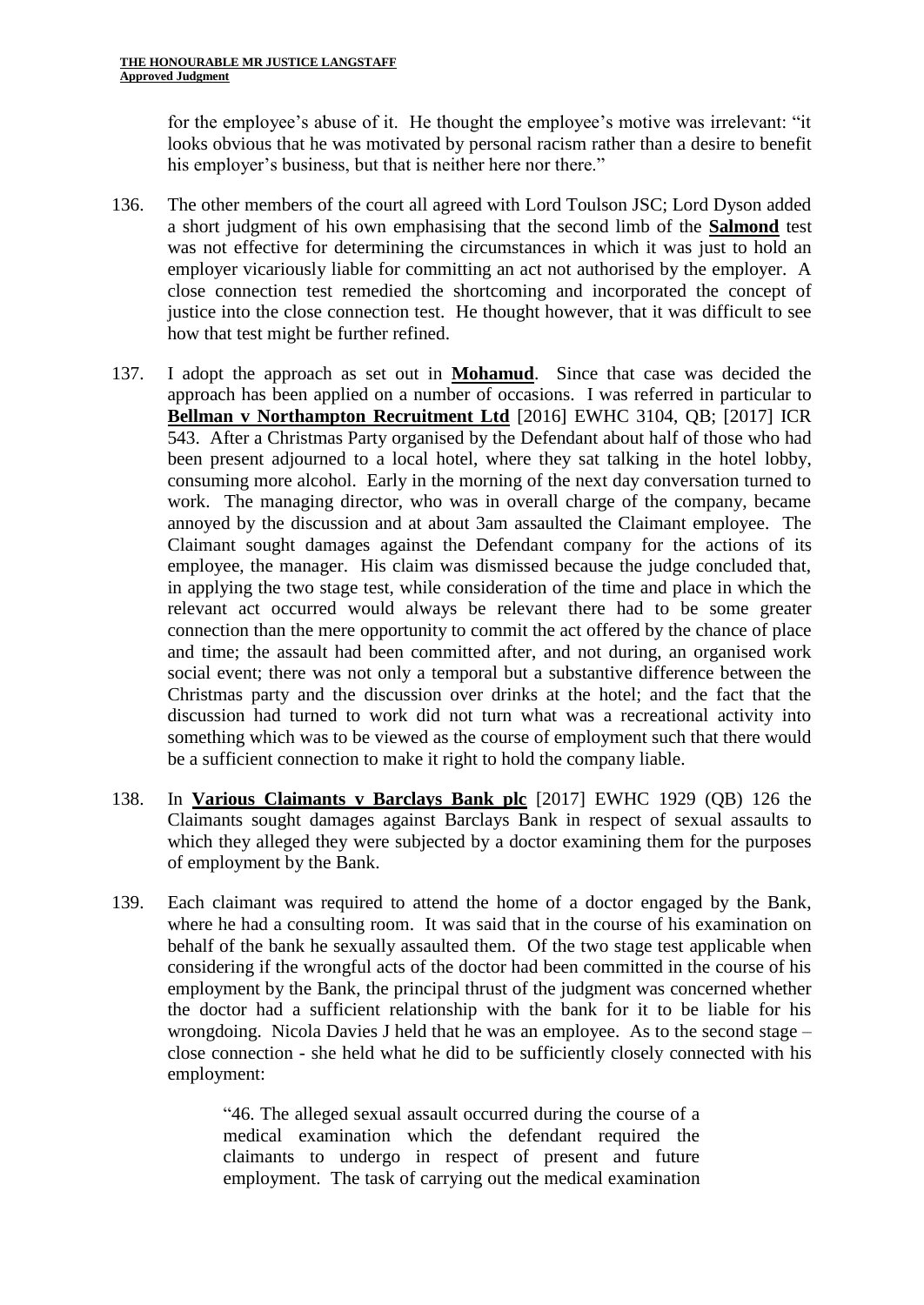was entrusted to Dr. Bates by the defendant. The task assigned to Dr. Bates put him in a position to deal with the claimants. On the alleged facts he abused that position. It is difficult to see how it can sensibly be argued that his acts did not fall within the activity tasked to him… on the facts I find that alleged sexual abuse was inextricably interwoven with the carrying out by the doctor of his duties pursuant to his engagement by the bank. In the circumstances I find the tort is so closely connected with that employment or engagement to satisfy the second stage."

## **Two Preliminary Points on Vicarious Liability**

- 140. Before turning to the application of these common law principles, as set out in **Mohamud** and illustrated by the decisions in **Bellman** and **VC v Barclays Bank** there are two preliminary matters with which I have to deal, raised by Ms Proops QC. The first is whether the **Data Protection Act** by its terms excludes any possibility of vicarious liability. Her argument centres on DPP7. She submits first that the DPA does not recognise any form of vicarious liability for the unauthorised acts of employees, and DPP7 confirms this. Second, she submits that the DPA is such that only data controllers are subject to civil obligations and consequent liability under the Act: neither attaches to any person processing data qua employee or agent of the data controller. In her opening written case, she argued that there was accordingly no statutory civil liability which attaches to a person processing data qua employee and accordingly no civil liability for which a data controller can be held vicariously liable.
- 141. In my view, this submission in her opening misunderstands the nature of vicarious liability. A party may be held liable vicariously even for a breach of a Statute for which that party could not itself be held liable. Thus where, under the statutory provisions relating to shot firing in mines a duty was placed on the shot firer (but not upon the mine owner or manager), the mine owner or manager might nonetheless be held liable even though neither it nor he could have committed the tort in question. Lord McDermott in **Harrison v National Coal Board** [1951] AC 639, at 671 dealt with the point in a passage which, while strictly obiter, was fully considered.

"[Counsel for the Coal Board] advanced a further alternative argument to the effect that, the duty in question having been placed on Spence [the shot firer] exclusively, the Respondents could not be made responsible for his breach thereof even if the doctrine of common employment did not apply. In other words, the maxim respondeat superior had no applicability in the case of a statutory duty so laid on a servant. My Lords on the views already expressed it is not strictly necessary to deal with this submission. but it was debated at sufficient length at the Bar to lead me to think that to reserve it for consideration at some future occasion might give it more encouragement than it deserves. It comes to saying that (apart, of course, from the doctrine of common employment) a master is not vicariously liable in respect of his servant's statutory negligence. To my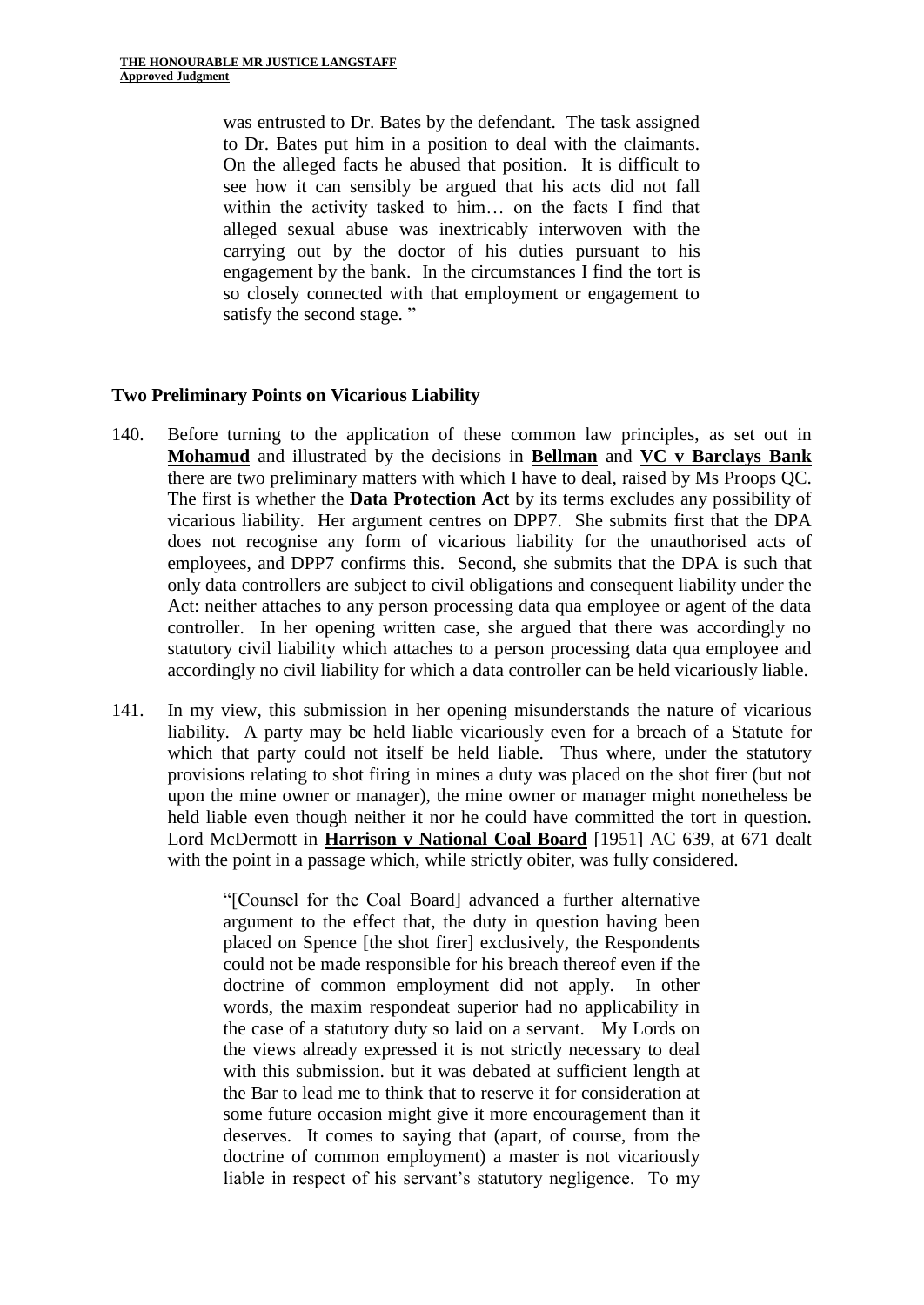mind this, as a general proposition, finds no support in principle or authority. Vicarious liability is not confined to common law negligence. It arises from the servant's tortious acts in the scope of his employment and there can now be no doubt that Spence in breaking the shot firing regulations committed a tort."

- 142. This approach was clearly endorsed in **Majrowski** in the speech of Lord Nichols of Birkenhead paragraphs  $10 - 17$ . In summary, at paragraph 17 he concluded: "unless" the Statute expressly or impliedly indicates otherwise, the principle of vicarious liability is applicable where an employee commits a breach of his statutory obligations sounding in damages while acting in the course of his employment." In the same case, Lord Hope (paragraph 42) noted that Counsel for the employer accepted that he could not succeed in an appeal against the decision of the Court of Appeal below that in general an employer may be vicariously liable for a breach of statutory duty imposed on an employee which is committed in the course of his employment, and that an employer may be vicariously liable for a breach of statutory duty imposed *only* upon the employee. Accordingly, I reject the submission that – if indeed it can be said that direct liability for his acts as data controller in respect of the relevant information was cast by Statute on Skelton alone – this has the consequence that vicarious liability for his breach of the relevant statutory duty was excluded.
- 143. Further, in **Majrowski** a submission by Counsel for the employer that there was no presumption either in favour or against the proposition that a statute encompassed vicarious liability was rejected: the House held that vicarious liability will apply unless the Statute providing for liability expressly or impliedly indicates otherwise.
- 144. **Majrowski** itself concerned vicarious liability for an act of harassment (incidentally, necessarily a criminal act under the Statute, since the same acts could either be prosecuted or be the subject of a civil suit) allegedly committed by a co-employee against the Claimant. The Act covered the UK as a whole. In respect of applicability of the Act in Scotland, the Statute expressly referred to the Defender as being the person responsible for the alleged harassment "…or the employer or principal of such person". Had it not been for that provision four of their Lordships expressed the view that the decision would have been finely balanced as to whether the Act, interpreted as a whole but absent that provision, impliedly excluded an employer being held vicariously liable for an act of harassment committed by an employee. Though they expressed some uncertainty one, Lord Nicholls, appeared clear that it would certainly not have excluded this.
- 145. Central to the judgments was a sense that the **Prevention from Harassment Act 1997**, with which the case of **Majrowski** was concerned, was designed principally to prevent harassment and protect victims from it; and it had an intense focus on the perpetrator in getting him to stop (see per Baroness Hale at paragraph 68). There were "…indeed powerful reasons for thinking that Parliament intended liability and damages should be personal to the perpetrator of the harassment and that it should not be extended to his employer, if any, under the doctrine of vicarious liability…".
- 146. Undeterred, Ms Proops argues that **Majrowski** has no realm of application in the present case because that decision was not concerned with legislation that plainly does not fix employees (as opposed to data controllers) with any civil liability whatsoever;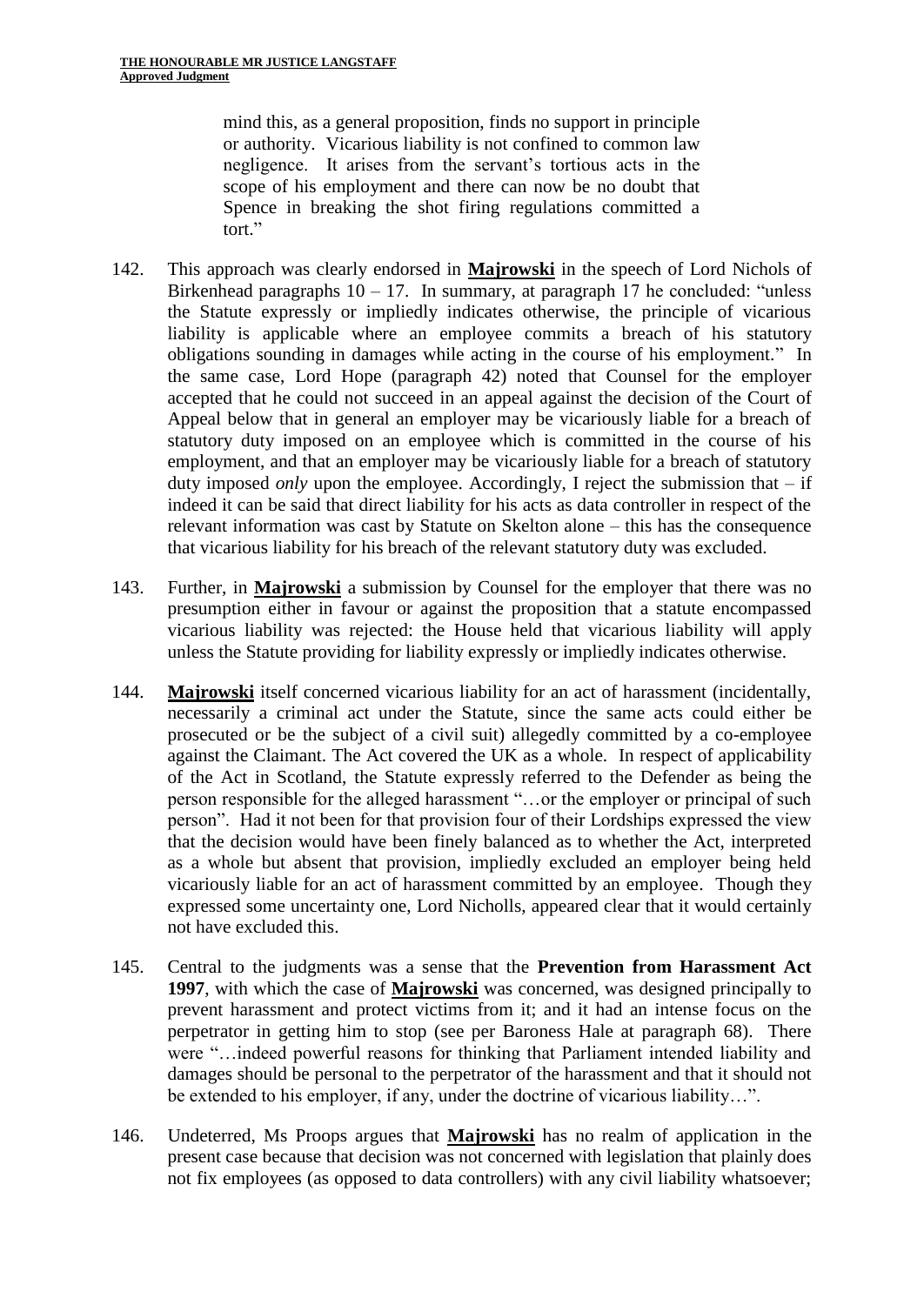the DPA is not concerned with the actions of servants acting in the course of their employment, but rather with the actions of autonomous, self-determining data controllers. The fact that the DPA does not attach liability to a person acting as an employee, as opposed to acting in a distinct, private capacity as an autonomous selfdirecting data controller, means that there is no statutory wrong committed by the employee on which the principle of vicarious liability could even arguably bite. The scheme is preoccupied exclusively with the direct, not secondary, liability of data controllers. The approach to liability of a data controller under the DPA is fault based, which leaves no room for the implication of no fault vicarious liability on a data controller: she notes that paragraph 10 of Schedule 1 to the DPA provides that the data controller must take reasonable steps to ensure the reliability of any employees who have access to the personal data, not to act as their insurer. Ms Proops submits that under section 13(3) of the DPA a data controller will have a defence if it can show that it took reasonable care to comply with the relevant requirement – in the case of an unreliable employee, that it took reasonable care to ensure that employee's reliability. That provision provides the be all and end all of the responsibility of Morrisons for the defaults of any employee. To permit vicarious liability to run would render that requirement otiose: employers would have little incentive to comply with it if they were nonetheless to be held liable for the actions of their unreliable employees even where they had done their best to ensure that they were reliable. It is a nonsense to suggest that Morrisons, having fulfilled their own obligations qua data controller, can at one and the same time be held vicariously liable for the actions of another third party data controller, who by definition is acting as an autonomous, self-directing controller in respect of the relevant data. There are many good policy reasons why Parliament should have drawn the line as it did. Many, if not most, enterprises would have to process significant quantities of data. It is in the public interest that they should do so. It is very difficult to safeguard the data which such an enterprise processes against employee misuse, as the facts of the present case amply demonstrate. The ease with which employees are legitimately given access to such data gives rise to a risk of copying, extracting or otherwise misusing that data which it is very difficult if not impossible to control. If data controllers are to be held vicariously liable for the actions of their employees, in the absence of any culpable default on their part, that would potentially expose them, unjustly, to enormously burdensome group litigation and claims out of all proportion to the value of the claims of the individual data subjects concerned. Liability on such a scale is disproportionate, yet the legislation itself derives from a European Directive, in respect of the interpretation and application of which proportionality is a key concept. Parliament would have seen that imposing liability for the criminal actions of an individual employee could have a chilling effect on data processing operations across the board. It might introduce a culture of suspicion and indeed paranoia in the work place, for employers might prefer to err on the side of dismissal of disgruntled employees or of subjecting them to draconian invasive surveillance in the hope that that might help to insulate the employer from liability. There is a real risk that the financial viability of some enterprises might be compromised.

147. Before expressing my conclusions on these points, I shall set out the argument on the second point preliminary to considering whether Skelton's actions were sufficiently closely connected to his discharge of the functions assigned to him. This is the submission by Ms Proops that the DPA was intended by Parliament to occupy the entirety of the field of liability for data as defined in the Act, leaving no space within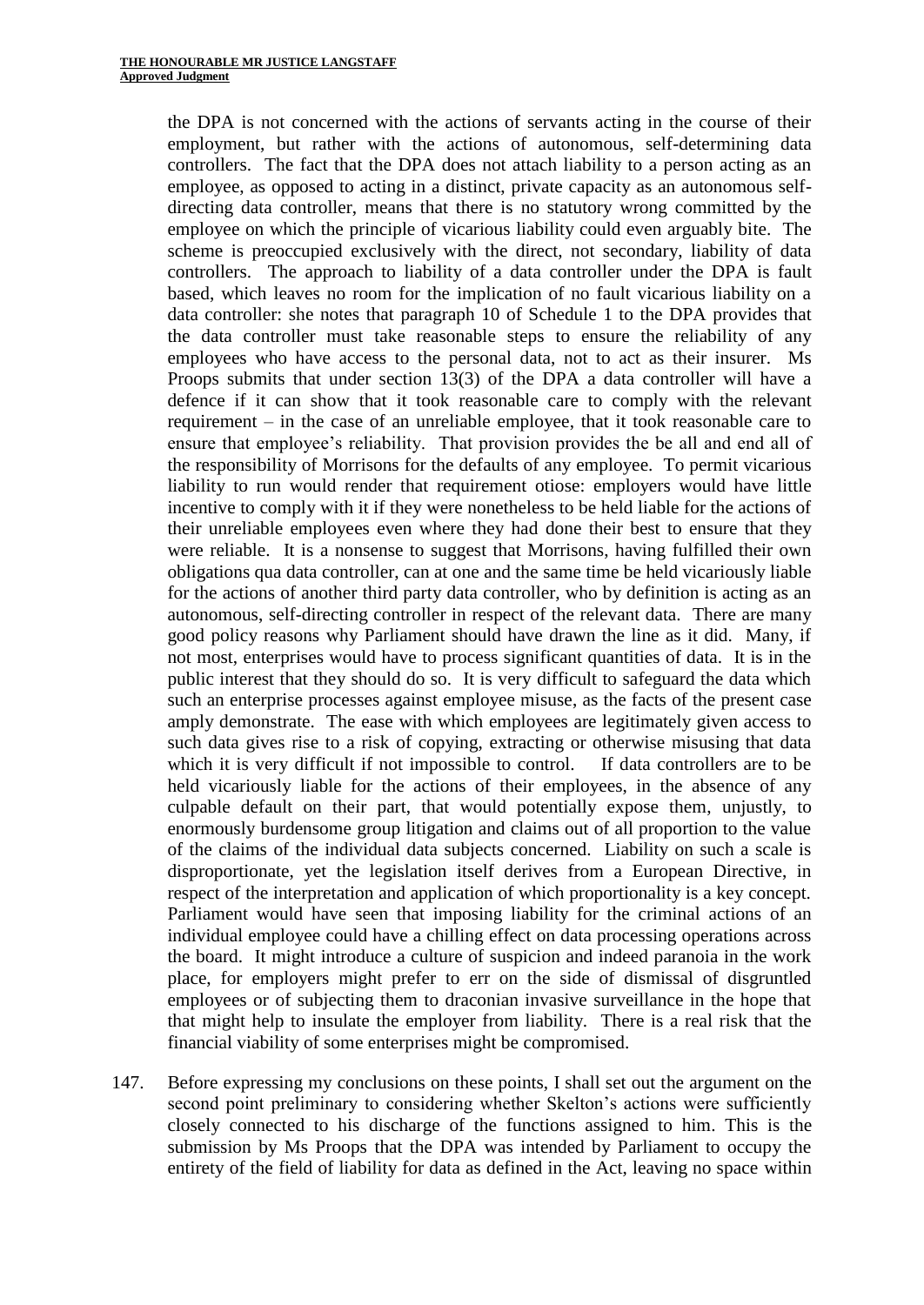which any, or any further, actions for misuse of information or breach of confidence could operate. She submits that it is not constitutionally permissible for the courts to enter the field and conclude that Parliament has not gone far enough, or that its legislative work is incomplete, such that further liability should be imposed as common law. Vicarious liability at common law or in equity thus cannot go beyond the liability imposed by Parliament under the DPA which is, in accordance with the first preliminary point (should it be answered in Morrisons' favour), to the effect that liability rests upon Morrisons while acting as data controller alone and excludes liability for an employee separately in breach of his own obligations under that Act. If Ms Proops succeeds on this submission, vicarious liability arises only in respect of the DPA if at all: if it fails, then vicarious liability potentially arises in respect of each and all of the causes of action, subject to the disclosure having been in the course of Skelton's employment by Morrisons.

148. In support of this submission, she referred to **McKerr** [2004] UKHL 12; [2004] 1 WLR 807 in which the question arose whether the courts could impose a common law obligation on the State corresponding to that in Article 2 of the European Convention on Human Rights in an area which had been regulated by legislation. The argument advanced to the House of Lords on behalf of Mr McKerr (whose father had been killed by the use of force by the Royal Ulster Constabulary) was that the Secretary of State was, or should be, subject to a common law obligation to arrange for an effective investigation into his father's death. As to that, Lord Nicholls said at paragraph 32:-

> "The effect of Counsel's submission would be that the court would create an overriding common law obligation on the state, corresponding to article 2 of the Convention, in an area of the law for which Parliament has long legislated. The courts have always been slow to develop law by entering, or re-entering, a field regulated by legislation. Rightly so, because otherwise there would inevitably be the prospect of the common law shaping powers and duties and provisions inconsistent with those prescribed by Parliament….

> 33……The suggested new common law right is sought as a means of supplementing, or overriding, the statutory provisions relating to the holding of coroners' inquests. That is not an appropriate role for the common law.

> 34. This view is confirmed by another feature of the case. As already emphasised, by enacting the 1998 Act Parliament created domestic law rights corresponding to rights arising under the Convention. When doing so Parliament chose not to give the legislation retroactive effect. In relation to article 2 the intention of Parliament, as interpreted above, was not to create an investigative right in respect of deaths occurring before the Act came into force. The common law right urged on behalf or Mr McKerr would accord ill with this legislative intention. The effect of the propounded right would be to impose positive human rights obligations on the state as a matter of domestic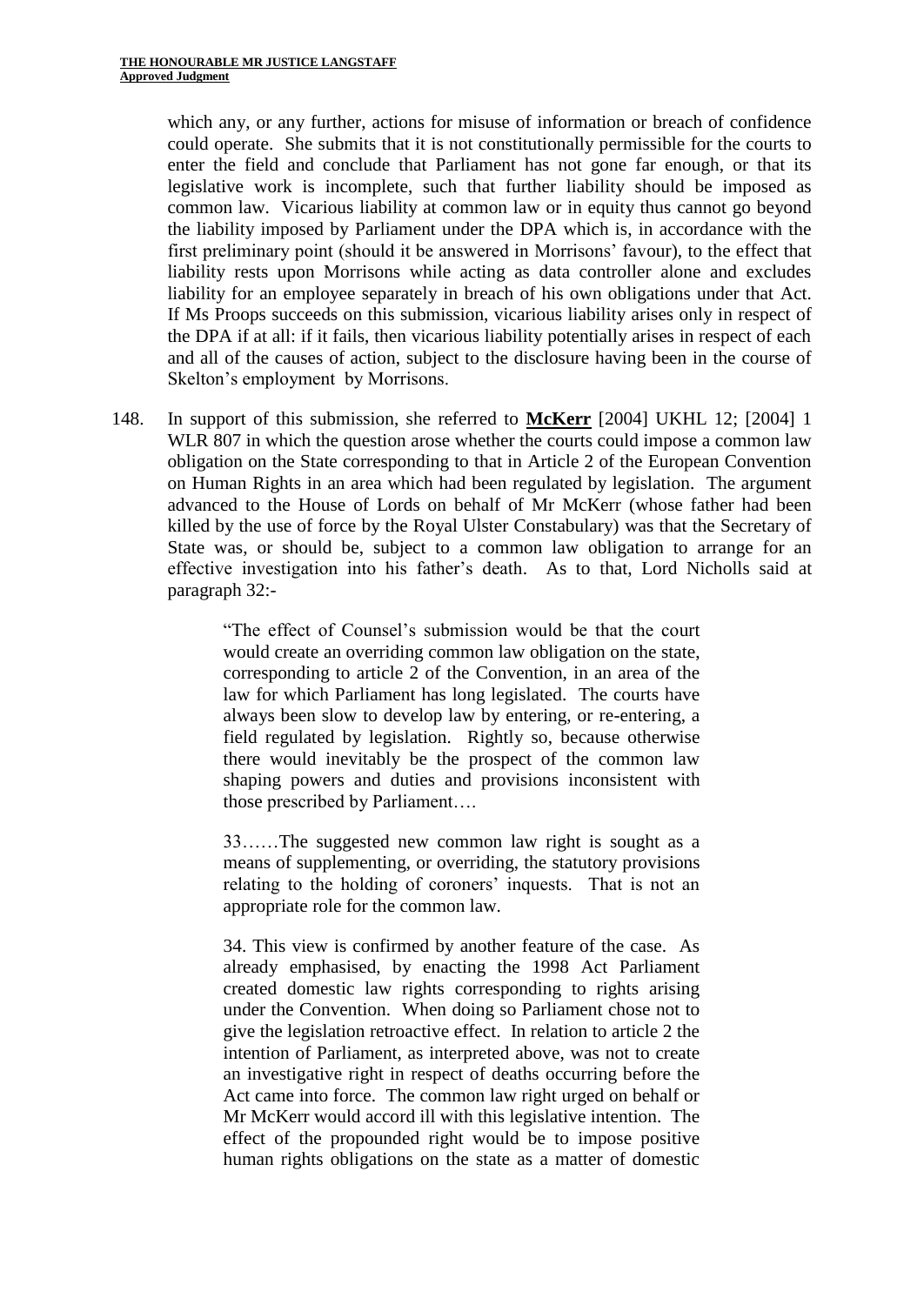law in advance of the date on which a corresponding positive obligation arose under the 1998 Act."

149. Similarly in **Rottman v Commissioner of Police of the Metropolis** [2002] UKHL 20, 2002 2 AC 692, the question before the House of Lords was whether at common law a police officer executing a warrant of arrest issued pursuant to Section 8 of the **Extradition Act 1989** had power to search for and seize any goods or documents which he reasonably believed to be material evidence in relation to the extradition crime in respect of which the warrant was issued. On analysis of the legislation, the House of Lords concluded that there was nothing in it that operated to prevent the continued operation of common law doctrine which had pre-existed the Act. Lord Hoffman said (paragraph 75) "it is a well established principle that a rule of common law is not extinguished by a statute unless the statute makes this clear by express provision or by clear implication." Though the Administrative Court, from which the certified question had come, had held that the **Police and Criminal Evidence Act** ("PACE") had extinguished the common law power to search the Respondent's house five years before the Extradition Act was passed, he could not see any saving provision in it for the common law power. However, the true question was not whether PACE had saved the common law power, but whether it had extinguished or abolished it. Only one provision in the Statute could have had that effect – Section 17(5), which provided that all the rules of common law under which a constable had power to enter premises without a warrant were thereby abolished. As to that, Lord Roger identified the very particular context within which Section 17(5) operated and commented, at paragraph 109:

> "Since Section 17(5) occurs within this very particular context, it is plain that it was intended to abolish only the common law powers relating to entry for the purpose of arrest. The subsection was not intended to affect the common law relating to searches for evidence carried out when someone has been arrested."

- 150. Accordingly, since no provision of PACE abolished the common law powers of search and seizure on or after arrest, they continued to operate, and the search with which the House of Lords was concerned was held accordingly to be lawful.
- 151. In effect, Ms Proops contrasted the position in **Rottman** with that in **McKerr**: in **Rottman** the Act had not had the effect of legislating in the field which common law had previously covered.
- 152. In **R (Child Poverty Action Group) v Secretary of State for Work and Pensions** [2010] UKSC 54; [2011] 2 AC 15 the question was whether the Department for Work and Pensions could rely on the common law remedy of restitution to reclaim social security benefits paid in error. Section 71 of the **1992 Social Security Administration Ac**t made provision for the Secretary of State to recover overpayments made where there had been misrepresentation or failure to disclose from the person who misrepresented the fact or failed to disclose it. The House agreed that Section 71 was intended to be an exhaustive code. In the speech of Lord Dyson JSC he said: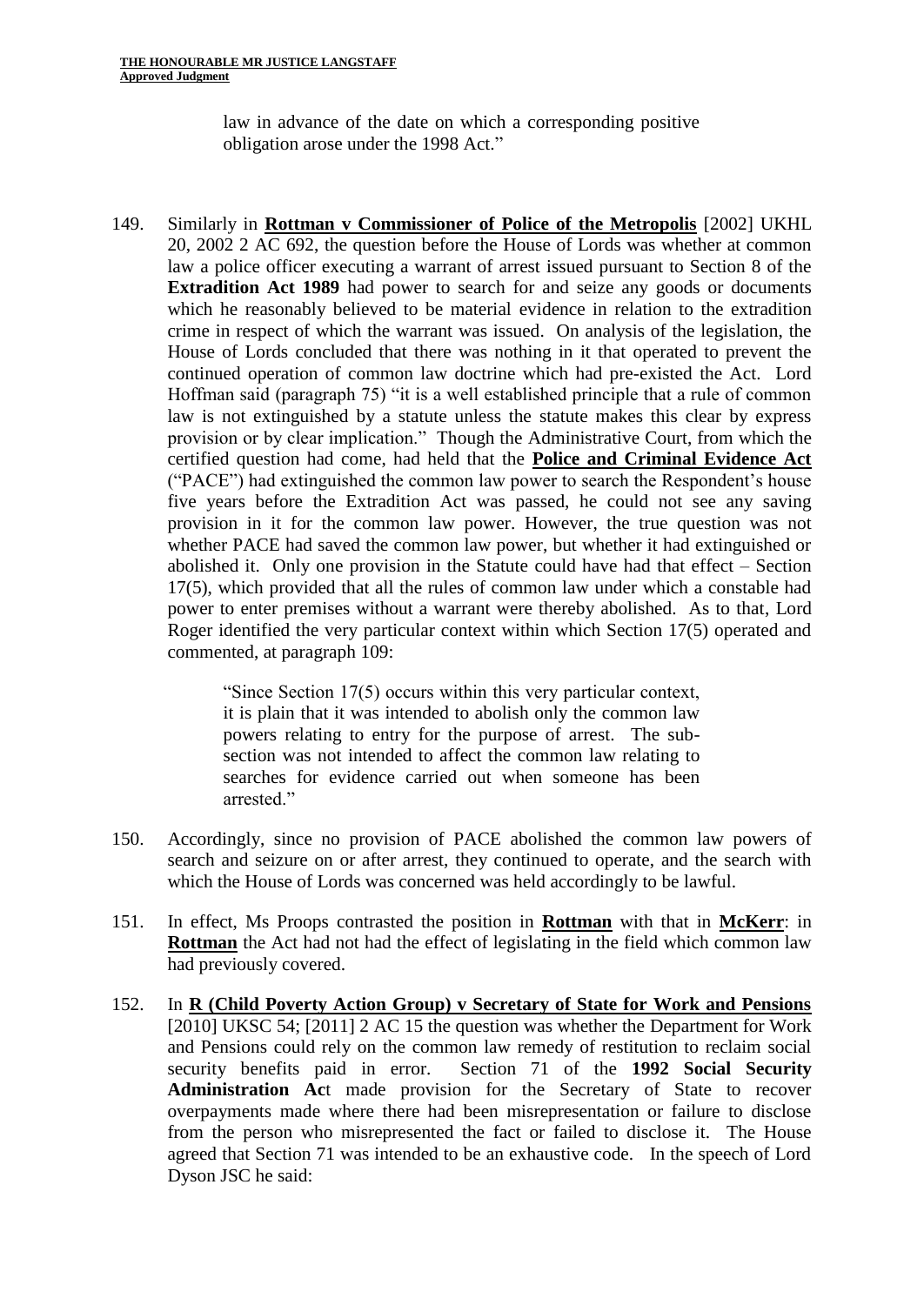"33. If the two remedies cover the precisely the same ground and are inconsistent with each other, then the common law remedy will almost certainly have been excluded by necessary implication. To do otherwise would circumvent the intention of Parliament. A good example of this is *Marcic*, where a sewerage undertaker was subject to an elaborate scheme of statutory regulation which included an independent regulator with powers of enforcement whose decisions were subject to judicial review. The statutory scheme provided a procedure for making complaints to the regulator. The House of Lords held that a cause of action in nuisance would be inconsistent with the statutory scheme. It would run counter to the intention of Parliament.

34. The question is not whether there are any differences between the common law remedy and the statutory scheme. There may well be differences. The question is whether the differences are so substantial that they demonstrate that Parliament could not have intended the common law remedy to survive the introduction of the statutory scheme. The court should not be too ready to find that a common law remedy has been displaced by a statutory one, not least because it has always been open to Parliament to make the position clear by stating explicitly whether the Statute is intended to be exhaustive. The mere fact that there are some differences between the common law and the statutory positions is unlikely to be sufficient unless they are substantial. The fact that the House of Lords was divided in *Total Network SL* [2008] AC1174 shows how difficult it may sometimes be to decide on which side of the line a case falls. The question is whether looked at as a whole, a common law remedy would be incompatible with the statutory scheme and therefore could not have been intended to coexist with it."

## **Conclusions on Preliminary Points on Vicarious Liability**

- 153. As to the first of these two preliminary points as to vicarious liability, the fact that the Act does not provide expressly that there should be vicarious liability is of little assistance to Morrisons: the principle expressed in **Majrowski** is that the principle of vicarious liability is applicable where an employee commits a breach of statutory obligations, even where they rest on him alone, while acting in the course of his employment *unless the Statute expressly or impliedly indicates otherwise.* The House rejected the submission that the principle was neutral.
- 154. To argue, as Ms Proops does, that the Act imposes liability only on data controllers and that an employee is not a person for whose torts the Act contemplates his employer should be liable vicariously because the employer is not a relevant data controller when the employee processes data in his own right without authority, for his own purposes, and thereby as a data controller, and this is not therefore an "employee's tort" for which the employer can have secondary liability, not only runs contrary to the views expressed in **Harrison v National Coal Board** by Lord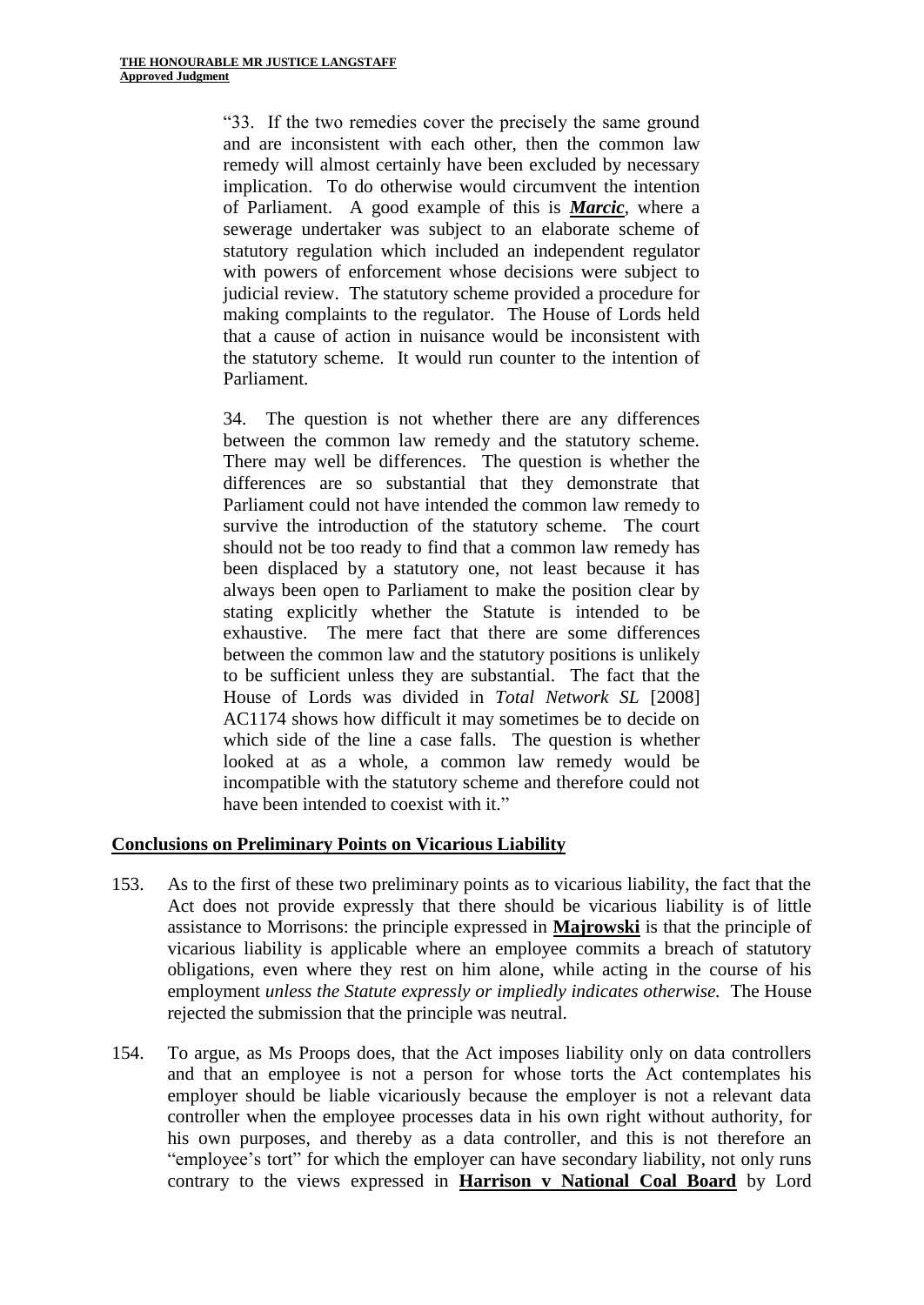McDermott, but also takes too narrow a view of the Act. The DPA must be seen in its full context: that it is the domestic implementation of a European Directive which describes itself in its title as a Directive "..on the protection of individuals with regard to the processing of personal data and on the free movement of such data." The emphasis is on the protection of data subjects. I accept Mr Barnes's submission that if, at the moment an employee decides to misuse data to which his employer has given him access the employer ceases to be under any further liability, on the basis that the employee thereafter will be data controller in respect of the misuse, this would tend to defeat the rights of data subjects in respect of that data rather than enhance them as is the apparent purpose of the Directive. What, to the contrary, is consistent with the greater security and protection of the data subject is to impose the obligations of data controller upon such an employee (making him liable personally as he would not otherwise be merely qua employee) whilst retaining his employer's vicarious liability for his wrongdoings where it is appropriate to do so. Two parties are then potentially responsible in law.

- 155. I do not therefore conclude that because the Act has the effect that Skelton became data controller of the information he was later to disclose it, thereby excludes vicarious liability for his breaches of statutory duty under the DPA in respect of that information.
- 156. A similar point arises in respect of paragraph 10 of Part II of Schedule 1 to the DPA. Ms Proops suggests that by providing that a data controller must take reasonable steps to ensure the reliability of any employees of his the Act indicates that the draftsman intends to restrict the liability of a data controller for the acts of employees, such that an employer is liable only to take reasonable steps to ensure the reliability of an employee, and no further, and that this provision thus implies an exclusion of vicarious liability. Mr. Barnes argues to the contrary: consistent with the overall protective purposes of the Directive, the Act here articulates an explicit protection, which is intended to supplement, not exclude, what would otherwise be liability. In his submission this is strengthened by the fact that in the Directive itself the obligation to take care as to the nature of those to whom data is entrusted is mentioned in that part which relates to the security of data: the liabilities of the data controller are contained in a part of the Directive distinct from this. This, he suggests, shows that the draftsman did not intend the provision to be the sole ground on which an employer could be held liable for an employee, but rather intended to add a specific safeguard for data, which would not depend on there being any infringement by the employer concerned.
- 157. Ms Proops supports her submission that, upon a proper construction, the DPA impliedly excludes an employer being held liable for the wrongs of an employee of his, by reference to the significant costs of compliance with the data protection principles (see, for instance, **Ittihadieh**, paragraph 26 as to the costs of a single subject access request under the Act). She describes them as giving rise to "enormous and unavoidable up-front costs/burdens for data controllers". To add vicarious liability to this would be to cause already large potential liabilities to be disproportionately crushing in their effect. It would be in addition to "(i) the costs which they incur in physically processing the data (ii) any liability burden to which they may be exposed if they breach their obligations under the DPA" (closing written submissions, paragraph 130(4)), yet Morrisons qua data controller are completely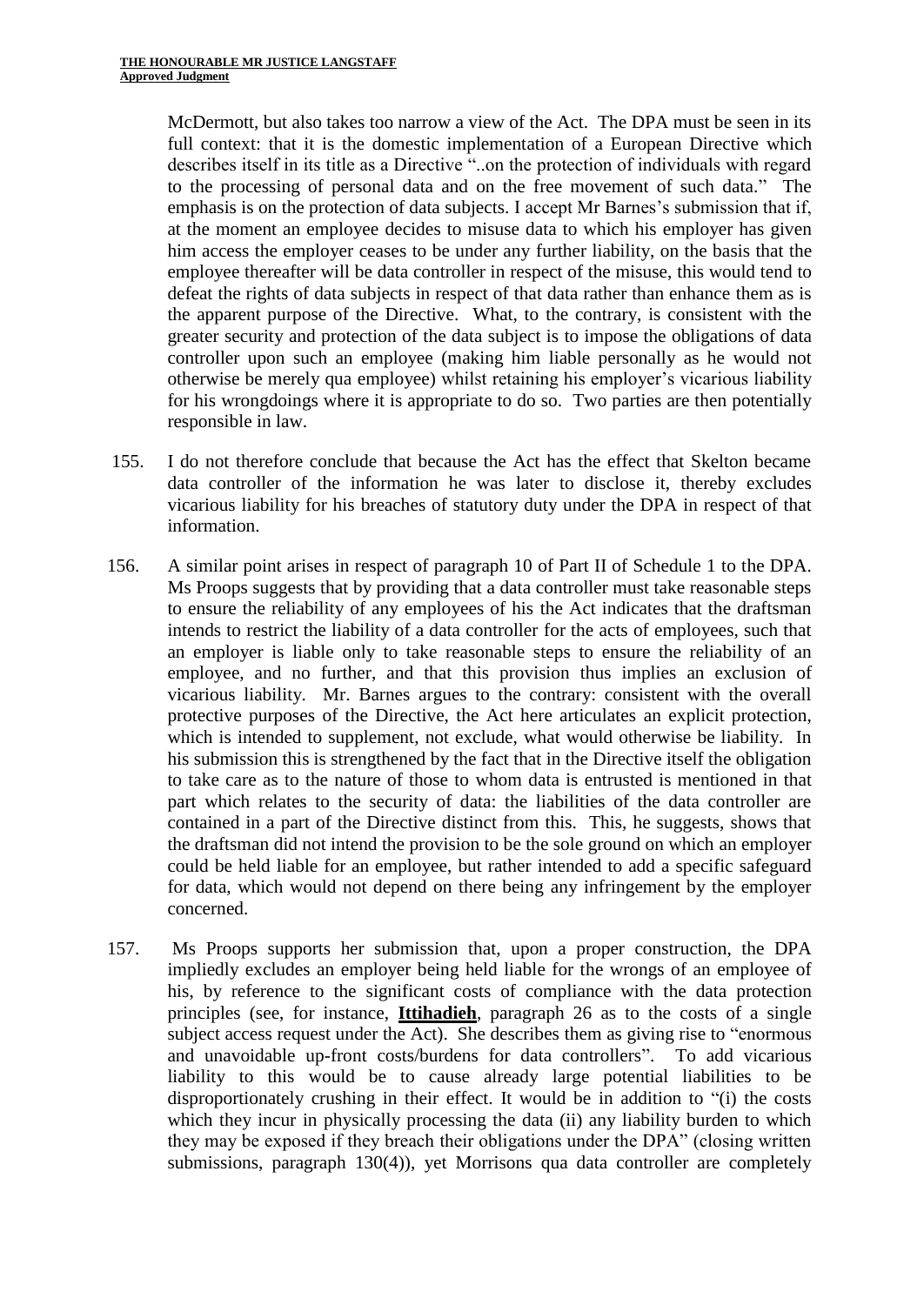innocent. It is not, she submits, in the public interest for an "excessive liability" to be visited on an innocent data controller. The possibility of "eye-watering liability" may impose enormous pressure on a data controller to limit the presence of human agency, even where it plays an important role in an effective and efficient operation: to do so is not in the public interest, and the principle of vicarious liability should be designed to serve the public interest.

- 158. These *in terrorem* arguments are almost certainly overstated: I note that I have not been referred to a single case in which it is said that vicarious liability had overwhelmed a company. I have no doubt this is because many commercial entities will cover the potential losses by appropriate insurance within the ordinary course of trading. Further, since this is by agreement of both Counsel the first case in a period of very nearly 20 years since the Act came into force to raise the question whether there is vicarious liability at all under the Act for the actions of an employee in deliberately misusing the data with which he was entrusted, it seems unlikely that the Doomsday scenarios postulated by Morrisons will occur. This is without yet factoring in both an absence of such cases in respect of the 1984 statutory predecessor of the 1998 Act, and the likely relatively modest award of damages in the event of a finding of liability: I suspect that in many cases the liability may be within the means of an ordinary tortfeasor to satisfy, but, if not, though in a group action affecting a very large number of employees the total sum may certainly be significant, it seems unlikely that the amounts payable would equate, for instance, with those that might be contemplated in respect of a product liability claim asserted by a cohort of injured customers. I accept Mr Barnes' argument on the first preliminary point.
- 159. There is more to be said for the argument that Parliament has legislated in the field, to leave no space for the common law tort of misuse of private data or the equitable action for breach of confidence. Part of the purpose of the Directive was to achieve a measure of harmonisation of the laws of the member states. It may be thought anomalous, in the field covered by the Directive, that there remain other potential liabilities which depend upon the application of different tests in different jurisdictions. However, it must be remembered that the purpose of the Directive, and therefore the Act, is to provide greater protection for the rights of data subjects. So viewed, additional liabilities in respect of data (insofar as the Data Protection Act creates them, over and above such liabilities as there would otherwise be in equity or at common law) add layers of protection. It is generally open to a member state to augment a minimum EU-wide standard of protection where protection is the aim. Accordingly, thus far, I cannot conclude that the DPA excludes common law and equitable actions in respect of the same data disclosure.
- 160. As for **McKerr**, the current case is not on all fours with it, for the Court is not being invited to develop the common law by holding that it should move beyond its current boundaries into an area currently regulated by legislation. Rather, the legislation was enacted at a time when the relevant common law duties and obligations were known to exist. In such circumstances, if the common law were intended no longer to operate, the expectation would be that Parliament would say so in terms. The principle Lord Hoffman thought to be well established in paragraph 75 of his speech in **Rottman** is that which is in play: that a rule of common law is not extinguished by a statute unless the statute makes it clear by express provision or by clear implication. There is no express provision here. Nor do I consider that an implication to that effect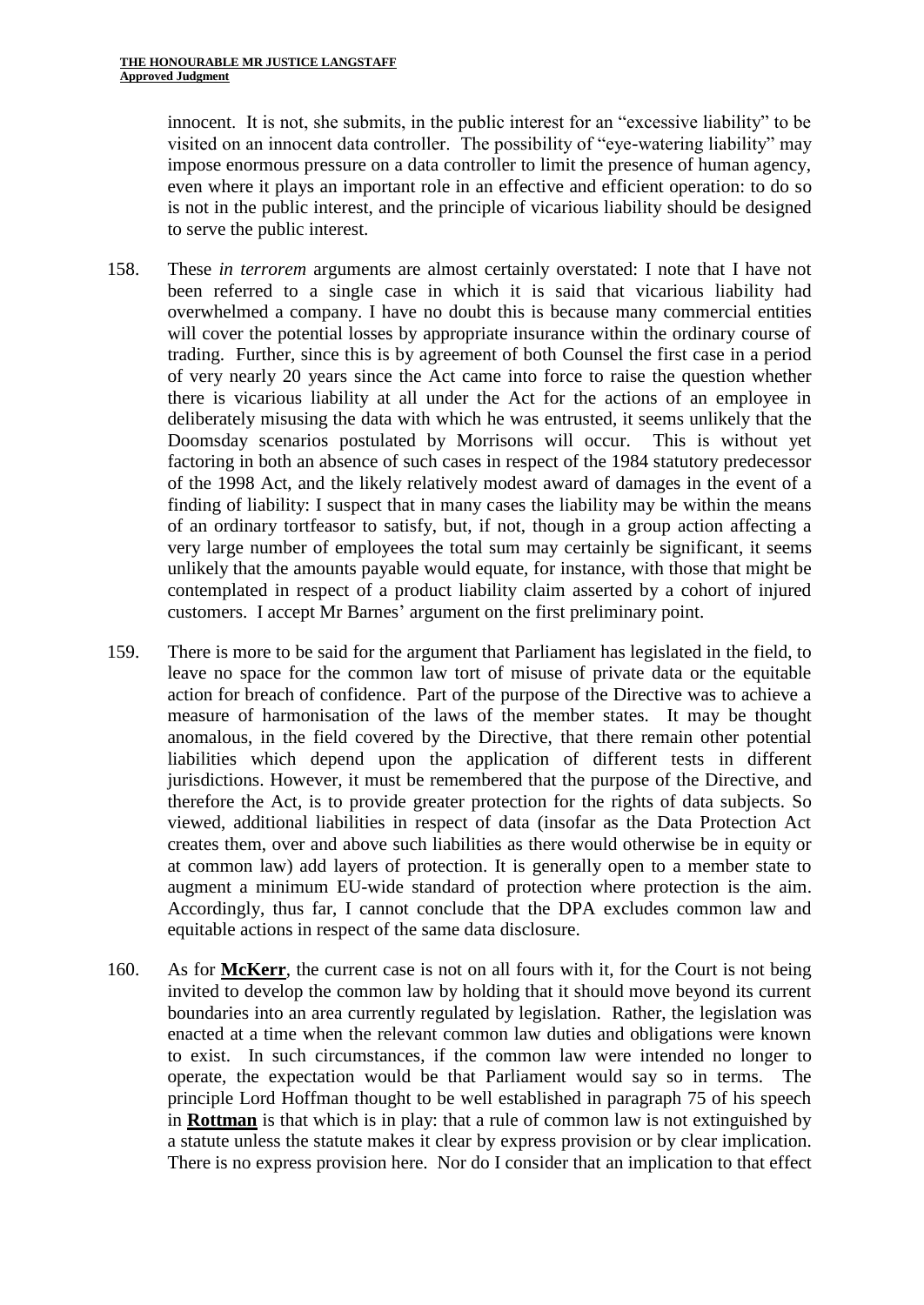is clear. To the extent that the tort of misuse of private information, or an action for breach of confidence can apply in a field also regulated by the DPA is subject to the principles stated by Lord Dyson JSC in **The Child Poverty Action Group** case. The two pre-existing actions do not run counter to the tenor of the Act. Looking at the question as a whole, as Lord Dyson (paragraph 34, last sentence) invites the Court to do I could not hold the common law remedy to be incompatible with the statutory scheme. Both pre-existing forms of action seek to impose liabilities for data misuse or the disclosure of confidential information by both penalising it and making it possible for a court to grant injunctive relief against it. The actions are not so much incompatible as complementary.

161. Accordingly, I reject both the preliminary arguments advanced by Ms Proops QC.

## **Course of Employment**

- 162. Ms Proops submits that the act central to liability is that of disclosure on the  $12<sup>th</sup>$ . January 2014. This was not done from work, did not involve a work computer, and was far removed in time from the act of copying the data (which I have already found to have occurred on  $18<sup>th</sup>$ . November). There was thus such a degree of geographical and temporal separation from Skelton's employment that the act of disclosure could not be said to have arisen in its course. It was even done on a Sunday, when it was common ground Skelton was not at work. Decided cases all showed a much closer connection – in **Rose v Plenty** [1976] 1 WLR 141, CA the employee was on the job, delivering milk; in **Century Insurance Co Ltd v Northern Ireland Road Transport Board** [1942] AC 509 the employee's act of lighting a cigarette by striking a match near flammable fuel came when he was transferring petrol from a delivery lorry to a tank, a job he was tasked to do. Although the cases established that the approach was a broad, evaluative one, such factors as these were of importance. So too was the question whether the act was for the benefit of the employer, although this was no longer a decisive test. Nonetheless, no case had gone quite so far as to hold an employer liable vicariously for an act which, far from being intended to benefit an employer was designed specifically to harm that employer: Lord Clyde in Lister at paragraph 44 had recognised, too, when reviewing a couple of cases in which an employee had assaulted another, that acts of passion, resentment or personal spite might fall outside the scope of employment. Here, if the court upheld a plea of vicarious liability by holding Morrisons liable to the co-employees whose personal information had been disclosed by Skelton, the court would be helping Skelton achieve what he criminally set out to do – harm Morrisons financially: it would become a "witting instrument of the criminal".
- 163. Cases such as **Mattis v Pollock** [2003] EWCA Civ 887 may have involved findings of vicarious liability for assaults which were not committed at the workplace, nor even immediately proximate to it in time of place, but on proper analysis that case was one in which the person for whose acts the employer was held liable was employed specifically to be violent towards customers, as a bouncer, and the act of violence he performed by knifing someone with whom he had earlier been in dispute at the door of his employer's night-club was a logical extension of his employment, tightly connected to his employer's enterprise. **Williams v Hemphill** [1966] UKHL 3 may have been a case in which the driver of a lorry deviated from the route he was supposed to take, but that geographical excursion from the authorised course did not have the consequence that he ceased to be driving on his employer's business – but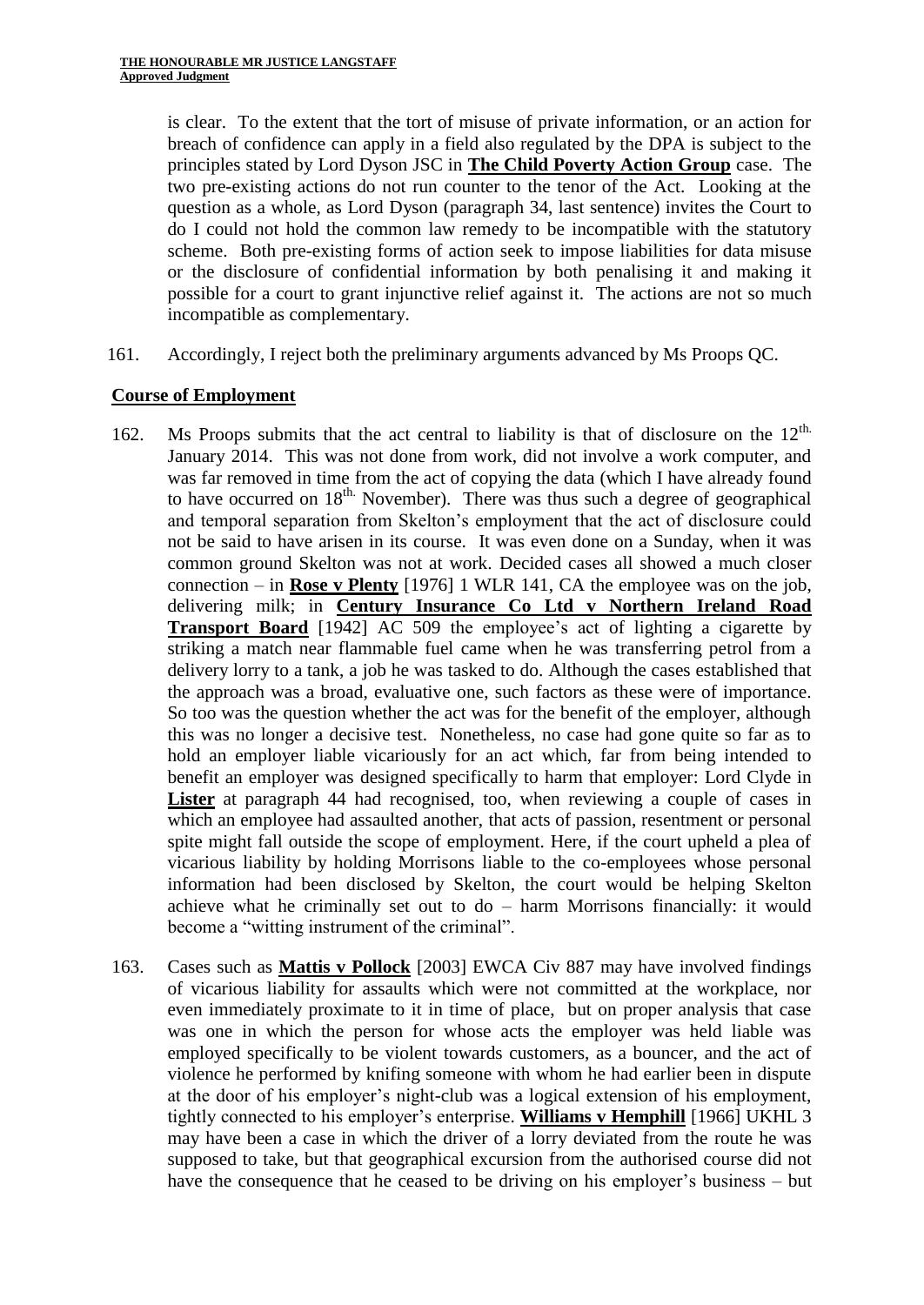even here it was acknowledged by Lord Pearce that this had to kept within sensible limits. To deviate by, for instance, driving from place to place in the home counties via Inverness would on any common-sense view be so well outside his employment as would mean the driver could no longer sensibly be regarded as being in the course of it.

164. Moreover, Ms Proops drew support from the reasoning in **Credit Lyonnais v Export Credits Guarantee Department** [2000] AC 486, in which the House of Lords held that an employer was not vicariously liable for acts of an employee committed in the course of his employment which were not in themselves tortious and only became so when linked to other acts outside the course of his employment. The issue had correctly been identified in the Court of Appeal as:

> "Where A becomes liable to B as a joint tortfeasor with C in the tort of deceit practised by C on B on the basis that A and C have a common design to defraud B and A renders assistance to C pursuant to and in furtherance of the common design, does D, A's employer, become vicariously liable to B, simply because the act of assistance, which is not itself the deceit, is in the course of A's employment with D?"

In the case itself, Mr P (who worked for the Defendant) had been corrupted by bribes from a fraudster, Mr C. He authorised the issue of four guarantees which were an essential part of a fraud which, by the time it occurred, P knew C was committing on the Claimant bank. The issue of the guarantees had in itself no adverse consequences for the Claimant. It was not a tort. Thus P had committed no tort during the course of his employment; what he did, viewed on its own, did not amount to the commission of one.

165. Lord Woolf at 495 C-D said:

"The conduct for which the servant is responsible must constitute an actionable tort and to make the employer responsible for that tort the conduct necessary to establish the employee's liability must have occurred within the course of the employment. If the tort is committed jointly, then it is conduct which is within the course of the employment sufficient to constitute the tort, irrespective of which tortfeasor performed the acts, which is necessary. As both tortfeasors are responsible for the tortious conduct as a whole in the case of joint torts it is not necessary to distinguish between the actions of the different tortfeasors. For vicarious liability what is critical, as long as one of the joint tortfeasors is an employee, is that the combined conduct of both tortfeasors is sufficient to constitute a tort in the course of the employee's employment.

 Were the position otherwise, you could have the extraordinary result that if an employee carried out all the acts complained of there would be no liability on the employer, but if the acts were carried out partly by the employee and partly by a non-employee, the employer would be liable. The obverse situation is the same. If an employer would be liable if the employee personally took the action complained of the situation is no different because some of the acts were done by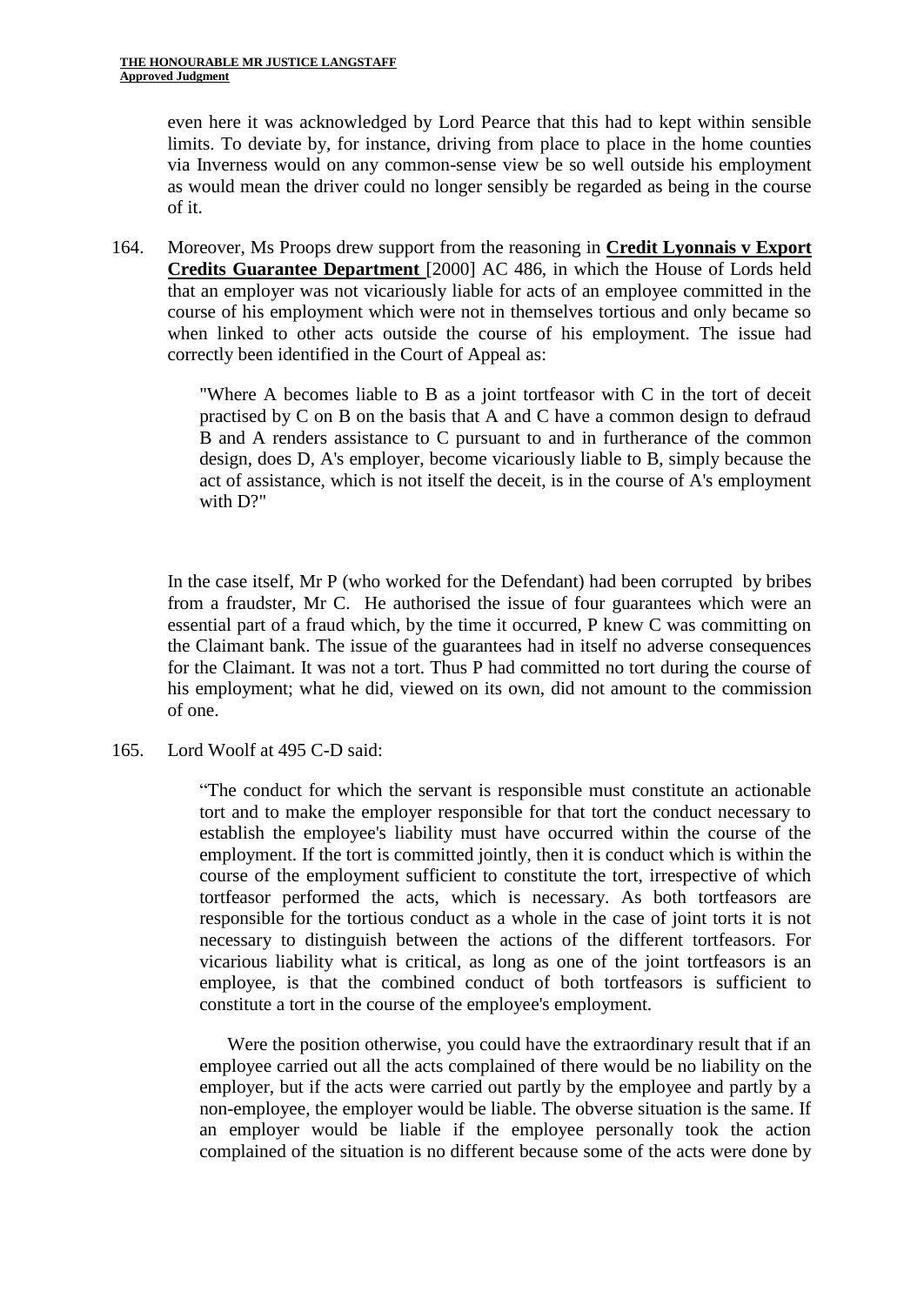some one who was not an employee as part of a joint enterprise with the employee."

- 166. What Ms Proops drew from this was a submission that all the acts necessary for the tort complained of had to be committed by the employee in the course of employment. In the present case, the most that could be said would be that some were. That was not enough to make the employer liable on a secondary basis for those acts. Morrisons' submission was that Skelton could not be acting in the course of his employment at a time when Morrisons itself owed no duties to the Claimants in respect of the data: Skelton alone was data controller in respect of that which he disclosed at the time he did so.
- 167. In an extended review of a number of the decisions which illustrate the way in which principles of vicarious liability have been applied, or a claim for such liability rejected, Ms Proops sought to draw a distinction between actions which pursued a personal, independent venture of the employee by contrast with those in which the employee, though acting contrary to his employer's wishes, and often criminally, was nonetheless within the scope of his employment. The question was raised whether a tort committed against a third party (either a fellow employee or member of the public) whilst the allegedly tortious employee was at work fell on the personal, independent side of the line and not on the side of the "course of employment". It was not difficult to see that if a personal grudge, arising outside the work place, manifested itself in a violent action inside it, where being at work was merely the occasion for an action which might as well have happened elsewhere, it might be expected that the court would hold the employee liable on his own, and that no secondary liability would attach to the employer.
- 168. In this regard, I was referred to **Deatons v Flew** [1949] 79 CLR 370 (High Court of Australia), and more significantly **Irving v Post Office** [1987] IRLR 289 and **Weddall v Barchester Healthcare** [2010] EWCA Civ 25, all cases in which the Claimants were held to have pursued a grievance of their own, and were held not to be acting in the course of their employment even though (in the first two cases) what they did was at their place of work, and during working hours.
- 169. In **Deatons v Flew**, a barmaid flung a glass at a troublesome customer, in a moment of retributive rage. In **Irving***,* a postman lived next door to the claimant, with whom he fell out. The postman's duties included the sorting of mail at his depot. Just before Christmas, whilst sorting mail, he saw an envelope addressed to the claimant and his wife. Though he did not himself have the duty of delivering the mail to the Irvings, he wrote on the back of the envelope "Go back to Jamaica sambo" (Mr Irving was black). He added a cartoon of a smiling mouth and eyes. When the card was in due course delivered, the Irvings were greatly upset by it. They claimed that there had been an act of discrimination against them contrary to s1(1) of the Race Relations Act 1976, for which the Post Office was (under that Act) vicariously liable. The Court of Appeal (Fox LJ, Sheldon J) applied the dictum of Dixon J in his judgment in the High Court of Australia when it decided that the act of the barmaid in *Deatons* was not an act in the course of her employment: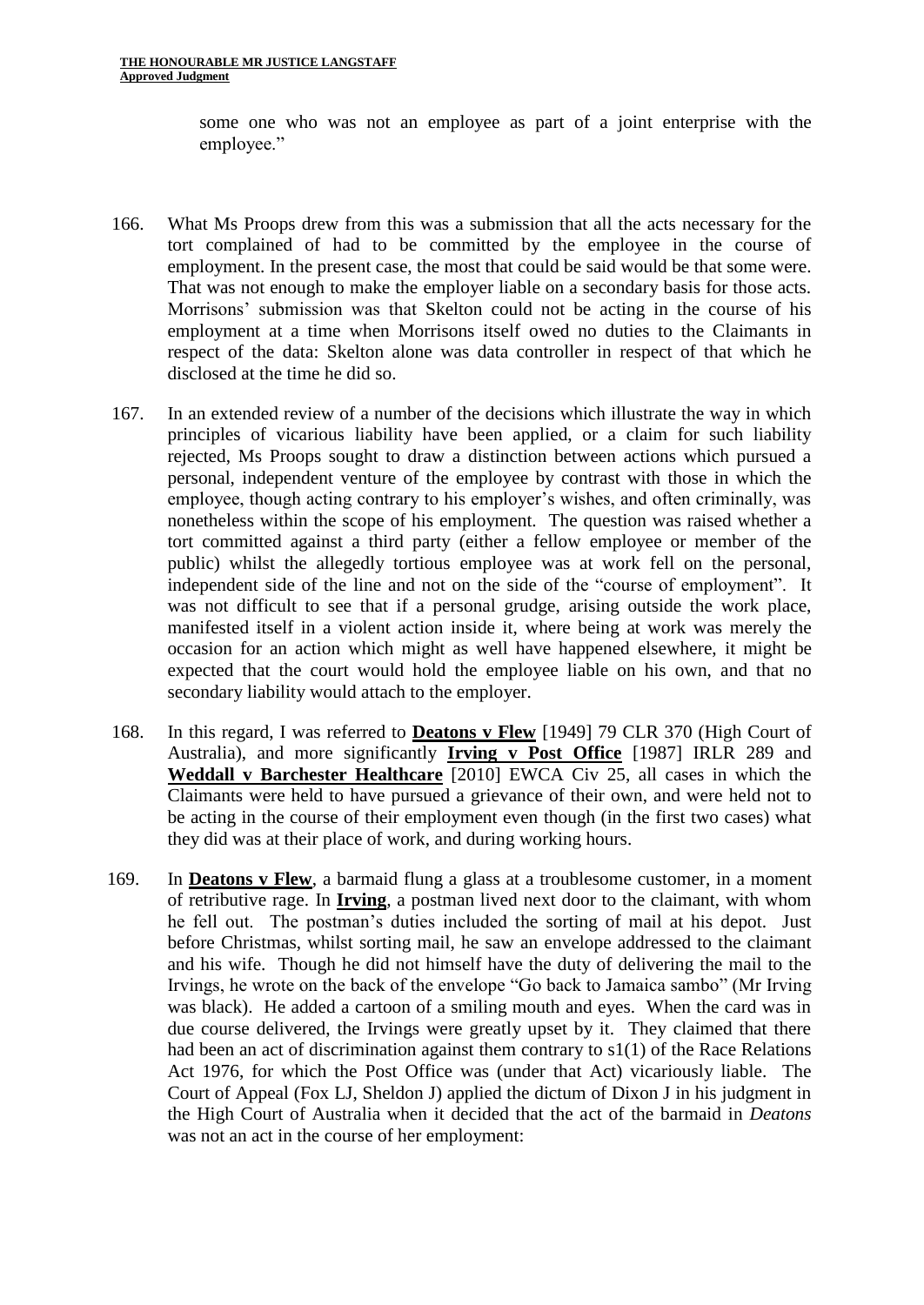"The truth is that it was an act of passion and resentment done neither in furtherance of the master's interests nor under his express and implied authority nor as an incident to or in consequence of anything the barmaid was employed to do. It was a spontaneous act of retributive justice. The occasion for administering it and the form it took may have arisen from the fact that she was a barmaid, but retribution was not within the scope of her employment as a barmaid."

- 170. As to **Weddall** (on which Ms Proops placed most emphasis: the other two cases were both decided before the decision in **Lister**) the facts were that Weddall was the deputy manager of a care home. A senior health assistant, Marsh, worked under him. They did not get on particularly well. One of the nightshift employees called in sick on a September evening in 2006. In accordance with his duty to secure a replacement, Weddall phoned round to see if an employee could be found to fill the gap. He called Marsh at his home. Marsh was free either to accept or refuse the offer of a voluntary extra shift. He had had a bad day, because of a row at home, and by 6pm was very drunk. He did not react well to the call from Weddall, forming the impression that the latter was mocking him because of his drunken state. Shortly afterwards, he rang the home saying he wished to resign, rode to it on his bicycle, saw Weddall sitting in the garden at the front of the home, and subjected him to an unprovoked, very violent, attack. The first instance judge concluded that Marsh was acting personally for his own reasons, in his own context and on the basis of his own passions and feelings; that an employer was not to be held vicariously liable for every act that one person might commit against another occasioned by or growing from their employment, but not otherwise sufficiently specifically connected with it: it would be neither fair nor just to hold the employer of Marsh (and Weddall) vicariously liable for the acts Marsh had committed. The Court of Appeal had no difficulty in concluding that the judge had reached the right conclusion for the right reasons.
- 171. Here, Ms Proops submitted that Skelton's act in posting employee data on the web was similar to the act of Weddall. It was a personal action, taken for his own reasons, by way of retribution.
- 172. In contrast, I was referred to cases which went the other way. In **Bernard v Attorney General of Jamaica** [2004] UKPC 47, a police constable had demanded the use of a telephone from the claimant, who had been in a queue and had just begun to make a call. It was within the scope of the police officer's duty to demand the use of a telephone as a matter of urgency if necessity arose. When the claimant refused, an altercation broke out, ending when the police officer drew a gun and shot the claimant at point blank range, causing him severe injury. A judge in Jamaica upheld a claim against the police force. In turn, the latter's appeal to the Court of Appeal in Jamaica was upheld. However, the Privy Council quashed the Court of Appeal's decision and restored the judgment of the trial judge. It did so by applying the principle in **Lister***,*  which it plainly considered signalled a change of approach*.* The police officer had purportedly asserted police authority, immediately before the shooting incident, when seeking priority in the queue for the phone, and it was the fact that the plaintiff was not prepared to yield to this which led to the shooting. Evidence of the constable's later actions in arresting the plaintiff in hospital for interfering with his duties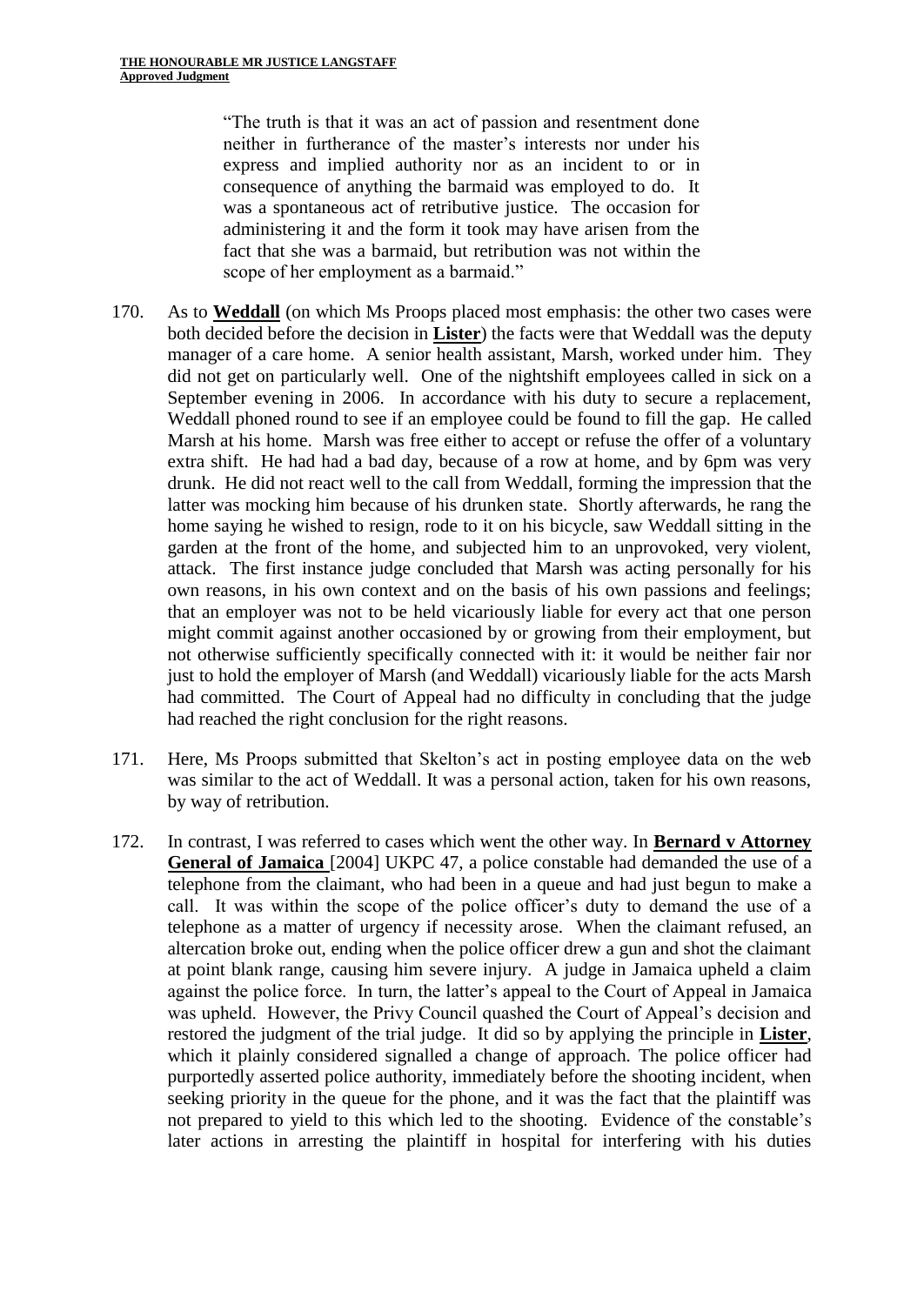supported this analysis. Moreover, the State had created the risks inherent in permitting constables to take loaded service revolvers home.

- 173. The Privy Council reached a further decision to much the same effect in **Brown v Robinson** [2004] UKPC 56, another case of a policeman using firearms in public, when at a football match he was trying to restrain an unruly crowd, when the deceased, Reid, assaulted him and ran off. The policeman then set off in hot pursuit down the road. He asked Reid if he wanted the policeman to shoot him; and, feeling he ought to be taught a lesson did just that and exacted swift retribution for Reid's earlier behaviour. He was seeking to impose a general deterrence and his authority, so that thereafter good order would prevail. It was not a case where there was a private act of revenge unconnected with his employment.
- 174. In **Fennelly v Connex Southeastern Limited** [2000] EWCA Civ 5568 a ticket inspector assaulted a passenger. The passenger had passed through a ticket barrier where the inspector was checking tickets: as he went on, the inspector called after him "Where is your ticket?" but the claimant walked on further. The inspector followed, and a heated exchange took place. The ticket was snatched from the passenger by the inspector and returned: but immediately afterwards the inspector put the passenger in a headlock and dragged him down a couple of steps or two, that being the assault. A first instance decision on these facts rejecting the claim that there was no vicarious liability, because this act was outside the scope of employment, was reversed on appeal.
- 175. Mr Barnes also sought to rely on **Axon v Ministry of Defence** [2016] EWHC 787 (QB). The captain of a royal naval frigate was relieved of his command, following allegations against him of bullying behaviour. Three articles were published in the Sun about this, leading to further coverage in the wider media. The Sun disclosed that it had had a source within the Ministry of Defence ('MOD') who had been providing information for some 8 years and who had, over that time, received a total of about £100,000, who had given it the information. She was criminally charged, and sentenced to imprisonment as a result. In an action the Claimant asserted that he had a reasonable expectation of privacy and/or confidentiality in connection with the facts that members of his crew had complained about him, that an Equal Opportunities Investigation (EOI) had been carried out into his conduct, that he had been ordered to leave the Ship whilst it was in Gibraltar and to return to the UK, and as to the outcome of the EOI. Nicol J decided the case against the captain on the basis that he did not have any such reasonable expectation of privacy, but went on to consider the rival arguments whether  $-$  if he had found that there was liability  $-$  the Ministry would be vicariously liable for the acts of the source.
- 176. In determining this issue, he took the broad approach to the nature of the job of the primary tortfeasor as advocated in **Mohamud**. The source had worked in a security sensitive environment. She had Developed Vetting clearance which allowed her to have access to information up to the Top Secret classification. With this came obligations. She:

"..had signed documentation which reminded her of her obligation to maintain confidentiality in information whose disclosure had not been authorised. For someone who occupied such a sensitive position it is in my judgment appropriate to view her job as including the task to preserve that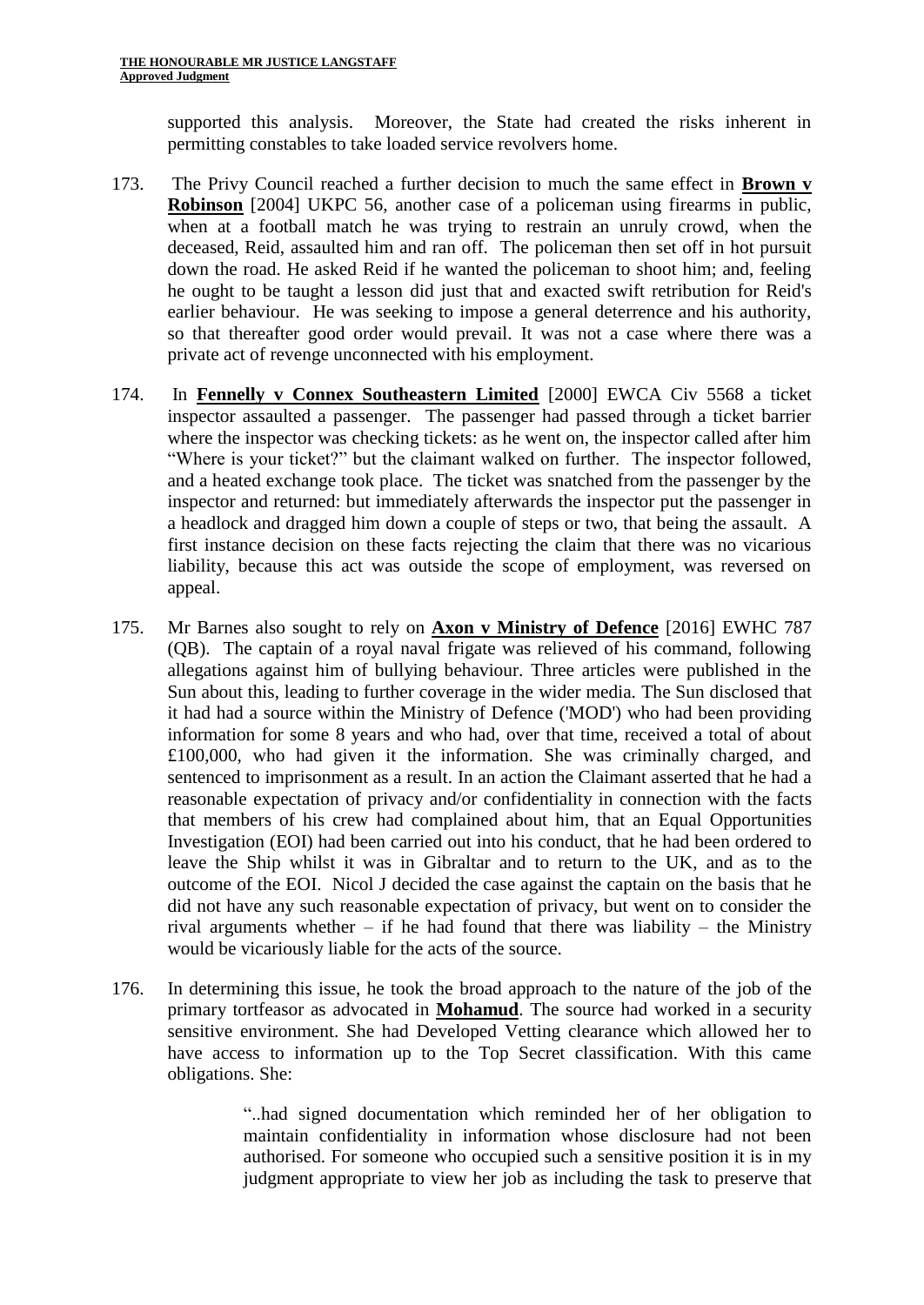confidentiality. ……. she must have learned of that information in the course of her work. I can see no other way that it could have reached her….Of course, for the purpose of examining this issue, I must assume (contrary to my earlier finding) that Ms Jordan-Barber's disclosure to Mr Kay was actionable at the suit of the Claimant. It is only if she committed a tort against him that any issue of vicarious liability could arise. But if that was the case, there is a clear and obvious connection between that wrong and that part of her job which required her to keep such information confidential. If this was the case, then it would seem to me to be just to require the MOD to assume vicarious responsibility. This is not simply an example of the employment being the opportunity for the wrong to be committed. As part of her work, she needed to have access to security sensitive and confidential information. As part of her work she shared office space with the J9 Pol/Ops PJOBS team and was likely to learn other information in consequence. There is always an inherent risk that those entrusted with such information will abuse the trust reposed in them, but rather than this being a reason why vicarious liability should not be imposed, I think, on the contrary, it is a reason in its favour. True it is that Ms Jordan-Barber's activity did nothing to further the MOD's aims, it was carried on without their knowledge, and it received no encouragement from the MOD. What she did was prohibited. However, those features do not preclude vicarious liability (and [counsel for the Ministry] did not suggest they did). Notwithstanding them, if I had held that [the source] had committed a tort (contrary to my findings), I would have concluded that that hypothetical tort would have been sufficiently closely connected with her job for it to be just for the MOD to be vicariously liable."

177. This was the only case to which I was referred in which vicarious liability for a breach of confidentiality/data leak had been considered. Ms Proops submitted that the obiter comments could not be relied on. They rested on a misconceived notion that merely because an employee received or gained access to data in the course of employment this automatically meant that their wrongful disclosure of that data had to be treated as undertaken in the course of their employment irrespective of the actual circumstances. She described this as a "reductionist, decontextualised approach to secondary liability" which was "impermissible in view of the multifactorial analysis which is required in the context of the application of the doctrine of secondary liability".

## **Discussion**

178. In summary, Ms Proops takes seven main points, as well as rejecting the approach taken by Nicol J in **Axon**. First, she submits that the act of posting the data to the web was temporally and physically disengaged from the time when the data was copied by Skelton, and was placed on the web at a time when Skelton was not at work. Second, she submits that at the time he did so, Morrisons were not data controllers within the meaning of the Data Protection Act in respect of the payroll data disclosed. They were not "on the field". Similarly, third, adopting **Credit Lyonnais**, all the aspects of the tort had to be within the course of employment and here they were not. Fourth, the act was motivated by a grudge, and cases such as **Deatons***,* **Irving** and **Weddall** showed that this was a significant factor to take into account. Fifth, in **Bernard v Attorney General of Jamaica,** the Privy Council had emphasised that because vicarious liability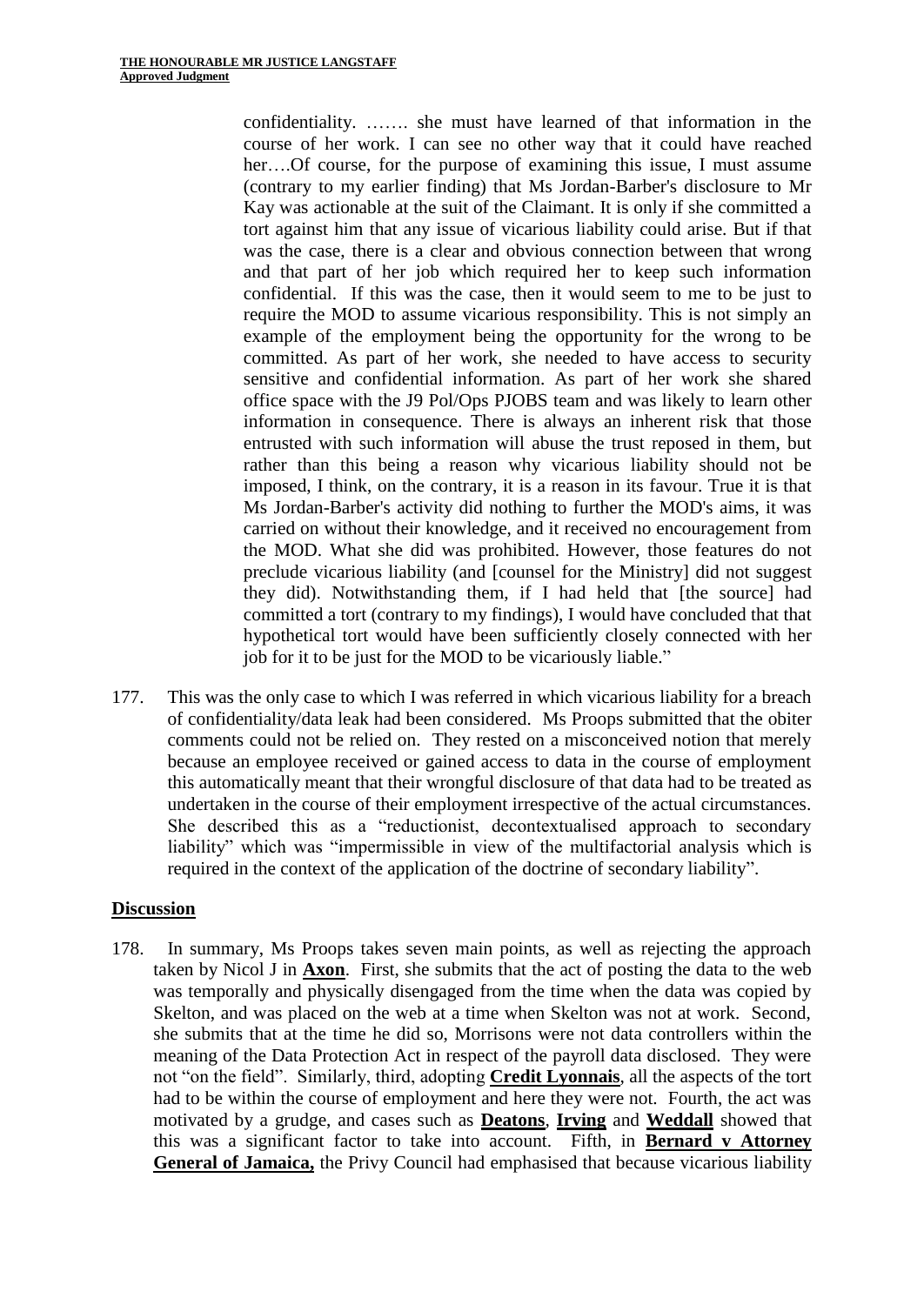is strictly to be applied, it should not easily be extendable: to hold Morrisons liable here would be such an extension, and impermissible. Sixth, to find in favour of Morrisons would amount to the court facilitating a criminal's objective in harming his employer, which the court should set its face against.

- 179. Seventh, she submits that if the principles articulated by Lord Phillips at paragraph 35 of his judgment in the **Catholic Child Welfare Society** case were considered, they indicated an answer favourable to Morrisons. He said:
	- "The relationship that gives rise to vicarious liability is in the vast majority of cases that of employer and employee under a contract of employment. The employer will be vicariously liable when the employee commits a tort in the course of his employment. There is no difficulty in identifying a number of policy reasons that usually make it fair, just and reasonable to impose vicarious liability on the employer when these criteria are satisfied: i) The employer is more likely to have the means to compensate the victim than the employee and can be expected to have insured against that liability; ii) The tort will have been committed as a result of activity being taken by the employee on behalf of the employer; iii) The employee's activity is likely to be part of the business activity of the employer; iv) The employer, by employing the employee to carry on the activity will have created the risk of the tort committed by the employee; v) The employee will, to a greater or lesser degree, have been under the control of the employer."
- 180. Ms Proops submitted that this was not a case of a single claimant, but of several who together mounted a considerable financial challenge, such that criterion (i) was of little weight – possibly all very well where risks were physical or material in nature, but far more wide-reaching when dealing with data, which was neither; criterion (ii) was inapplicable, since Skelton's activity was not on behalf of his employer but the opposite; as to criterion (iii) Skelton's actions were not part of Morrisons' business activity – Morrisons had left the field; as to (iv) Morrisons did not employ Skelton to carry on that activity, which was not part of his core duties; and criterion (v) was of little weight these days.
- 181. These points have considerable weight. However, it is rightly agreed between the parties that my task is evaluative, giving such weight to the various factors identified in principle by the courts as the facts of the case require. Illustrative cases do not provide any more than indicative help: interesting as were the cases to which I was referred in respect of grievances, the decision in each was heavily fact-sensitive.
- 182. Four particular findings of fact are of importance.
- 183. First, I reject Ms Proops' argument that the disclosure on the web of the payroll data was disconnected by time, place and nature from Skelton's employment. I find, rather, that as Mr Barnes submitted there was an unbroken thread that linked his work to the disclosure: what happened was a seamless and continuous sequence of events. My reasons for this are first that in October, prior to knowing he was again to be a conduit for payroll data between PeopleSoft and KPMG, Skelton showed signs of interest in the TOR network. When he knew (on  $1^{st}$  November) that he was indeed to be the gobetween, he obtained the mobile phone he was later to use just for making the criminal disclosures. He brought in a personal USB stick to work and copied payroll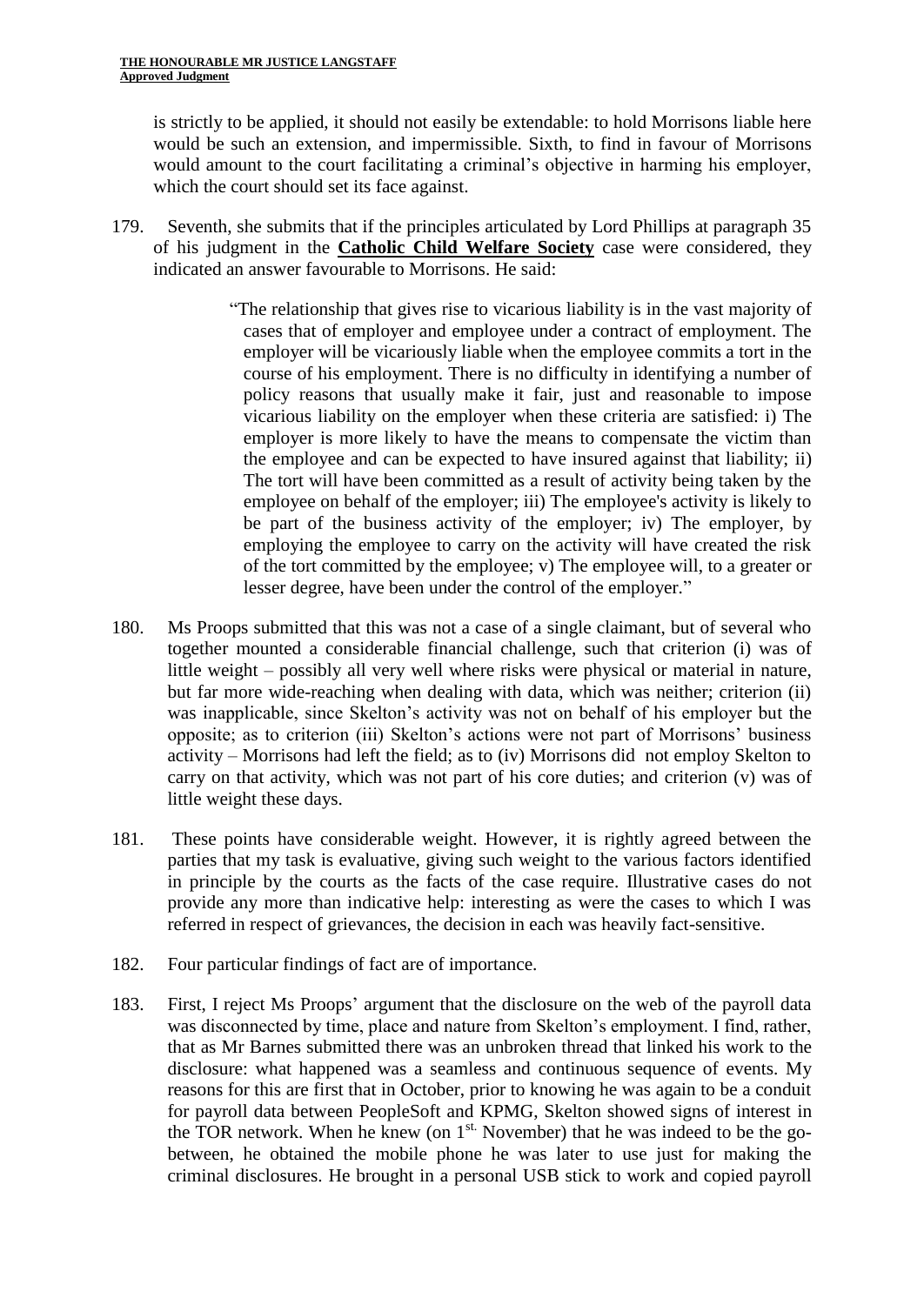information to it in mid-November. Lying low for a while after that was necessary to create an appearance of separation and to avoid suspicion falling on him too readily. He again investigated TOR in December; adopted the user name and date of birth of a colleague to draw the blame onto him when setting up an account from which to upload the payroll data to the web; sent data to a web-sharing web-site in January, and either because that did not excite any great immediate interest, or because he had planned in advance to cause the maximum embarrassment to Morrisons immediately prior to the announcement of their financial results, sent the anonymous letters he did to three newspapers in March 2014. These actions were in my view all part of a plan, as the research and careful attempts to hide his tracks indicate. As I have already noted (para. 22 above) this is precisely the same view as that taken by HHJ Thomas QC when sentencing Skelton. This was no sequence of random events, but an unbroken chain beginning even before, but including, the first unlawful act of downloading data from his personal work computer to a personal USB stick.

- 184. Second, I find that Morrisons deliberately entrusted Skelton with the payroll data. It was not merely something to which work gave him access: dealing with the data was a task specifically assigned to him. Associated with this, I find that in his role with Morrisons, day in and day out, he was in receipt of information which was confidential or to have limited circulation only: and he was appointed on the basis that this would happen, and he could be trusted to deal with it safely. Morrisons took the risk they might be wrong in placing the trust in him.
- 185. Third, his role in respect of the payroll data was to receive and store it, and to disclose it to a third party. That in essence was his task, so far as the payroll data went: the fact that he chose to disclose it to others than KPMG was not authorised, but it was nonetheless closely related to what he was tasked to do.
- 186. Fourth, it follows from these findings that when Skelton received the data, though covertly intending to copy it for misuse, he was acting as an employee, and that the chain of events from then until disclosure was unbroken. The fact that the disclosures of  $12<sup>th</sup>$  January were made from home, by use of his personal equipment, on a Sunday did not disengage them from his employment.
- 187. The argument that Morrisons were not "on the field" since they were no longer data controller in respect of such data as was copied by Skelton is misplaced. In part it repeats the argument I have already rejected at paragraphs 153-155 above. The question is not whether Morrisons did wrong, but whether, when Skelton did, his acts were closely connected with his employment.
- 188. The argument based on **Credit Lyonnais** does not assist Morrisons either. First, it assumes that there was no unbroken sequence of events, but the converse. Second, the issue in that case was very different from the issue here. It was not whether the acts complained of fell within the course of employment but rather whether acts which were committed within the course of employment, which were not in themselves tortious, could be aggregated with acts of another party so as to render the employee a joint tortfeasor with that party, for whose joint acts the employer would be held vicariously liable.
- 189. As to the act being one of "retributive justice" as Dixon J. would have termed it, arising out of a grudge, it must be remembered that in **Mohamud** Lord Toulson noted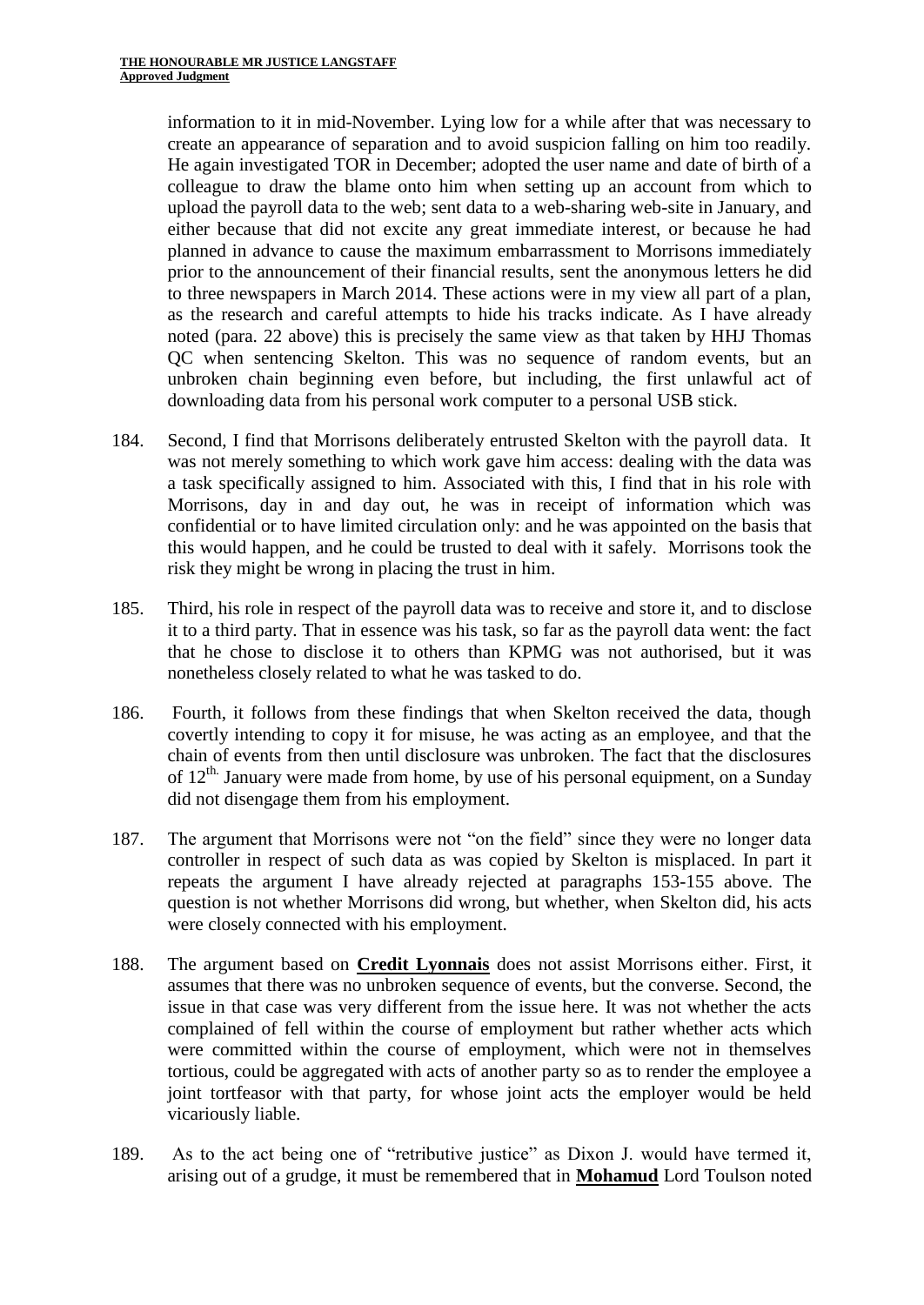that the motive of the employee was beside the point (paragraph 48). Quite apart from being of the highest authority, this must be right – for the criminal motive of the thieving employee in **Morris v Martin**, or the deliberate dishonesty of the clerk in **Lloyd v Grace Smith** did not convert an act from one in respect of which there would have been vicarious liability into one in respect of which there would not. Earlier in his judgment, too, and consistently with the broad view of course of employment which he espoused, Lord Toulson expressed considerable reservations as to the justice of the result in **Deatons v Flew** (see his paragraph 30). Viewed broadly, the significance of a personal grudge may be, as it were, to bring into the work environment factors which belong elsewhere, so as to make it clear that the only relationship between the tort and work is that the workplace happens to be where it is committed, when it might just as well have been elsewhere. That does not apply here where the grudge was work-related, the central relationship with which it was concerned was that of Skelton with his employer, and its commission was entirely dependent upon the field of activities assigned to him by that employer.

- 190. Ms Proops' fifth point has limited purchase: though it is true that vicarious liability for the unlawful disclosure of data has only once been considered in any case to which I was referred (that of **Axon**) the principles do not depend centrally on the subject matter of the wrong: it is counter-intuitive to suppose that where the field of activity assigned to an employee concerned anything other than data, that employee would be said to be acting within the course of his employment where, in identical circumstances, save that the field of activity now concerned data, he would not.
- 191. Ms Proops' sixth line of argument has more traction. Until relatively recently in the history of evolution of vicarious liability the fact that an act was done for the employer's benefit, albeit not as the employer instructed or would have wished, was highly material to a conclusion that the act was within the course of employment. Employment brings with it a duty of loyalty on the servant's part co-relative to the duty of good faith of the master's side. Though benefit is no longer critical, it remains of importance in evaluating whether the relevant tortious act fell within the course of employment. The act here was taken deliberately to harm, rather than benefit, Morrisons. In contractual terms it was a repudiation of the contract of employment.
- 192. That said, Morrisons were not the only victims. The action here is brought not by Morrisons but by Skelton's fellow employees. They claim not for the harm done to Morrisons, but that aimed at them. Trampling on their rights to the privacy (or confidentiality) of the data was a deliberate act by Skelton. A principal aim may have been to hurt Morrisons, but the method, and it may be an aim as well, was harming their interests. The cases show, too, that the actions of housemasters in abusing children they were employed to care for, of priests in attacking vulnerable victims, of solicitor's clerks in defrauding clients of the firm, or apprentice cleaners in stealing customer's clothing were also repudiatory, and always liable to do serious damage to their employers' business, reputations, livelihood and continued viability, yet in each of these cases vicarious liability has been established. The issue is not so much at whom the conduct was aimed, but rather upon whose shoulders it is just for the loss to fall: the approach since **Bazley v Curry** and **Lister** as developed in **Mohamud** emphasises taking a broad view of the scope of employment, and it is notable that Lord Toulson explained those cases in which liability had been upheld as being those where the employee misused his position in a way which injured the claimant, and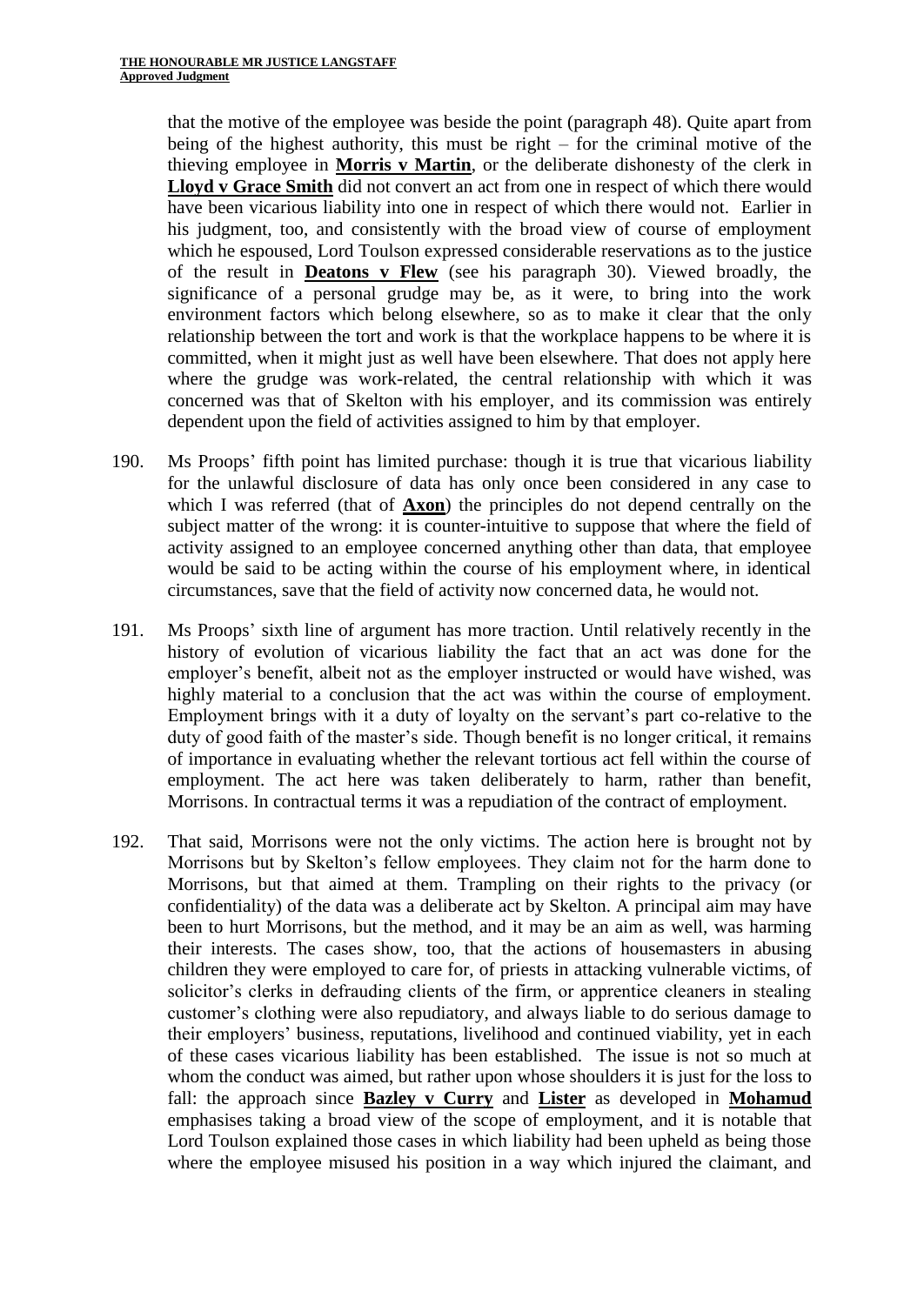that it was just that the employer who selected him and put him in that position should be held responsible. He was putting great weight on "enterprise risk". I would add to his exposition only that the employer, too, had at least the theoretical right to control. Though employers can hardly tell highly skilled workers the detail of how to do their jobs, it remains a necessary element in every contract of employment that the employer has "…lawful authority to command so far as there is scope for it. and there must always be some room for it, if only in incidental or collateral matters" (**Zuijs v. Wirth Brothers Proprietary, Ltd** (1955) 93 C.L.R. 561, 571, cited by McKenna J. in **Ready-Mixed Concrete v Minister of Pensions and National Insurance** [1968] 2 QB 497): nowadays perhaps best rendered as a directory power. An employer, in general, remains responsible for what work is done, where and when, under what systems and with what equipment, and who the clients or customers are to be. The employer could theoretically place a would-be tortfeasor who is an employee in a position where he could not so easily commit the tort, and design systems to prevent it occurring which the employee could be directed to observe.

- 193. The factors identified in **Catholic Child Welfare Society** are typically true of relationships of employee and employer, which was what was addressed in paragraph 35 of the judgment of Lord Phillips. They are true here too, where the context is not relationship but course of employment: Morrisons are more likely to have the means to compensate the victim than Skelton and can be expected to have insured against that liability, even if breaches of data security may not historically have been a mainstream risk; it follows from my finding above (ii) that the tort was committed as a result of activity being taken by the employee on behalf of the employer – in the sense of his being chosen to handle the data, with a view to the employer's interests in completing an audit, such that Skelton's employee activity – viewed broadly – can be seen as part of the business activity of the employee, even though he chose to abuse his position. As to (iv), the employer, by employing the employee to carry on the activity, created the risk of the tort committed by the employee; and v) Skelton was, to a greater or lesser degree, under the control of the employer, at least in the sense described in the last paragraph above.
- 194. Adopting the broad and evaluative approach encouraged by Lord Toulson in **Mohamud,** I have therefore come to the conclusion that there is a sufficient connection between the position in which Skelton was employed and his wrongful conduct, put into the position of handling and disclosing the data as he was by Morrisons (albeit it was meant to be to KPMG alone), to make it right for Morrisons to be held liable "under the principle of social justice which can be traced back to Holt CJ". This conclusion would be the same irrespective of whether a breach of duty under the DPA, a misuse of private information, or a breach of the duty of confidence was concerned, for the essential actions constituting a legal wrong in each case were the same.
- 195. I am fortified in this conclusion by the views expressed by Nicol J in **Axon**: though insofar as he based his decision upon a view of the source's job as including the task to preserve confidentiality, since she had an obligation to keep matters confidential, I have doubts as to its correctness: where the issue is the identification of the field of activities of an employee, this is not necessarily to be answered by identifying the obligations that are an adjunct to those activities, and are not activities in themselves, which do not in themselves constitute duties specifically entrusted to the employee in